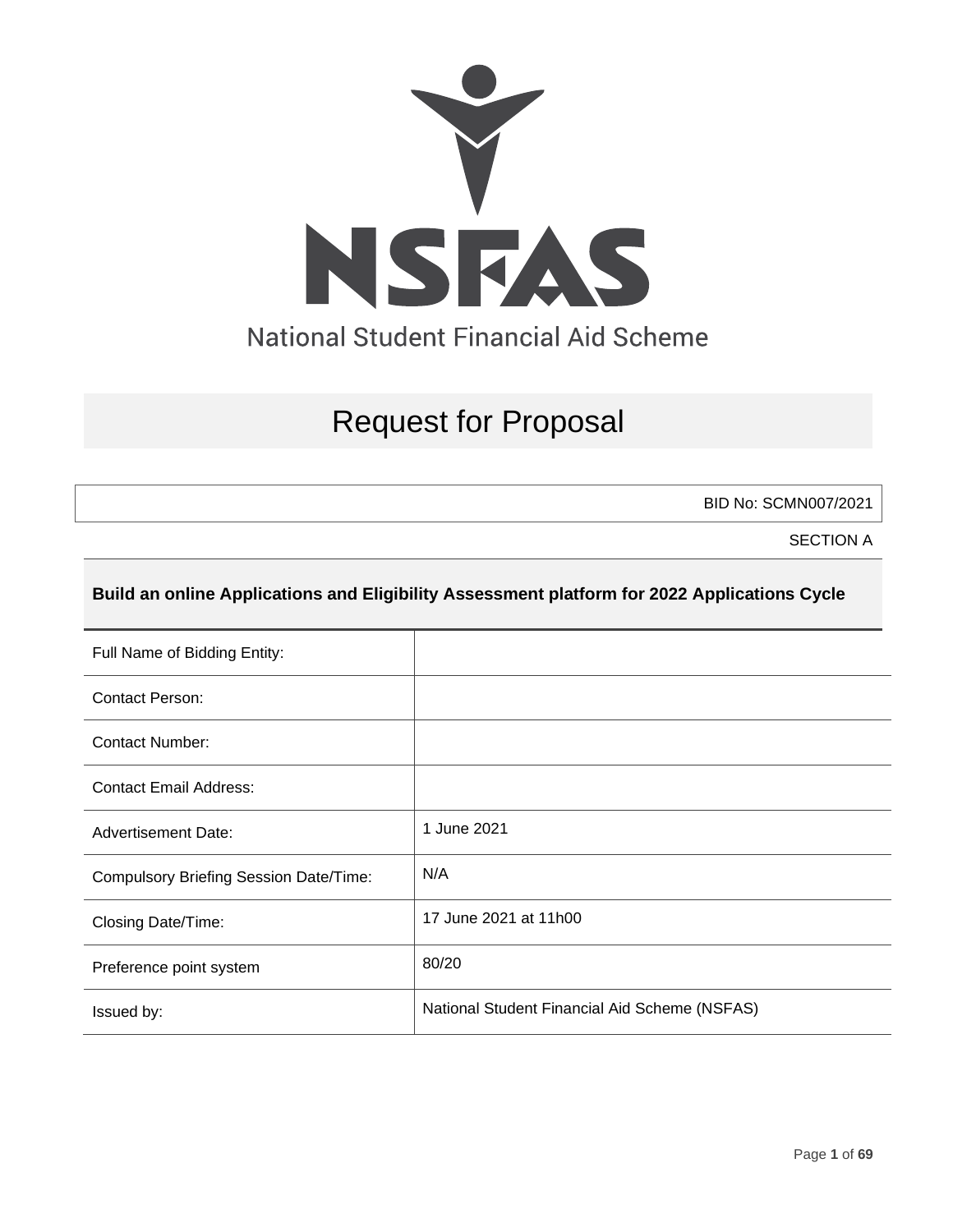

# **INVITATION TO BID (SBD1)**

|                                                   |                |                     |                  |                                                           |                         | YOU ARE HEREBY INVITED TO BID FOR REQUIREMENTS OF THE NATONAL STUDENT FINANCIAL AID SCHEME (NSFAS)      |                      |                           |                              |
|---------------------------------------------------|----------------|---------------------|------------------|-----------------------------------------------------------|-------------------------|---------------------------------------------------------------------------------------------------------|----------------------|---------------------------|------------------------------|
| <b>BID NUMBER:</b>                                |                | <b>SCMN007/2021</b> |                  | <b>CLOSING DATE:</b>                                      |                         | 17 June 2021                                                                                            | <b>CLOSING TIME:</b> |                           | 11:00AM                      |
| <b>DESCRIPTION</b>                                |                |                     |                  |                                                           |                         | Build an online Applications and Eligibility Assessment platform for 2022 Applications Cycle.           |                      |                           |                              |
|                                                   |                |                     |                  |                                                           |                         | BID RESPONSE DOCUMENTS MUST BE DEPOSITED IN THE BID BOX SITUATED AT (STREET ADDRESS)                    |                      |                           |                              |
| <b>NSFAS Office, 10 Brodie Road</b>               |                |                     |                  |                                                           |                         |                                                                                                         |                      |                           |                              |
| 2nd Floor, House Vincent Building                 |                |                     |                  |                                                           |                         |                                                                                                         |                      |                           |                              |
| <b>Wynberg, Cape Town</b>                         |                |                     |                  |                                                           |                         |                                                                                                         |                      |                           |                              |
| 7801                                              |                |                     |                  |                                                           |                         |                                                                                                         |                      |                           |                              |
| BIDDING PROCEDURE ENQUIRIES MAY BE DIRECTED TO    |                |                     |                  |                                                           |                         | <b>TECHNICAL ENQUIRIES MAY BE DIRECTED TO:</b>                                                          |                      |                           |                              |
| <b>CONTACT PERSON</b>                             |                | <b>SCM</b>          |                  |                                                           | <b>CONTACT PERSON</b>   |                                                                                                         |                      | <b>SCM</b>                |                              |
| <b>TELEPHONE NUMBER</b>                           |                | 021 763 3200        |                  |                                                           | <b>TELEPHONE NUMBER</b> |                                                                                                         |                      | 021 763 3200              |                              |
| <b>FACSIMILE NUMBER</b>                           |                | N/A                 |                  |                                                           | <b>FACSIMILE NUMBER</b> |                                                                                                         |                      | N/A                       |                              |
| <b>E-MAIL ADDRESS</b>                             |                |                     | SCM@NSFAS.ORG.ZA |                                                           | <b>E-MAIL ADDRESS</b>   |                                                                                                         |                      |                           | SCM@NSFAS.ORG.ZA             |
| <b>SUPPLIER INFORMATION</b>                       |                |                     |                  |                                                           |                         |                                                                                                         |                      |                           |                              |
| NAME OF BIDDER                                    |                |                     |                  |                                                           |                         |                                                                                                         |                      |                           |                              |
|                                                   | POSTAL ADDRESS |                     |                  |                                                           |                         |                                                                                                         |                      |                           |                              |
| STREET ADDRESS                                    |                |                     |                  |                                                           |                         |                                                                                                         |                      |                           |                              |
| <b>TELEPHONE NUMBER</b>                           |                | CODE                |                  |                                                           |                         | <b>NUMBER</b>                                                                                           |                      |                           |                              |
| <b>CELLPHONE NUMBER</b>                           |                |                     |                  |                                                           |                         |                                                                                                         |                      |                           |                              |
| <b>FACSIMILE NUMBER</b>                           |                | CODE                |                  |                                                           |                         | <b>NUMBER</b>                                                                                           |                      |                           |                              |
| <b>E-MAIL ADDRESS</b>                             |                |                     |                  |                                                           |                         |                                                                                                         |                      |                           |                              |
| VAT REGISTRATION NUMBER                           |                |                     |                  |                                                           |                         |                                                                                                         |                      |                           |                              |
| <b>SUPPLIER</b><br><b>COMPLIANCE STATUS</b>       |                | <b>SYSTEM PIN:</b>  | TAX COMPLIANCE   |                                                           | <b>OR</b>               | CENTRAL SUPPLIER<br><b>DATABASE No:</b>                                                                 | <b>MAAA</b>          |                           |                              |
| <b>B-BBEE STATUS</b>                              |                |                     |                  | <b>TICK APPLICABLE BOXI</b>                               |                         | <b>B-BBEE STATUS LEVEL SWORN</b>                                                                        |                      |                           | <b>[TICK APPLICABLE BOX]</b> |
| <b>LEVEL VERIFICATION</b><br><b>CERTIFICATE</b>   |                | $\mathbf{I}$        | Yes              | $\Box$ No                                                 | <b>AFFIDAVIT</b>        |                                                                                                         |                      | $\Box$ Yes                | $\Box$<br>No                 |
|                                                   |                |                     |                  | <b>ORDER TO QUALIFY FOR PREFERENCE POINTS FOR B-BBEET</b> |                         | [A B-BBEE STATUS LEVEL VERIFICATION CERTIFICATE/ SWORN AFFIDAVIT (FOR EMES & QSEs) MUST BE SUBMITTED IN |                      |                           |                              |
|                                                   |                |                     |                  |                                                           |                         |                                                                                                         | $\Box$ Yes           |                           | $\Box$ No                    |
| 1<br><b>ACCREDITED</b><br>REPRESENTATIVE IN SOUTH | ARE YOU THE    |                     | $\Box$ Yes       | $\Box$ No                                                 | 2                       | ARE YOU A FOREIGN<br>BASED SUPPLIER FOR THE GOODS<br><b>/SERVICES/WORKS OFFERED?</b>                    |                      | <b>IF YES, ANSWER THE</b> | <b>QUESTIONNAIRE BELOW 1</b> |
| AFRICA FOR THE GOODS<br>/SERVICES /WORKS OFFERED? |                |                     |                  | <b>IF YES ENCLOSE PROOFI</b>                              |                         |                                                                                                         |                      |                           |                              |
| <b>QUESTIONNAIRE TO BIDDING FOREIGN SUPPLIERS</b> |                |                     |                  |                                                           |                         |                                                                                                         |                      |                           |                              |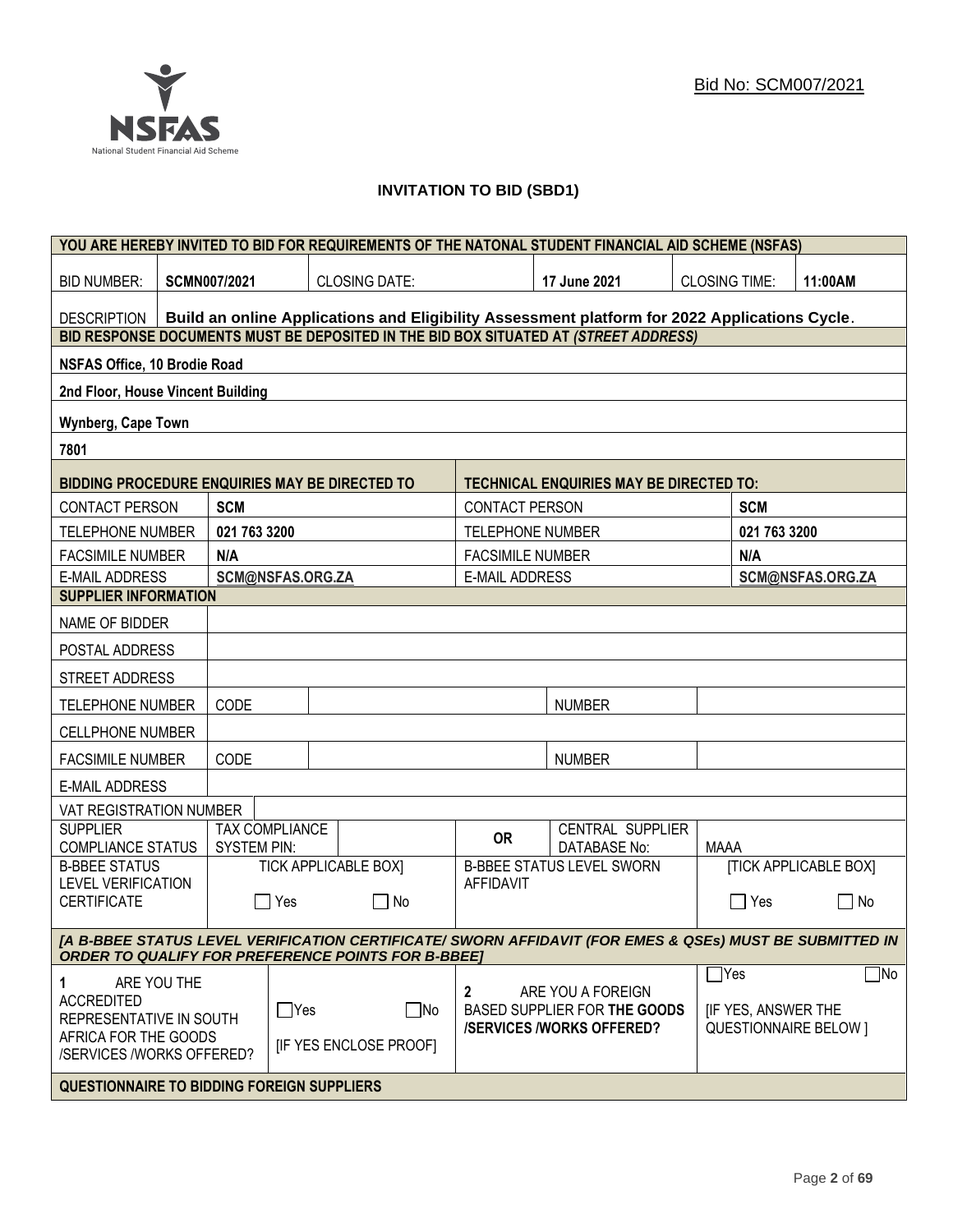

| IS THE ENTITY A RESIDENT OF THE REPUBLIC OF SOUTH AFRICA (RSA)?                                                                                                                                                                                                                     | $\Box$ YES $\Box$ NO |
|-------------------------------------------------------------------------------------------------------------------------------------------------------------------------------------------------------------------------------------------------------------------------------------|----------------------|
| DOES THE ENTITY HAVE A BRANCH IN THE RSA?                                                                                                                                                                                                                                           | $\Box$ YES $\Box$ NO |
| DOES THE ENTITY HAVE A PERMANENT ESTABLISHMENT IN THE RSA?                                                                                                                                                                                                                          | $\Box$ YES $\Box$ NO |
| DOES THE ENTITY HAVE ANY SOURCE OF INCOME IN THE RSA?                                                                                                                                                                                                                               | $\Box$ YES $\Box$ NO |
| IS THE ENTITY LIABLE IN THE RSA FOR ANY FORM OF TAXATION?<br>IF THE ANSWER IS "NO" TO ALL OF THE ABOVE, THEN IT IS NOT A REQUIREMENT TO REGISTER FOR A TAX COMPLIANCE STATUS<br>SYSTEM PIN CODE FROM THE SOUTH AFRICAN REVENUE SERVICE (SARS) AND IF NOT REGISTER AS PER 2.3 BELOW. | $\Box$ YES $\Box$ NO |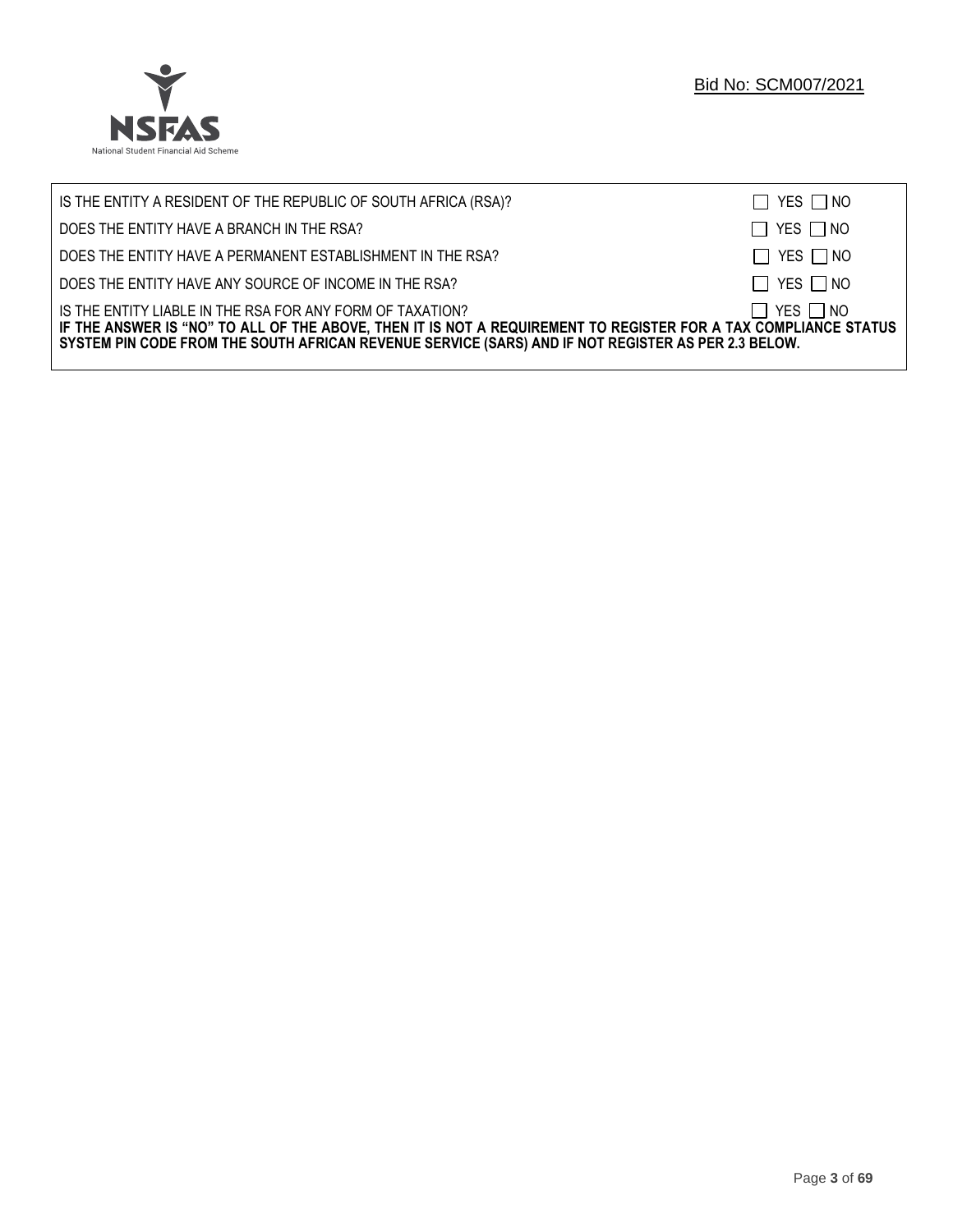

# **TERMS AND CONDITIONS FOR BIDDING**

| $\overline{1}$ . | <b>BID SUBMISSION:</b>                                                                                    |
|------------------|-----------------------------------------------------------------------------------------------------------|
|                  | 1.1. BIDS MUST BE DELIVERED BY THE STIPULATED TIME TO THE CORRECT ADDRESS. LATE BIDS WILL NOT BE ACCEPTED |
|                  | FOR CONSIDERATION.                                                                                        |
|                  | 1.2. ALL BIDS MUST BE SUBMITTED ON THE OFFICIAL FORMS PROVIDED-(NOT TO BE RE-TYPED) OR IN THE MANNER      |
|                  | PRESCRIBED IN THE BID DOCUMENT.                                                                           |
|                  | 1.3. THIS BID IS SUBJECT TO THE PREFERENTIAL PROCUREMENT POLICY FRAMEWORK ACT, 2000 AND THE PREFERENTIAL  |
|                  | PROCUREMENT REGULATIONS, 2017, THE GENERAL CONDITIONS OF CONTRACT (GCC) AND, IF APPLICABLE, ANY           |
|                  | OTHER SPECIAL CONDITIONS OF CONTRACT.                                                                     |
|                  | 1.4. THE SUCCESSFUL BIDDER WILL BE REQUIRED TO FILL IN AND SIGN A WRITTEN CONTRACT FORM (SBD7).           |
|                  |                                                                                                           |
|                  | 2. TAX COMPLIANCE REQUIREMENTS                                                                            |
| 2.1              | BIDDERS MUST ENSURE COMPLIANCE WITH THEIR TAX OBLIGATIONS.                                                |
| $2.2^{\circ}$    | BIDDERS ARE REQUIRED TO SUBMIT THEIR UNIQUE PERSONAL IDENTIFICATION NUMBER (PIN) ISSUED BY SARS TO        |
|                  | ENABLE THE ORGAN OF STATE TO VERIFY THE TAXPAYER'S PROFILE AND TAX STATUS.                                |
| 2.3              | APPLICATION FOR TAX COMPLIANCE STATUS (TCS) PIN MAY BE MADE VIA E-FILING THROUGH THE SARS WEBSITE         |
|                  | WWW.SARS.GOV.ZA.                                                                                          |
| 2.4              | BIDDERS MAY ALSO SUBMIT A PRINTED TCS CERTIFICATE TOGETHER WITH THE BID.                                  |
| 2.5              | IN BIDS WHERE CONSORTIA / JOINT VENTURES / SUB-CONTRACTORS ARE INVOLVED, EACH PARTY MUST SUBMIT A         |
|                  | SEPARATE TCS CERTIFICATE / PIN / CSD NUMBER.                                                              |
| 2.6              | WHERE NO TCS PIN IS AVAILABLE BUT THE BIDDER IS REGISTERED ON THE CENTRAL SUPPLIER DATABASE (CSD), A      |
|                  | CSD NUMBER MUST BE PROVIDED.                                                                              |
| 2.7              | NO BIDS WILL BE CONSIDERED FROM PERSONS IN THE SERVICE OF THE STATE, COMPANIES WITH DIRECTORS WHO         |
|                  | ARE PERSONS IN THE SERVICE OF THE STATE, OR CLOSE CORPORATIONS WITH MEMBERS PERSONS IN THE SERVICE        |
|                  | OF THE STATE."                                                                                            |
|                  | ND. EAILHDE TÓ DDÓVIDE LÓD CÓMDLV WITH ANY ÓE THE ADÓVE DADTICHLADO MAY DENDED THE DID INVALID.           |

# **NB: FAILURE TO PROVIDE / OR COMPLY WITH ANY OF THE ABOVE PARTICULARS MAY RENDER THE BID INVALID**.

|  | SIGNATURE OF BIDDER: |
|--|----------------------|
|--|----------------------|

SIGNATURE OF BIDDER: ……………………………………………

CAPACITY UNDER WHICH THIS BID IS SIGNED: …………………………………………… (Proof of authority must be submitted e.g. company resolution)

DATE: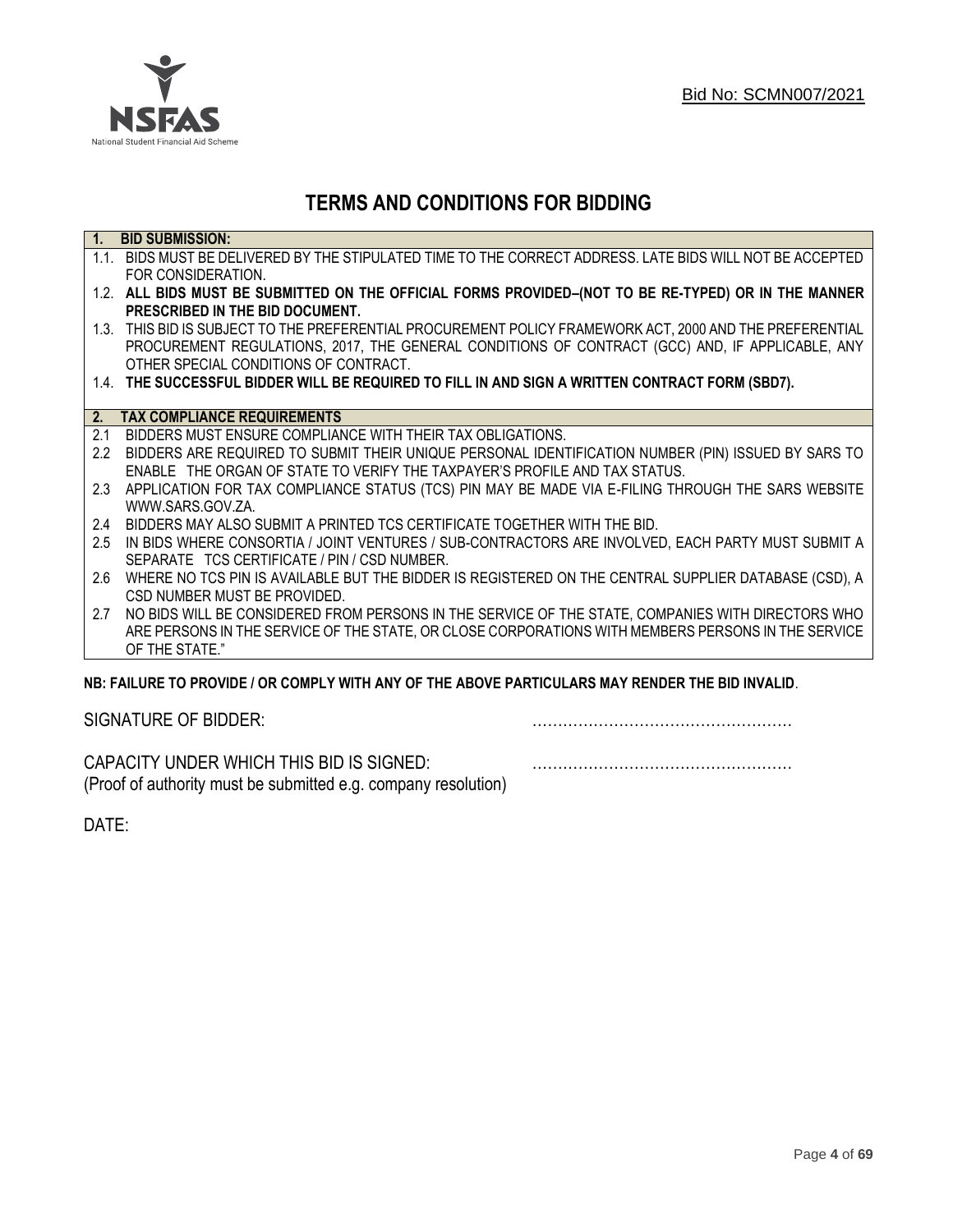

#### **NSFAS overview**

The National Student Financial Aid Scheme (NSFAS) is a statutory body providing financial aid to eligible students who wish to study at public universities and Technical Vocational Education and Training (TVET) colleges. NSFAS is mandated to manage and distribute funds in accordance with the provisions of the NSFAS Act (Act 56 of 1999).

# **Fraud and Corruption**

All providers are to take note of the implications of contravening the Prevention and Combating of Corrupt Activities Act, Act No 12 of 2004 and any other Act applicable.

The National Student Financial Aid Scheme is committed to conducting business ethically and is constantly introducing proactive measures to ensure that we identify and appropriately respond to any unlawful and unethical business practices. All NSFAS tenders are subject to certain audit processes and limited due diligence checks with the intend to identify any possible unlawful or unethical practices.

#### **Reporting of any unlawful or unethical incidents to NSFAS**

Should any bidder, potential or current supplier of NSFAS or any other third party:

- receive any irregular contact or correspondence from anyone presenting themselves as an employee or representative of NSFAS
- receive any contact or correspondence from anyone soliciting any bribe of any form
- become aware of any irregular or illegal conduct by any party who has a relationship with NSFAS or any NSFAS official

you are requested to immediately report it to NSFAS's Governance, Risk and Compliance (GRC) Department. All information provided to the NSFAS GRC department will be treated with utmost confidentiality and in terms of the Protected Disclosures Act, Act 26 of 2000.

For any unlawful or unethical incidents, please email: [forensics@nsfas.org.za](mailto:forensics@nsfas.org.za)

All **questions for clarity** in relation to the bid must be submitted to [scm@nsfas.org.za.](mailto:scm@nsfas.org.za), and not to any other email address.

# **Reporting of any unlawful or unethical incidents to the South African Police**

Bidders, current or potential NSFAS suppliers or any other third party who become aware of any unlawful and unethical conduct are encouraged to report the matter to the South African Police. NSFAS request that details of such reports made to the SAP be shared with NSFAS official listed above so as to enable consolidation of possible related investigations.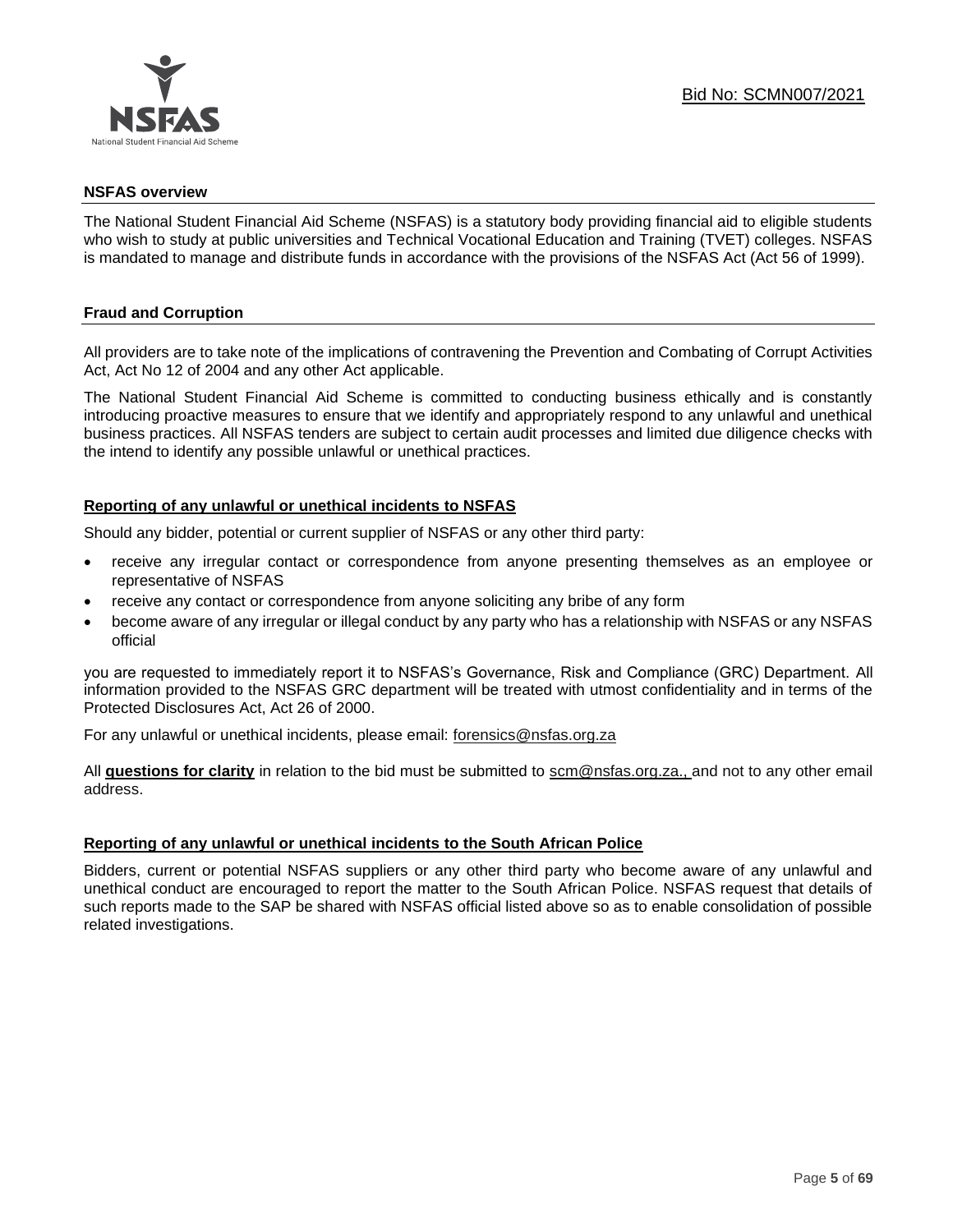

#### **Clarifications / Additional information / Rights**

#### **Clarification**

Any clarification required by a bidder regarding the meaning or interpretation of the bid specifications, or any other aspect concerning the bid, are to be requested in writing by email from [scm@nsfas.org.za](mailto:scm@nsfas.org.za) (and not to any other email address) at least five (5) working days before the closing date of the bid. The bid number should be mentioned in all correspondence. Telephonic requests for clarification will not be accepted. Bidders are reminded that NSFAS SCM officials will never contact bidders telephonically or by other method other that through the official SCM email address listed above.

#### **Additional Information**

During the evaluation of the bids, additional information may be requested in writing from bidders, for clarity. Replies to such requests must be submitted, within 5 (five) working days from the date of request, or as otherwise indicated. Failure to comply, may lead to your bid being disregarded.

#### **Rights**

The following rights are reserved:

- 1) NSFAS reserves the right to appoint more than one (1) service provider.
- 2) NSFAS further reserves the right to engage with the short-listed bidders for price negotiation and a site inspection where necessary.
- 3) NSFAS reserves the right to invite the shortlisted for a presentation as part of the bid process.
- 4) NSFAS reserves the right to not select the lowest price.
- 5) NSFAS reserves the right to not award the tender to the shortlisted bidder should any risk arise from any NSFAS due diligence assessment performed and/or any underperformance was identified in a previous and/or current contract held with the bidder.
- 6) NSFAS reserves the right to award the contract in whole or in parts.

#### **Consent**

By responding to this tender, both the entity and its directors provide consent to NSFAS to perform background checks which would include amongst others, the relevant Transunion checks, should it wish to do so.

By responding to this tender, the bidder agrees to all the terms and conditions as included in the bid document.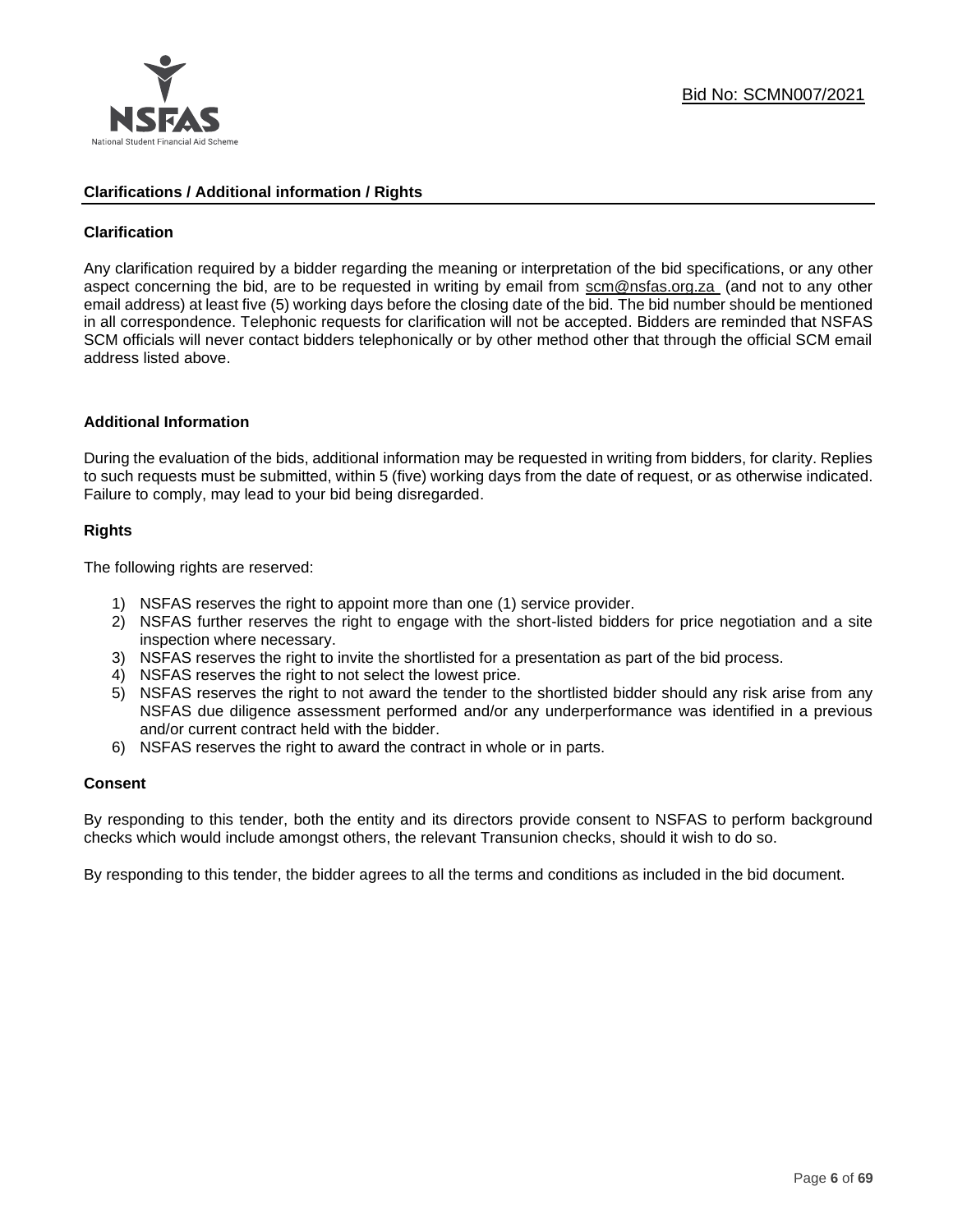

#### **Bid submission**

**One (1) physical bid proposal** MUST be handed in/delivered to:

The deposit box situated at: 2nd Floor, House Vincent Brodie Road Wynberg 7801

Tenders can be delivered and deposited into the tender box between 08:30 and 16:00, Mondays to Fridays prior to the closing date, and between 08:30 and 11:00 on the closing date. Please do not leave bid submissions at the security desk or at the reception. ALL bid submissions muse be deposited into the tender box.

**Any bid submissions provided to NSFAS that is not submitted in the tender box will be disregarded.**

**No faxed or e-mailed bid proposals will be accepted.** The bidders are encouraged to index and paginate the bid proposal.

Respondents should ensure that tender documents are delivered to NSFAS in the tender box before the closing date and time of the tender. If the tender document is late, it will not be accepted and will be disregarded. Bid proposals submitted on time shall not be returned to the bidder.

Any tender submitted shall remain valid, irrevocable and open for written acceptance by NSFAS for a period of 120 (one hundred and twenty) days. A tender submitted shall further be deemed to remain valid after the expiry of the above mentioned 120-day period until formal acceptance by NSFAS, unless NSFAS is notified in writing by the tenderer of anything to the contrary (including any further conditions the tender may introduce). Any further conditions that the tenderer may introduce will be considered at the sole discretion of NSFAS.

Bidders should indicate on the cover of the bid proposal (in a sealed envelope/box), the following information:

- Bid number SCMN007/2021
- Closing date and time **17 June 2021 at 11:00**
- The name and address of the bidder

#### **Late bids**

Bids received late will not be considered for evaluation purposes. A bid will be considered late if it arrived even one second after 11:00 am or any time thereafter. The tender (bid) box shall be locked at exactly 11:00 am and bids arriving late will not be considered under any circumstances. Bidders are therefore strongly advised to ensure that bids be dispatched allowing enough time for any unforeseen events that may delay the delivery of the bid. Bids should not be given to the security or reception. It must be submitted in the tender box.

Bids sent to NSFAS via courier shall be deemed to be received at the date and time of arrival at the NSFAS premises (tender box) Bids received in the tender box after the closing date and time of the bid, shall therefore be deemed to be received late. Bidders should allow time to access the premises due to security arrangements that need to be observed.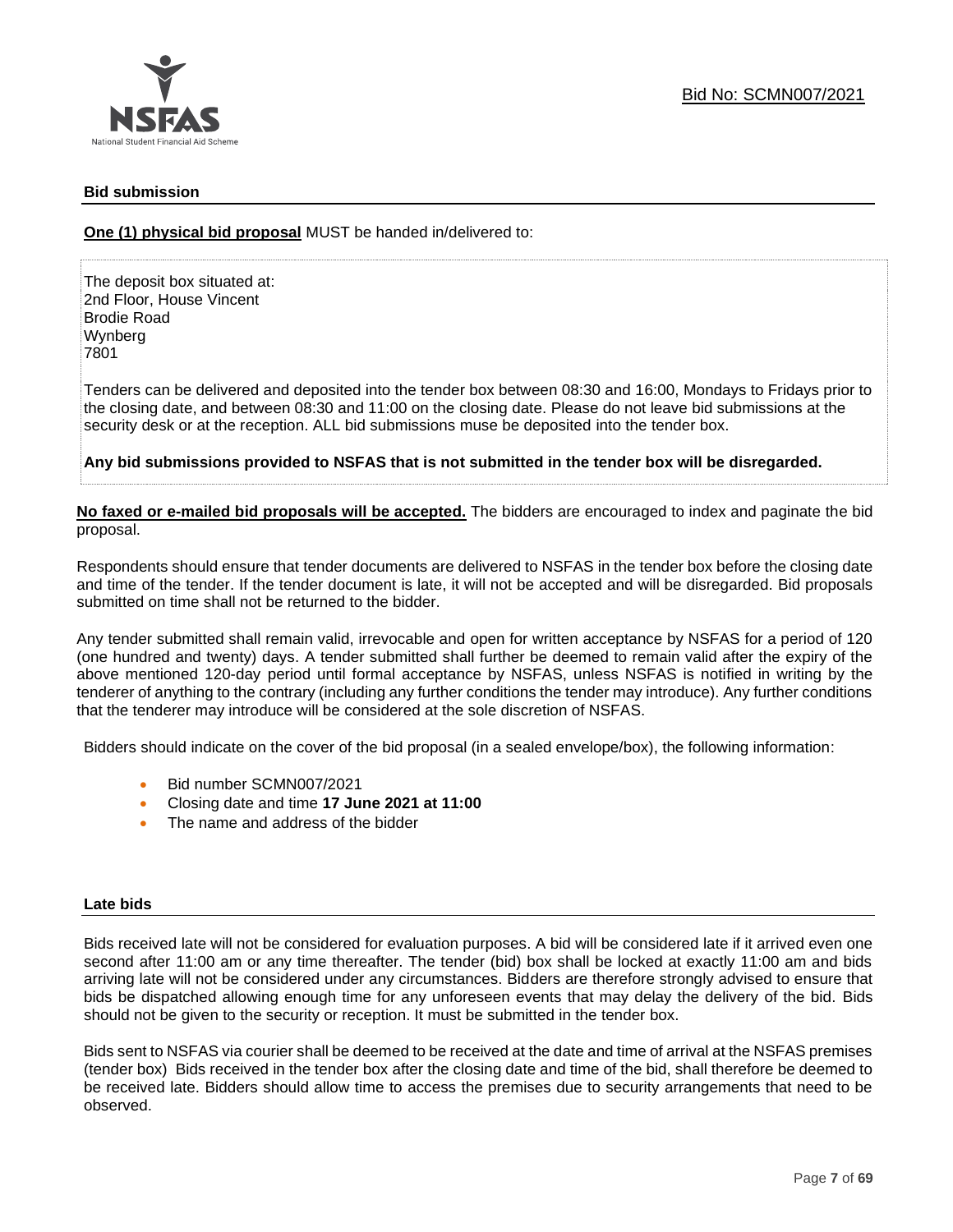

# **Response Structure:**

The contents of the bid document must be as follows, and numbering below, with each schedule punched, placed in a file and separated from the next schedule with a file divider.

Please complete the checklist below to verify your submission of the relevant documents. It is recommended that the format and flow of the tender file submission be aligned to the checklist.

| <b>Schedules</b>  | Description                                                                                                                                                                                                                                |     | Submitted<br>(tick box below): |  |
|-------------------|--------------------------------------------------------------------------------------------------------------------------------------------------------------------------------------------------------------------------------------------|-----|--------------------------------|--|
|                   |                                                                                                                                                                                                                                            | Yes | <b>No</b>                      |  |
| <b>Schedule 1</b> | Entity registration documentation                                                                                                                                                                                                          |     |                                |  |
| <b>Schedule 2</b> | Consent by the entity and its directors to perform the necessary background<br>checks which includes amongst others, the TransUnion checks.                                                                                                |     |                                |  |
| <b>Schedule 3</b> | Original Valid Tax Clearance Certificate/tax pin                                                                                                                                                                                           |     |                                |  |
| <b>Schedule 4</b> | BBB-EE Certificate, or,<br>BBBEE Sworn Affidavit for EME/QSE signed and stamped by Commissioner<br>of Oaths.                                                                                                                               |     |                                |  |
| <b>Schedule 5</b> | National Treasury Central Supplier Database (CSD) proof of registration -<br>please provide the latest full report. Note that the details of the Directors on<br>the SBD4 form must correspond to the details of the Directors on the CSD. |     |                                |  |
| Schedule 6        | Letter from Bank confirming banking details (not older than 3 months from<br>date of closing date of tender)                                                                                                                               |     |                                |  |
| <b>Schedule 7</b> | Completed and signed Tender Documents: including the following.<br>SBD <sub>1</sub><br>SBD <sub>4</sub><br><b>SBD 6.1</b><br>SBD <sub>8</sub><br>SBD <sub>9</sub><br>General Conditions of Contracts (with every page initiated)           |     |                                |  |
| <b>Schedule 8</b> | Detailed Bid proposal in response to bid specification requirements                                                                                                                                                                        |     |                                |  |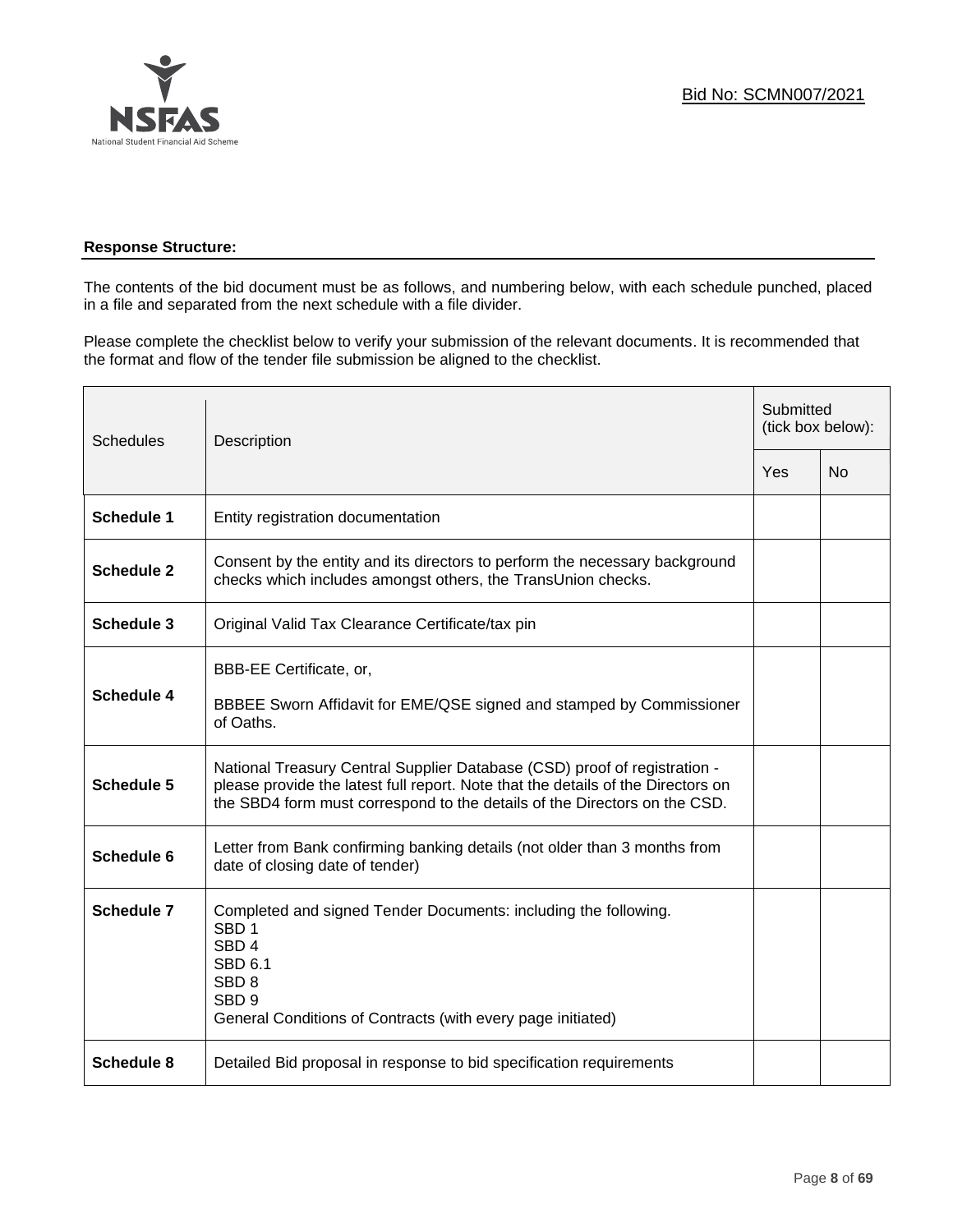

| <b>Schedules</b>   | Description                                                       | Submitted<br>(tick box below): |           |
|--------------------|-------------------------------------------------------------------|--------------------------------|-----------|
|                    |                                                                   | Yes                            | <b>No</b> |
| Schedule 9         | Certification as required per the mandatory requirements          |                                |           |
| Schedule 10        | Reference letters from previous clients on client's letterhead    |                                |           |
| Schedule 11        | Detailed methodology and approach                                 |                                |           |
| <b>Schedule 12</b> | Resource experience of required resources- CVs and qualifications |                                |           |
| Schedule 13        | Solution, technical and cyber requirements response               |                                |           |
| Schedule 14        | <b>Transformation statistics</b>                                  |                                |           |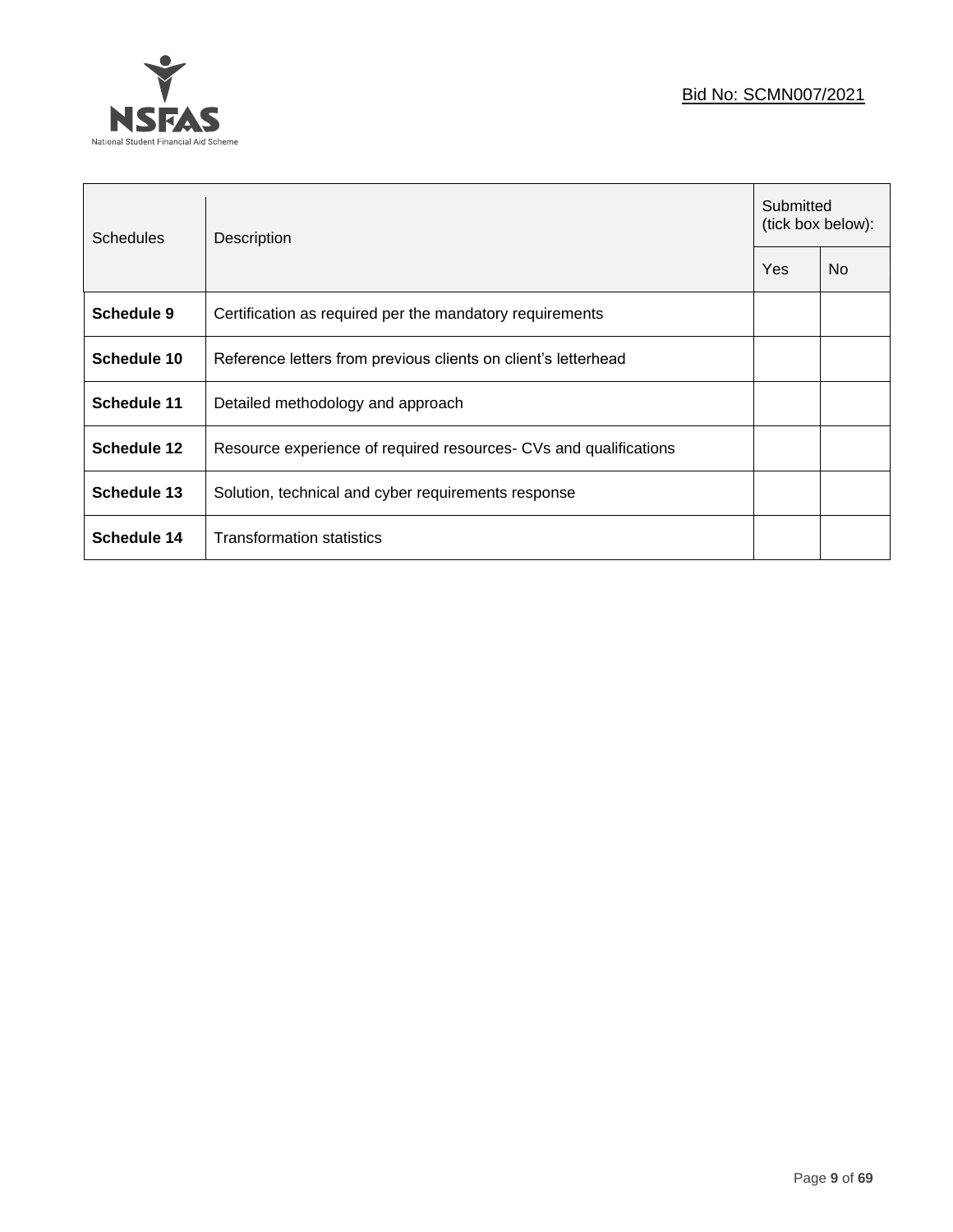#### **Contract Negotiations**

The successful bidder (s) will be required to enter into a written contract/SLA with NSFAS. The final terms and conditions will be negotiated between NSFAS and the successful bidders (s). Should the awarded bidder fail to sign the SLA within a reasonable timeframe deemed by NSFAS, NSFAS reserves the right to cancel the award/contract and award the tender to the 2<sup>nd</sup> placed bidder.

#### **Payments**

By responding to this bid document, the service provider agrees to the following

NSFAS will pay the successful bidder (s) the fees set out in the final contract according to the table of deliverables. No additional amounts will be payable by NSFAS to the successful bidder (s).

The successful bidder (s) shall invoice NSFAS for the services rendered in a reasonable timeframe. The invoices billed to NSFAS must be in relation to the original scope of work/terms of reference.

The invoice must be accompanied by supporting source document(s) containing detailed information, as NSFAS may reasonably require, for the purposes of establishing the specific nature, extent and quality of the services which were undertaken by the successful bidder (s). The purchase order number must be included in all invoices submitted to NSFAS.

No payment will be made to the successful bidder (s) unless an original tax invoice complying with section 20 of the VAT Act, 1991 (Act No 89 of 1991), as amended, has been submitted to NSFAS.

Payment shall be made by bank transfer into the successful bidder (s) back account normally 30 days after receipt of an acceptable, original, valid tax invoice.

Payments will only be made to the bidder in accordance with the purchase order issued to the awarded bidder. Any services delivered by the bidder outside of the original bid specifications and over and above the purchase order value will not be paid for as NSFAS is not liable for these payments. Should the service provider perform any additional work outside of the tender award and its requirements, NSFAS will not be held liable for such payment to the service provider. Should you receive any instruction from NSFAS that does not come from the SCM unit to perform any work outside of the original bid specification, NSFAS will not be held liable for this payment.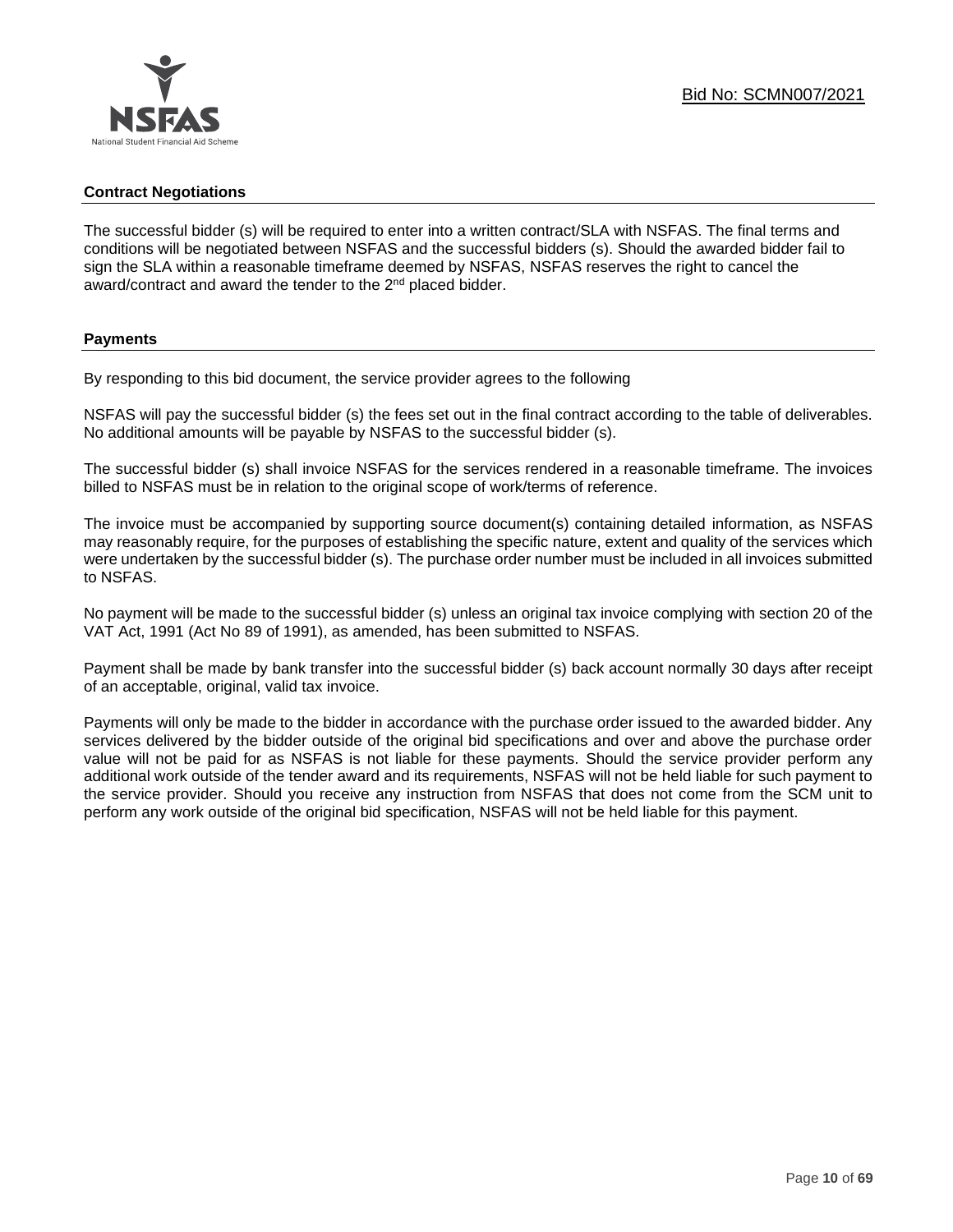# **1. Purpose**

The purpose of this Request for Proposal (RFP) is to invite service providers to submit suitable proposals to meet the organisation's need to automate the 2022 applications processes. The proposal must cover all activities from the applications stage to the eligibility assessment for continuing and returning NSFAS students.

NSFAS requires a suitably experienced ICT solutions service provider to supply and deliver a full solution within three (3) months of being appointed.

# **2. Project Background**

The National Student Financial Aid Scheme (NSFAS) provides financial assistance to eligible students at public universities and at Technical Vocational Education and Training (TVET) colleges throughout South Africa. NSFAS is mandated to manage and distribute funds in accordance with the provisions of the NSFAS Act (Act 56 of 1999)

The organisation is governed by the NSFAS Act (Act No. 56 of 1999) which mandates the NSFAS to:

- Provide loans and bursaries to eligible students.
- Develop criteria and conditions for the granting of loans and bursaries to eligible students in consultation with the Minister of Higher Education and Training.
- Raise funds.
- Recover loans.
- Maintain and analyse a database and undertake research for the better utilisation of financial resources.
- Advice the Minister on matters relating to financial aid for students and undertaking other functions assigned to it by the NSFAS act 56 of 1999 as amended or by the Minister.

Since the inception of NSFAS in 1999, funds allocated to NSFAS have increased substantially from R441million in 1999 to R36.7 billion in 2020/21 financial year. During this period, the processes, and operations at NSFAS have remained largely unchanged. In 2018, NSFAS became a full bursary scheme.

The table below shows the number of students that NSFAS funded in 2021 academic year:

| <b>Educational Institution Type</b> | <b>Estimated number of NSFAS Students</b> |
|-------------------------------------|-------------------------------------------|
| 26 Universities                     | 430,000                                   |
| 50 TVET colleges                    | 300,000                                   |
| Total                               | 730,000                                   |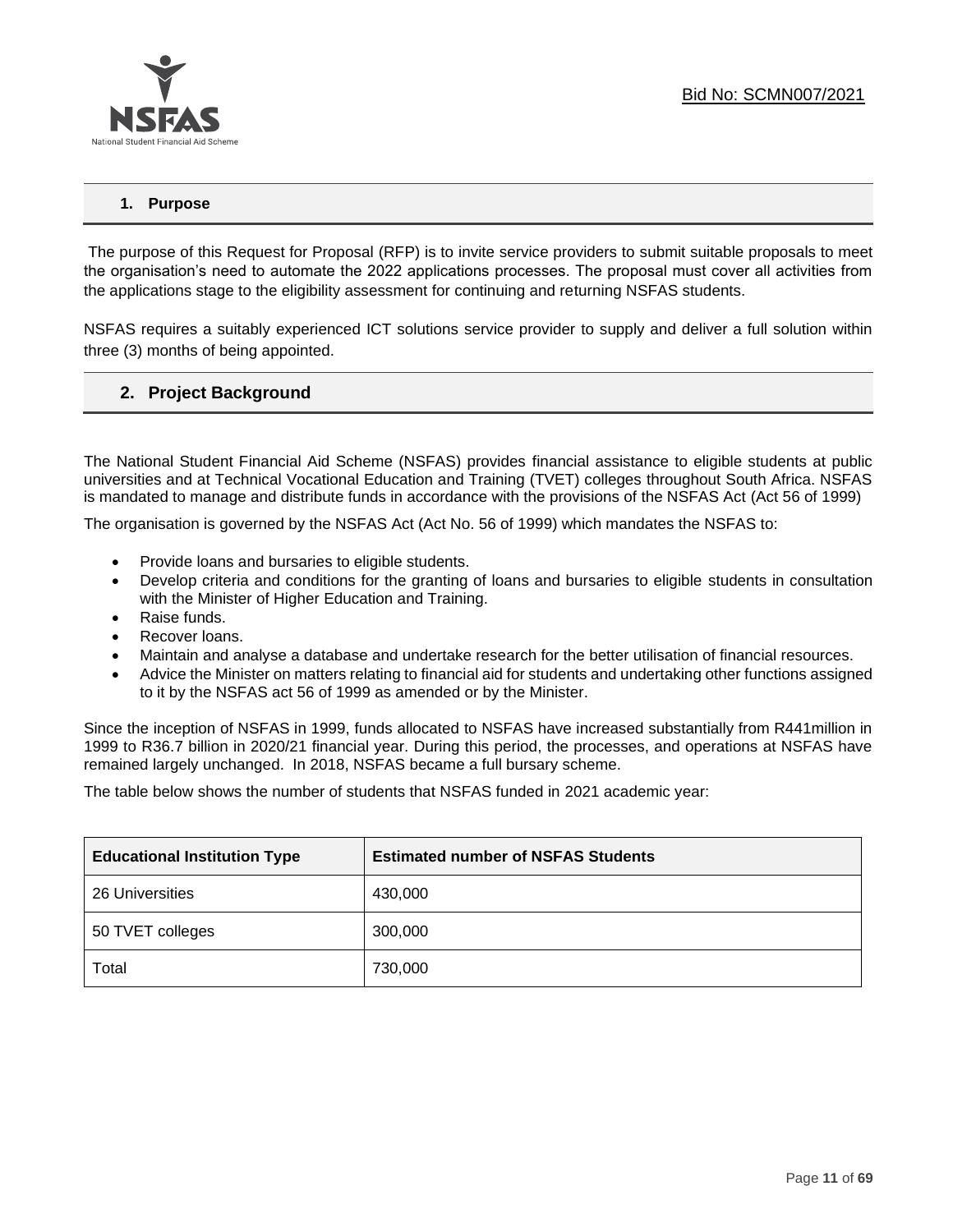

# **3. Evaluation process**

The table below summarizes the steps that NSFAS will follow to evaluate service providers proposals.

| <b>Phase</b>                                       | <b>Description</b>                                                                                                                                                                                                                                                          |
|----------------------------------------------------|-----------------------------------------------------------------------------------------------------------------------------------------------------------------------------------------------------------------------------------------------------------------------------|
| Phase 1:<br>Mandatory requirements<br>evaluation   | All bids must comply with the mandatory requirements and failure to comply with<br>any of these requirements will immediately disqualify the bid. Bidders who pass<br>the mandatory requirements evaluation will proceed to be evaluation for the<br>functional evaluation. |
| Phase 2:<br><b>Functional evaluation</b>           | Bidders are required to achieve a combined minimum score of 70% for the<br>evaluation criteria to be evaluated for Phase 3: Presentation of the solution.                                                                                                                   |
| Phase 3:<br>Presentation of the<br>solution (Demo) | Bidders are required to achieve a combined minimum score of 70% for the<br>presentation of the solution to be evaluated for Phase 4: Price and BBB-EE.                                                                                                                      |
| Phase 4:<br>Price and BBBEE                        | The 80/20 Preference Point System will be used to determine the<br>recommendation for award.                                                                                                                                                                                |

# **4. Mandatory requirement evaluation- Phase 1**

All bids must comply with the mandatory requirement and failure to comply with the requirement will immediately disqualify the bid.

| No. | <b>Mandatory requirement</b>                                                                                   | Page reference per bidder<br>proposal |
|-----|----------------------------------------------------------------------------------------------------------------|---------------------------------------|
|     | The service provider must be a certified/accredited supplier<br>in the technology that they propose for NSFAS. |                                       |
|     | Proof of certification/accreditation must be submitted as part<br>of the bid proposal.                         |                                       |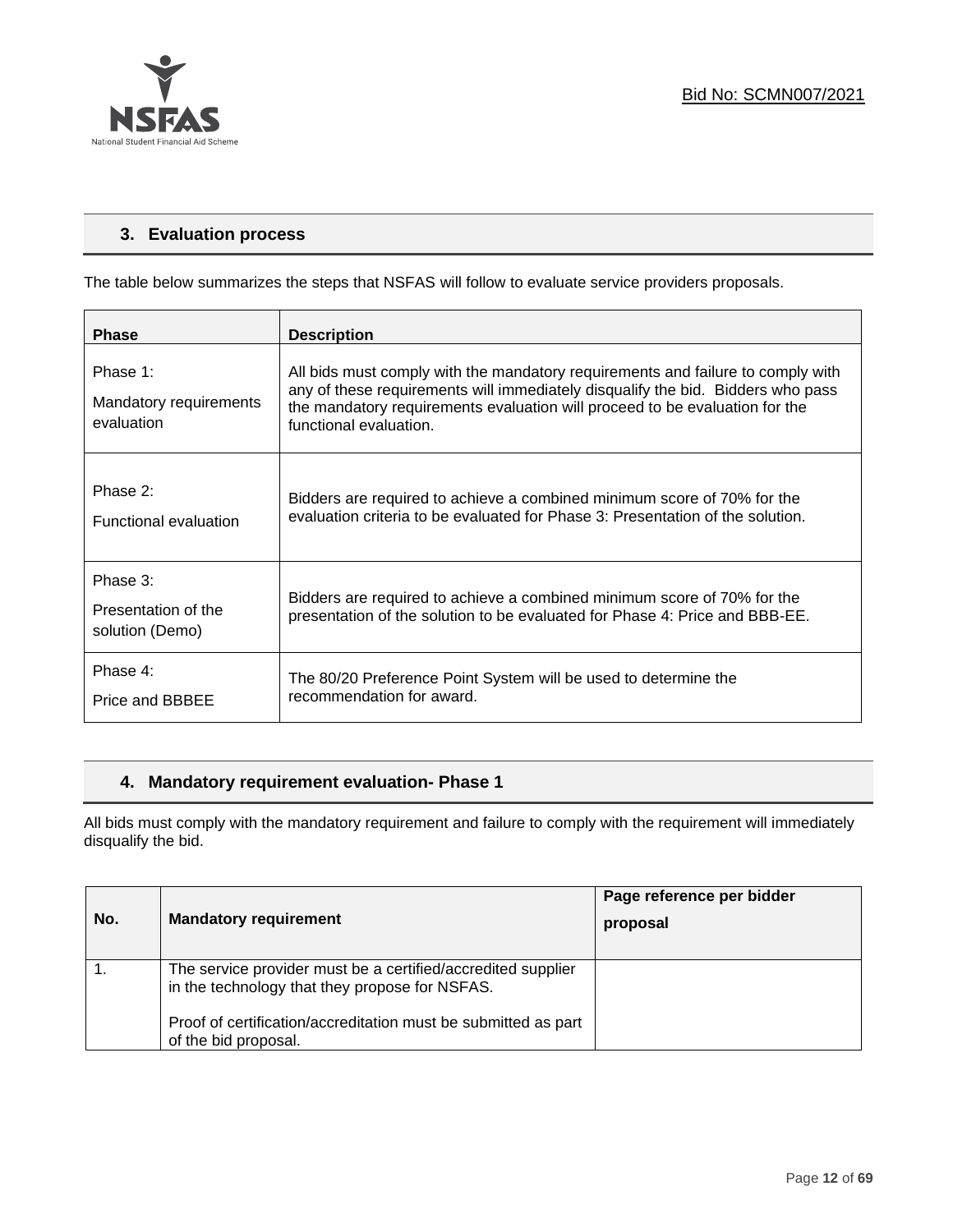

# **5. Functional specifications**

The bidder's proposal must provide clearly on how the proposed solution will address the following requirements. **The bidder must complete the below tables:**

#### **Table 1: Solution specification requirements:**

| <b>Solution Requirements</b>                                                                                                                                                                                                                                                                                                                                                                                              | Provide a detailed description of your<br>solution | <b>Service</b><br>provider to<br>tick comply<br>(Yes or No) |
|---------------------------------------------------------------------------------------------------------------------------------------------------------------------------------------------------------------------------------------------------------------------------------------------------------------------------------------------------------------------------------------------------------------------------|----------------------------------------------------|-------------------------------------------------------------|
| 1.1.1.1 Apply for Funding                                                                                                                                                                                                                                                                                                                                                                                                 |                                                    |                                                             |
| The Bidders must build an online platform that<br>enables students/applicants to complete an<br>application for NSFAS funding by capturing their<br>details and all supporting documents needed to<br>complete an application.                                                                                                                                                                                            |                                                    |                                                             |
| The Bidders Solution must enable the student to<br>capture of the following information on the<br>application form:                                                                                                                                                                                                                                                                                                       |                                                    |                                                             |
| 1. Demographic details.<br>2. Family details<br>3. Preferred course of study (allow for at least<br>three choice selection).<br>4. Upload supporting documentation Where<br>required<br>5. Accept the terms and conditions for the<br>NSFAS bursary.<br>6. Save their application if incomplete.<br>7. Receive a reference number / ticket on<br>screen as well as SMS or email<br>8. Communication on application status |                                                    |                                                             |
| 1.1.1.2. Manage Access<br>The Bidders solution must have secure<br>mechanisms to grant access control in a secure<br>way to all portal users.                                                                                                                                                                                                                                                                             |                                                    |                                                             |
| 1. Access control must regulate who can view<br>or use resources on the portal.<br>2. The system must support a two-factor<br>authentication at a minimum and secure<br>processes for the management for identity<br>and access management.                                                                                                                                                                               |                                                    |                                                             |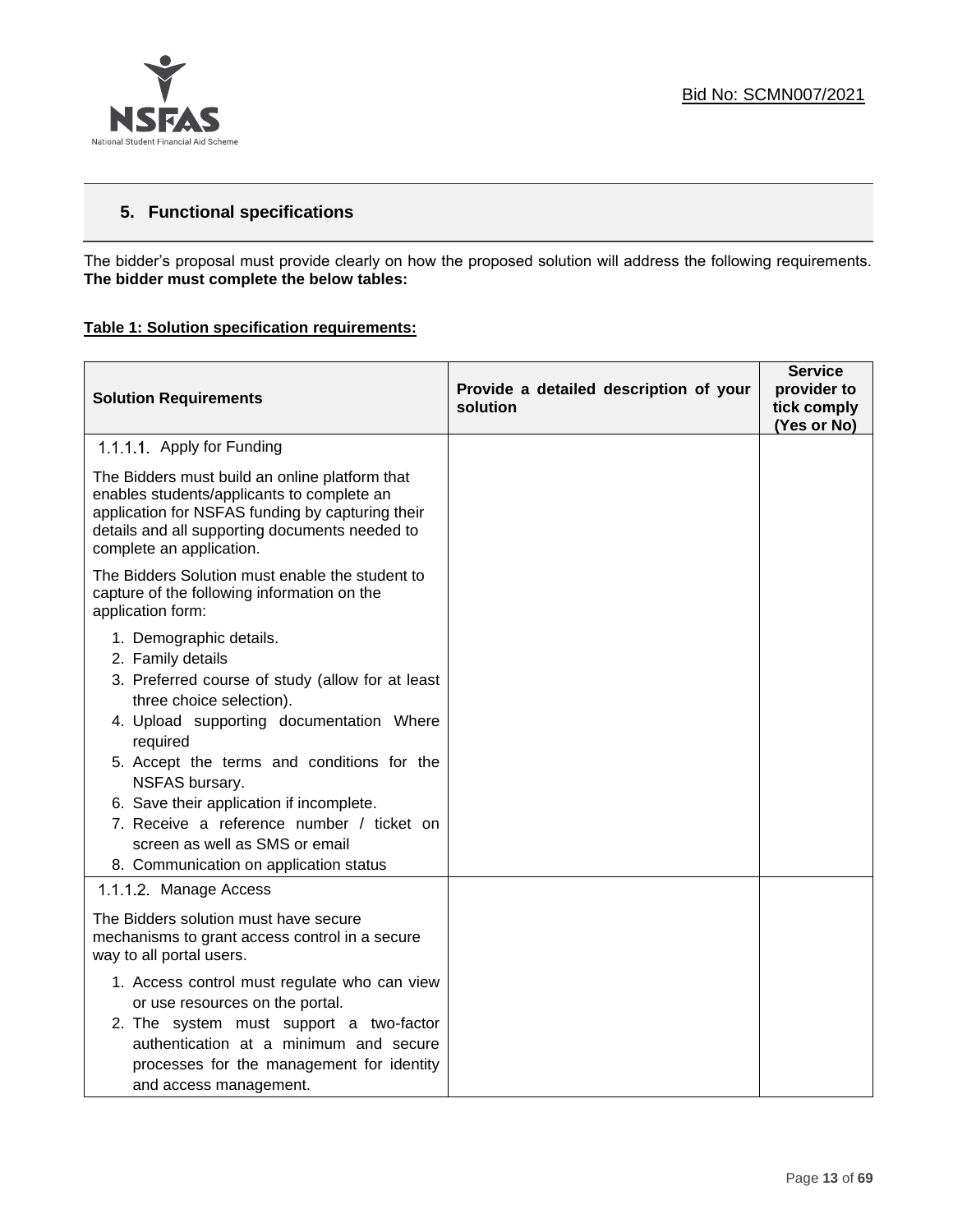

| <b>Solution Requirements</b>                                                                                                                                                                                                                                                   | Provide a detailed description of your<br>solution | <b>Service</b><br>provider to<br>tick comply<br>(Yes or No) |
|--------------------------------------------------------------------------------------------------------------------------------------------------------------------------------------------------------------------------------------------------------------------------------|----------------------------------------------------|-------------------------------------------------------------|
| 3. The<br><b>Bidders</b><br>solution<br>validate<br>must<br>citizenship of the user directly with the<br>Department of Home Affairs.                                                                                                                                           |                                                    |                                                             |
| 1.1.1.3. Create User Profile:<br>The student must be able to register their profile by                                                                                                                                                                                         |                                                    |                                                             |
| capturing a valid South African ID number, other<br>personal details, unique mobile number and email<br>address.                                                                                                                                                               |                                                    |                                                             |
| 1.1.1.4 Validate and Verify ID                                                                                                                                                                                                                                                 |                                                    |                                                             |
| The Bidders solution must perform real time<br>validation of the captured student ID number and<br>verify the ID number and names directly with the<br>Department of Home Affairs (DHA) database.                                                                              |                                                    |                                                             |
| The profile is only valid when the DHA three-point<br>verification on ID, Names, and Last name is<br>successful. The verification must be real time.                                                                                                                           |                                                    |                                                             |
| 1.1.1.5 Reset Password:                                                                                                                                                                                                                                                        |                                                    |                                                             |
| The student must be able to reset their password<br>in the system.                                                                                                                                                                                                             |                                                    |                                                             |
| 1.1.1.6. Restore Credentials:<br>The student should be able to restore their<br>credentials if they lost access to both email address<br>and cell phone number. Security measures and<br>controls must be implemented to verify the student<br>to avoid fraudulent activities. |                                                    |                                                             |
| 1.1.1.7 Preliminary Assessment:                                                                                                                                                                                                                                                |                                                    |                                                             |
| The Bidders solution must be able to complete a                                                                                                                                                                                                                                |                                                    |                                                             |
| preliminary assessment on the verified student ID.                                                                                                                                                                                                                             |                                                    |                                                             |
| Preliminary assessment include the following                                                                                                                                                                                                                                   |                                                    |                                                             |
| checks:                                                                                                                                                                                                                                                                        |                                                    |                                                             |
| Confirm if the student is entering the High<br>1.                                                                                                                                                                                                                              |                                                    |                                                             |
| Education System for the first time -                                                                                                                                                                                                                                          |                                                    |                                                             |
| Department of Basic Education                                                                                                                                                                                                                                                  |                                                    |                                                             |
| Integration                                                                                                                                                                                                                                                                    |                                                    |                                                             |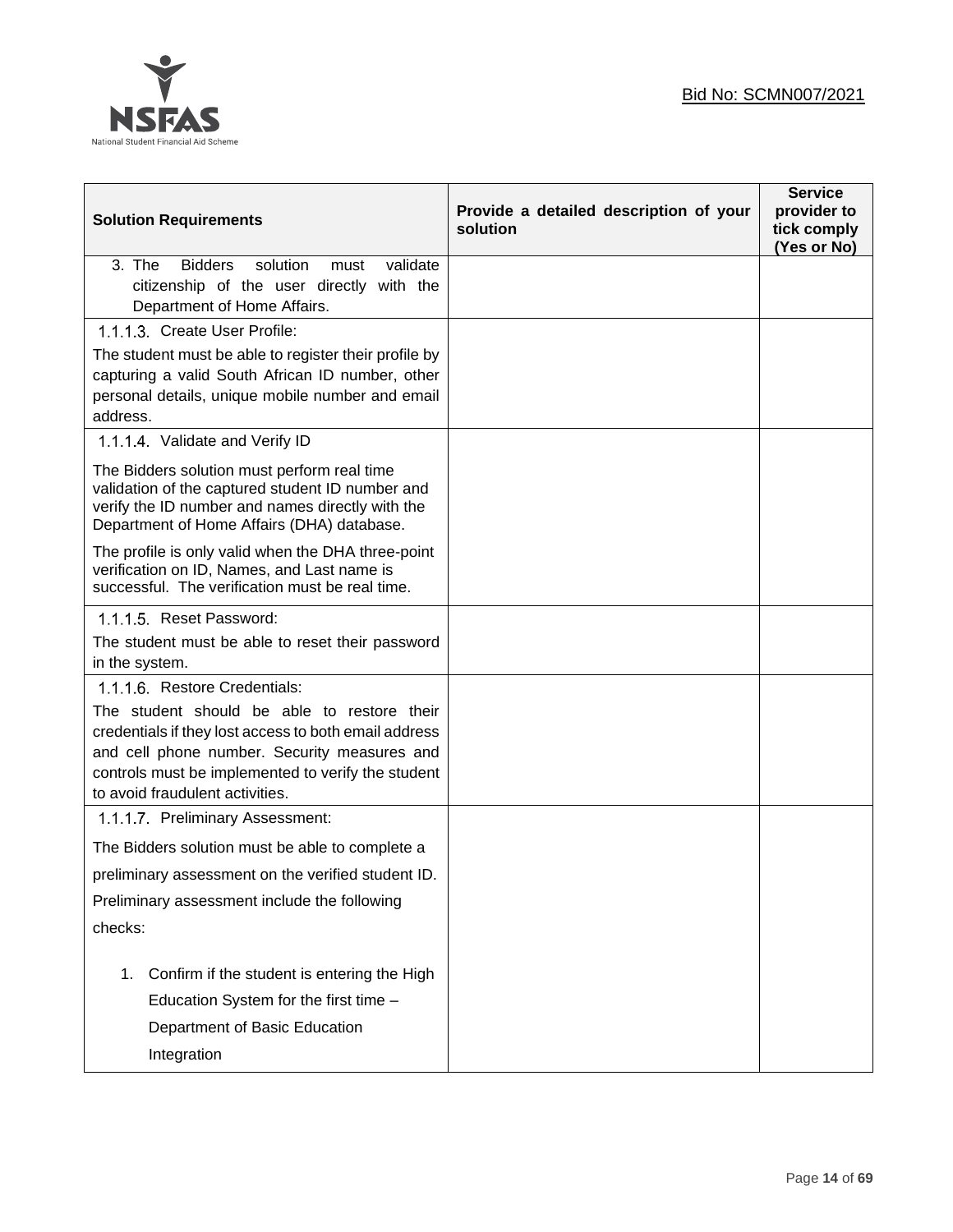

| <b>Solution Requirements</b>                                                 | Provide a detailed description of your<br>solution | <b>Service</b><br>provider to<br>tick comply<br>(Yes or No) |
|------------------------------------------------------------------------------|----------------------------------------------------|-------------------------------------------------------------|
| Confirm if the student is a SASSA<br>2.                                      |                                                    |                                                             |
| recipient - Integration with SASSA                                           |                                                    |                                                             |
| 1.1.1.8. Update Personal Details:                                            |                                                    |                                                             |
| Once a student has successfully logged in, they                              |                                                    |                                                             |
| must be able to update their personal details                                |                                                    |                                                             |
| (such as cellphone, email address) and                                       |                                                    |                                                             |
| application details                                                          |                                                    |                                                             |
| 1.1.1.9. Receive Notifications:                                              |                                                    |                                                             |
| The student must be notified via email address                               |                                                    |                                                             |
| and SMS of any changes made on their profile,                                |                                                    |                                                             |
| including when they sign into their profile and                              |                                                    |                                                             |
| when NSFAS makes any changes on the                                          |                                                    |                                                             |
| student's profile.                                                           |                                                    |                                                             |
| 1.1.1.10. Cancel/Withdraw Application or Funding:                            |                                                    |                                                             |
| The Bidders solution must enable a student to                                |                                                    |                                                             |
| cancel or withdraw the submitted application or                              |                                                    |                                                             |
| cancel funding.                                                              |                                                    |                                                             |
| 1.1.1.11 Amend Application:<br>The student must be able to amend a submitted |                                                    |                                                             |
| application and/or submit additional                                         |                                                    |                                                             |
| documentation.                                                               |                                                    |                                                             |
| 1.1.1.12. Create Enquiry:<br>The solution must provide an option for the     |                                                    |                                                             |
| student to be able to engage with NSFAS, by                                  |                                                    |                                                             |
| creating an enquiry, compliment or complaint on                              |                                                    |                                                             |
| the portal.                                                                  |                                                    |                                                             |
| The student must be given a reference / ticket                               |                                                    |                                                             |
| number so that they can follow up with their                                 |                                                    |                                                             |
| enquiry                                                                      |                                                    |                                                             |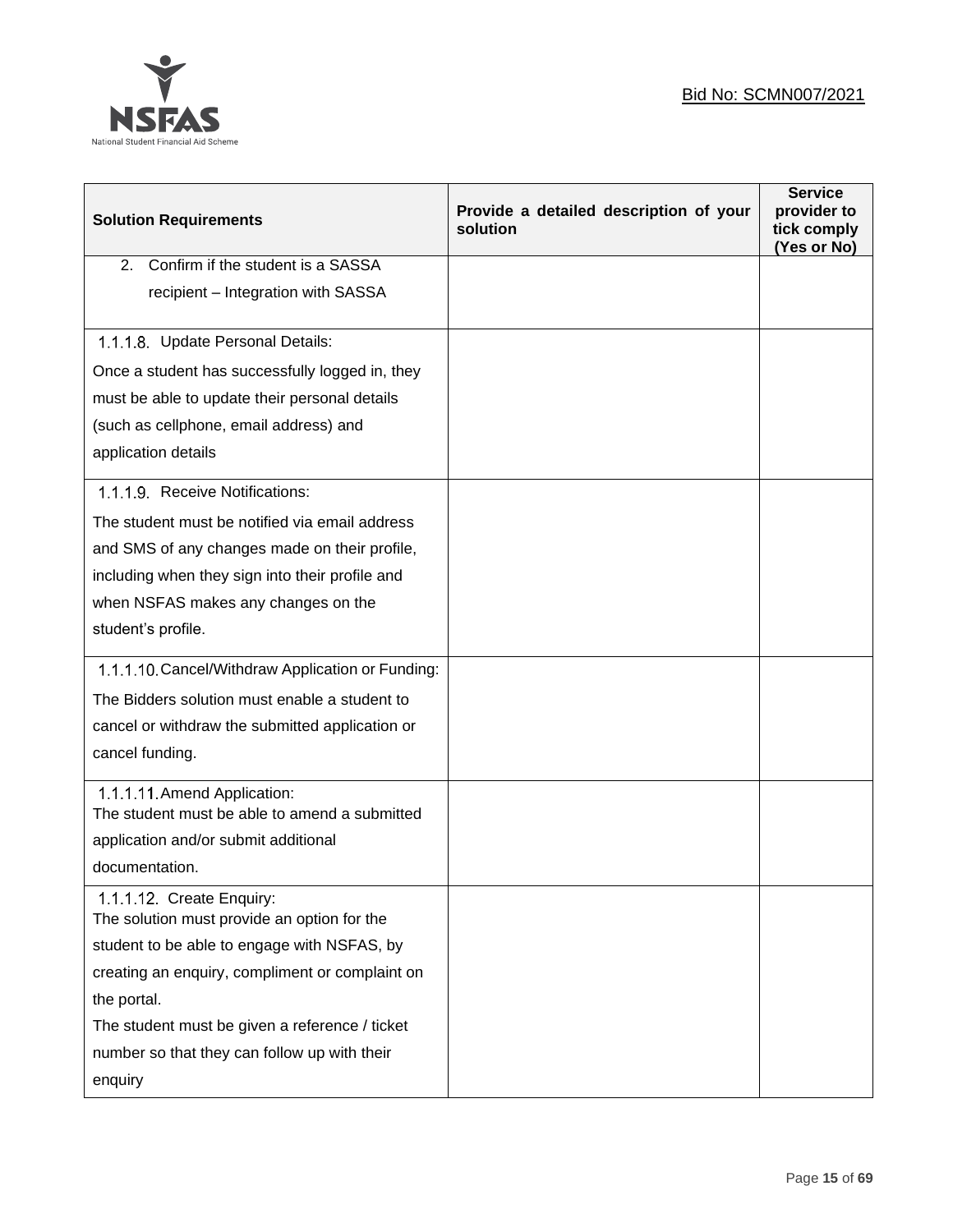

| <b>Solution Requirements</b>                                                                                              | Provide a detailed description of your<br>solution | <b>Service</b><br>provider to<br>tick comply<br>(Yes or No) |
|---------------------------------------------------------------------------------------------------------------------------|----------------------------------------------------|-------------------------------------------------------------|
| 1.1.1.13. Follow up on Enquiry:<br>The student must be able to follow up on an                                            |                                                    |                                                             |
| existing case on the portal using the reference                                                                           |                                                    |                                                             |
| number they were given (Track & Trace                                                                                     |                                                    |                                                             |
| functionality)                                                                                                            |                                                    |                                                             |
| 1.1.1.14 Chat Bot/ Live Chat with NSFAS:<br>The Bidders solution must have a Chat Bot and                                 |                                                    |                                                             |
| live Chats with NSFAS employees that provides                                                                             |                                                    |                                                             |
| support to students on frequently asked                                                                                   |                                                    |                                                             |
| information or questions.                                                                                                 |                                                    |                                                             |
| 1.1.1.15. Initiate an Appeal:<br>The Bidders solution must have an Appeal                                                 |                                                    |                                                             |
| functionality that will allow the student to capture                                                                      |                                                    |                                                             |
| an appeal against an application that has been                                                                            |                                                    |                                                             |
| rejected.                                                                                                                 |                                                    |                                                             |
| The student must be given a reference number for                                                                          |                                                    |                                                             |
| the appeal lodged                                                                                                         |                                                    |                                                             |
| 1.1.1.16. Cancel or Withdraw Appeal:<br>The student must be enabled to cancel or                                          |                                                    |                                                             |
| withdraw the appeal at any given point when they                                                                          |                                                    |                                                             |
| no longer want to continue with the appeal                                                                                |                                                    |                                                             |
| 1.1.1.17 Track Appeal Status:<br>The student must be enabled to track the status of                                       |                                                    |                                                             |
| their appeal using the Appeal reference number                                                                            |                                                    |                                                             |
| 1.1.1.18. Upload Confirmation of Registration on<br>the Student portal.<br>The student must be enabled to upload proof of |                                                    |                                                             |
| registration on the student portal. Proof of                                                                              |                                                    |                                                             |
| registration is a confirmation that the student is                                                                        |                                                    |                                                             |
| registered and also provides a confirmation of                                                                            |                                                    |                                                             |
| payable allowances to students.                                                                                           |                                                    |                                                             |
| 1.1.1.19. View Documents                                                                                                  |                                                    |                                                             |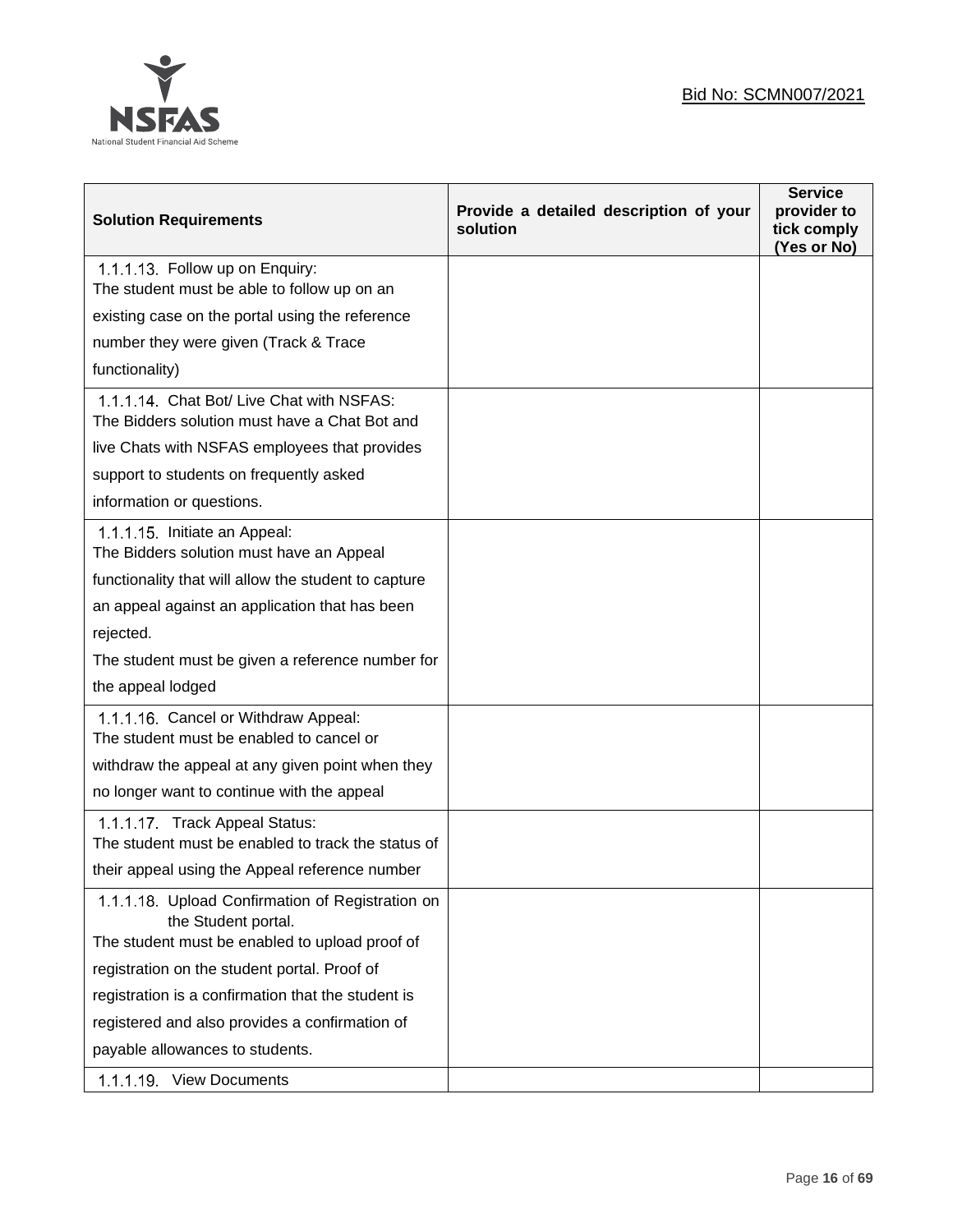

| <b>Solution Requirements</b>                                              | Provide a detailed description of your<br>solution | <b>Service</b><br>provider to<br>tick comply<br>(Yes or No) |
|---------------------------------------------------------------------------|----------------------------------------------------|-------------------------------------------------------------|
| All students must be able to view documentation                           |                                                    |                                                             |
| and other information regarding their funding and                         |                                                    |                                                             |
| transactions with NSFAS.                                                  |                                                    |                                                             |
| 1. Latest NSFAS Bursary Agreements (NBA)                                  |                                                    |                                                             |
| Student statement which<br>shows<br>2.<br>all                             |                                                    |                                                             |
| allowances paid and allowances due in the                                 |                                                    |                                                             |
| academic year.                                                            |                                                    |                                                             |
| 1.1.1.20. Sign Documents:<br>All students that are funded under non DHET  |                                                    |                                                             |
| funders are required to sign contracts before                             |                                                    |                                                             |
| disbursements are distributed to students.                                |                                                    |                                                             |
| The system must allow students to sign contracts                          |                                                    |                                                             |
| on the portal.                                                            |                                                    |                                                             |
| The signature must meet the definition of an                              |                                                    |                                                             |
| Advanced electronic signature in terms of the                             |                                                    |                                                             |
| <b>Electronic Communications and Transactions</b>                         |                                                    |                                                             |
| (ECT) Act. This means that this signature cannot                          |                                                    |                                                             |
| be tampered with in the backend database and no                           |                                                    |                                                             |
| NSFAS official must be able to sign on behalf of a                        |                                                    |                                                             |
| student. The criteria of non-repudiation must be                          |                                                    |                                                             |
| met.                                                                      |                                                    |                                                             |
| 1.1.1.21 Upload Documents<br>All students must be notified and be able to |                                                    |                                                             |
| upload documents, when required, and other                                |                                                    |                                                             |
| information regarding their funding and                                   |                                                    |                                                             |
| transactions with NSFAS.                                                  |                                                    |                                                             |
| 1.1.1.22. Offline mode                                                    |                                                    |                                                             |
| The proposed NSFAS application system<br>1.                               |                                                    |                                                             |
| must be available offline and online mode.                                |                                                    |                                                             |
| This is to ensure that students in rural<br>2.                            |                                                    |                                                             |
| areas where connection to the Internet is a                               |                                                    |                                                             |
| problem are also catered for.                                             |                                                    |                                                             |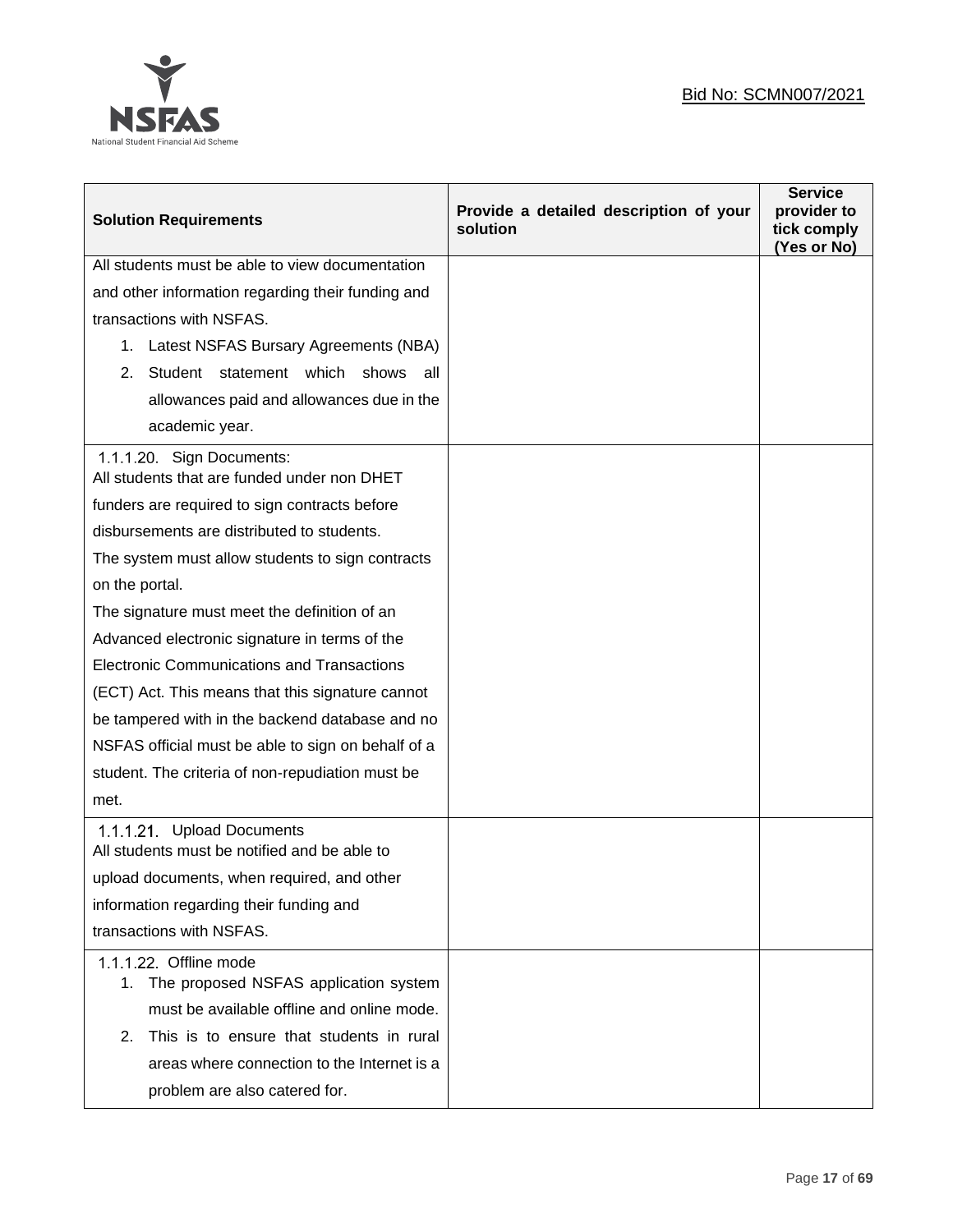

|    | <b>Solution Requirements</b>                                                                                                                                                                                                                                                                                                                                                                                                                                                        | Provide a detailed description of your<br>solution | <b>Service</b><br>provider to<br>tick comply<br>(Yes or No) |
|----|-------------------------------------------------------------------------------------------------------------------------------------------------------------------------------------------------------------------------------------------------------------------------------------------------------------------------------------------------------------------------------------------------------------------------------------------------------------------------------------|----------------------------------------------------|-------------------------------------------------------------|
| 3. | As soon as the applicant regains access to                                                                                                                                                                                                                                                                                                                                                                                                                                          |                                                    |                                                             |
|    | the Internet, all the information captured                                                                                                                                                                                                                                                                                                                                                                                                                                          |                                                    |                                                             |
|    | offline must be synced to the NSFAS                                                                                                                                                                                                                                                                                                                                                                                                                                                 |                                                    |                                                             |
|    | environment.                                                                                                                                                                                                                                                                                                                                                                                                                                                                        |                                                    |                                                             |
| 4. | The Bidders solution must allow manual                                                                                                                                                                                                                                                                                                                                                                                                                                              |                                                    |                                                             |
|    | applications to be uploaded when it is in                                                                                                                                                                                                                                                                                                                                                                                                                                           |                                                    |                                                             |
|    | offline mode.                                                                                                                                                                                                                                                                                                                                                                                                                                                                       |                                                    |                                                             |
|    | 1.1.1.23. Mobile APP<br>The service provider must develop a student                                                                                                                                                                                                                                                                                                                                                                                                                 |                                                    |                                                             |
|    | Mobile App that enables students to                                                                                                                                                                                                                                                                                                                                                                                                                                                 |                                                    |                                                             |
|    | 1.<br>Apply for funding,<br>Submit supporting documentation<br>2.<br>where required,<br>3.<br>Track application status,<br>Submit banking details, if required,<br>4.<br>5.<br>view statements,<br>6.<br>view contracts and/changes to the<br>contract terms and conditions,<br>launch an appeal, if required,<br>7.<br>cancel funding, and<br>8.<br>submit other requests available like<br>9.<br>question/complains/compliments in<br>line with the requirement set out<br>above. |                                                    |                                                             |
|    | 1.1.1.24 USSD Platform                                                                                                                                                                                                                                                                                                                                                                                                                                                              |                                                    |                                                             |
|    | The service provider must develop a USSD<br>platform that enables students to interact with<br>NSFAS on agreed services.                                                                                                                                                                                                                                                                                                                                                            |                                                    |                                                             |
|    | Initiate capturing of application/appeal<br>1.<br>2.<br>Cancel or withdraw<br>application/appeal                                                                                                                                                                                                                                                                                                                                                                                    |                                                    |                                                             |
|    | 3.<br>Track their application and appeal<br>status                                                                                                                                                                                                                                                                                                                                                                                                                                  |                                                    |                                                             |
|    | Accept NSFAS Bursary Terms and<br>4.<br>Conditions                                                                                                                                                                                                                                                                                                                                                                                                                                  |                                                    |                                                             |
|    | Accept Terms and conditions for the<br>5.<br>Application                                                                                                                                                                                                                                                                                                                                                                                                                            |                                                    |                                                             |
|    | <b>Reset Portal Password</b><br>6.                                                                                                                                                                                                                                                                                                                                                                                                                                                  |                                                    |                                                             |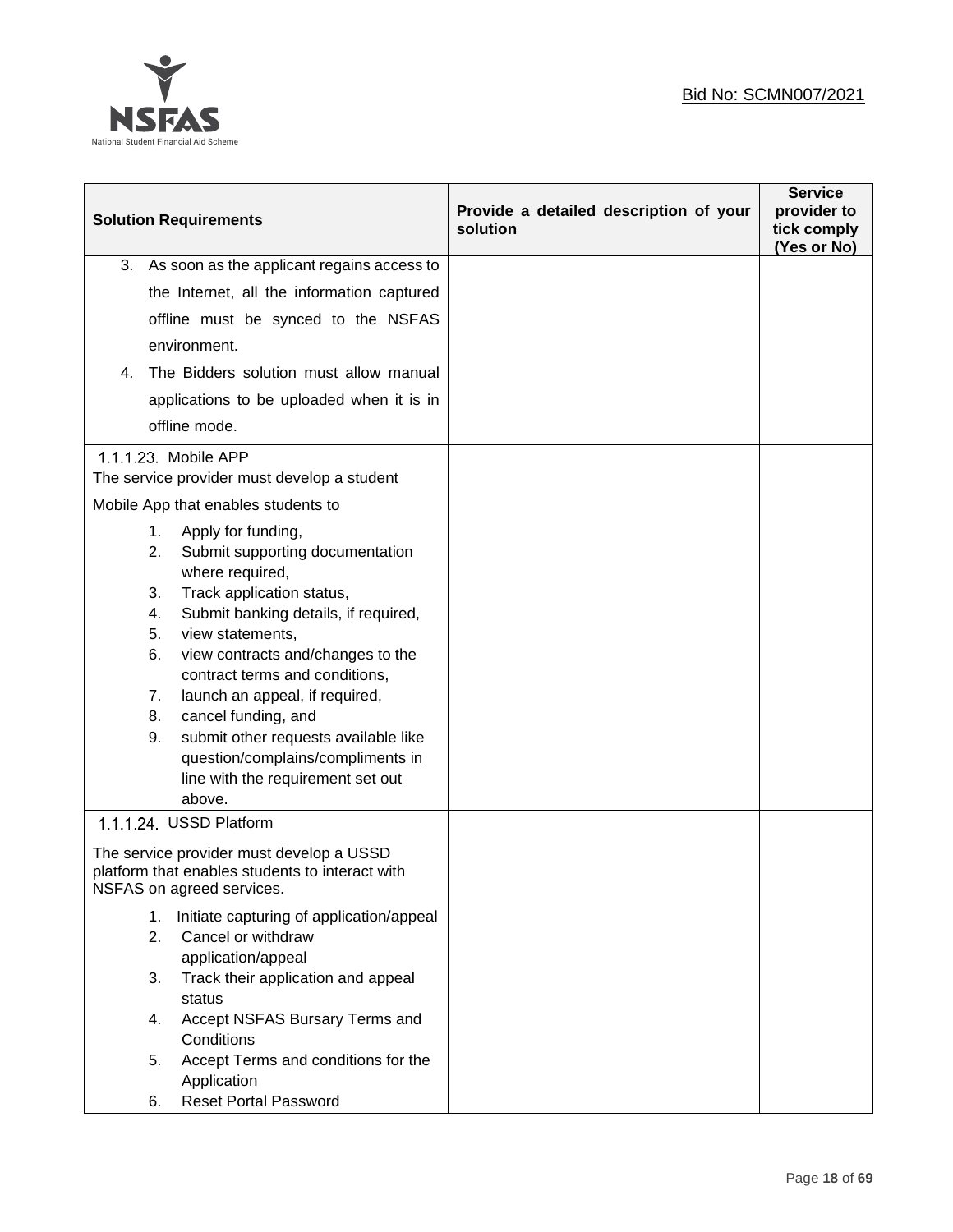

| <b>Solution Requirements</b>                                                                                                                                                                                                                                                                                                                                                                                                                                                                                                                                                                                                                                                                                                                                                                                                                                 | Provide a detailed description of your<br>solution | <b>Service</b><br>provider to<br>tick comply<br>(Yes or No) |
|--------------------------------------------------------------------------------------------------------------------------------------------------------------------------------------------------------------------------------------------------------------------------------------------------------------------------------------------------------------------------------------------------------------------------------------------------------------------------------------------------------------------------------------------------------------------------------------------------------------------------------------------------------------------------------------------------------------------------------------------------------------------------------------------------------------------------------------------------------------|----------------------------------------------------|-------------------------------------------------------------|
| Restore profile credentials<br>7.                                                                                                                                                                                                                                                                                                                                                                                                                                                                                                                                                                                                                                                                                                                                                                                                                            |                                                    |                                                             |
| 1.1.1.25. WhatsApp Platform                                                                                                                                                                                                                                                                                                                                                                                                                                                                                                                                                                                                                                                                                                                                                                                                                                  |                                                    |                                                             |
| The service provider must develop a WhatsApp<br>platform that enables students to interact with<br>NSFAS on agreed services.                                                                                                                                                                                                                                                                                                                                                                                                                                                                                                                                                                                                                                                                                                                                 |                                                    |                                                             |
| Initiate capturing of application/appeal<br>1.<br>Cancel or withdraw<br>2.<br>application/appeal<br>Track their application and appeal<br>3.<br>status<br>Accept NSFAS Bursary Terms and<br>4.<br>Conditions<br>5.<br>Accept Terms and conditions for the<br>Application<br><b>Reset Portal Password</b><br>6.<br>7.<br>Restore profile credentials                                                                                                                                                                                                                                                                                                                                                                                                                                                                                                          |                                                    |                                                             |
| 1.1.1.26. Manual Applications<br>NSFAS also provides manual applications to<br>students in cases where Internet connections are<br>limited. The Bidders Solution must also support<br>capturing of manual forms by dedicated system<br>users including third party providers.                                                                                                                                                                                                                                                                                                                                                                                                                                                                                                                                                                                |                                                    |                                                             |
| 1.1.1.27 Assess Financial Eligibility<br>The Bidders solution must apply the NSFAS<br>Financial eligibility criteria for prospective students<br>applying for NSFAS funding. These students are<br>categorized into: Students funded for the first time,<br>or a student that took a gap in their studies. The<br>gap period can be a semester, trimester or one or<br>more full academic years. (NB: NSFAS integrates<br>with third-party providers to verify students'<br>household income such as SARS, Credit Bureau,<br>and Unemployment Insurance Fund.)<br>The solution must also allow NSFAS to re-assess<br>the financial eligibility of continuing students based<br>on different criteria (for example, all continuing<br>students that were funded in 2021, all funded<br>continuing students, etc.) at any point during the<br>academic career. |                                                    |                                                             |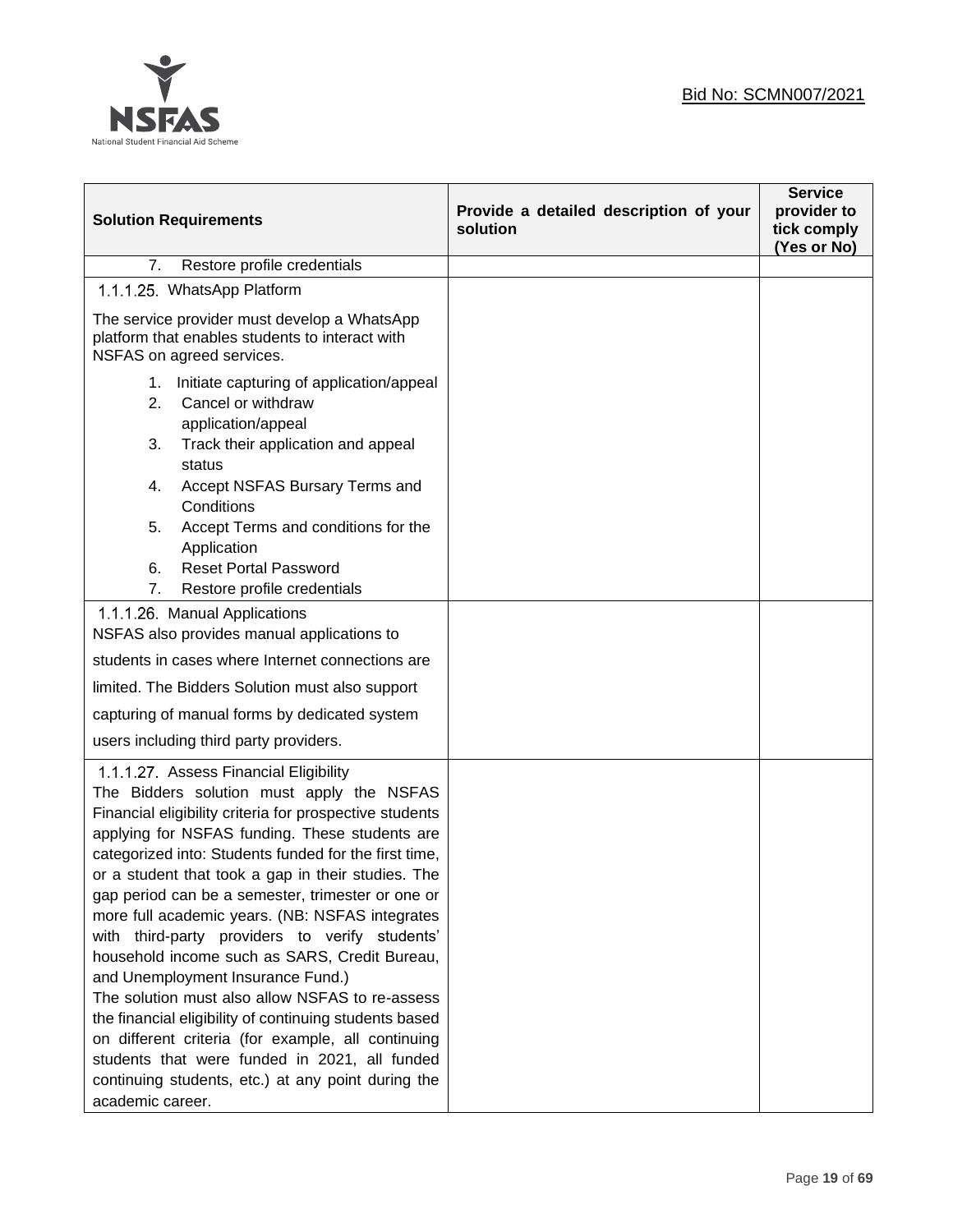

| <b>Solution Requirements</b>                                                                                  | Provide a detailed description of your<br>solution | <b>Service</b><br>provider to<br>tick comply<br>(Yes or No) |
|---------------------------------------------------------------------------------------------------------------|----------------------------------------------------|-------------------------------------------------------------|
| 1.1.1.28. Communicate<br>Financial<br>Eligibility<br><b>Assessment Outcomes</b>                               |                                                    |                                                             |
| The Bidders solution must communicate the                                                                     |                                                    |                                                             |
| results of the assessment as soon as the                                                                      |                                                    |                                                             |
| application is completed, and the assessment                                                                  |                                                    |                                                             |
| results are ready.                                                                                            |                                                    |                                                             |
| 1.1.1.29. Academic Eligibility Assessment<br>The Bidders solution must apply the NSFAS                        |                                                    |                                                             |
| /DHET academic eligibility rules to students and                                                              |                                                    |                                                             |
| communicate the results immediately.                                                                          |                                                    |                                                             |
| The academic eligibility assessment process                                                                   |                                                    |                                                             |
| requires academic results that NSFAS receives                                                                 |                                                    |                                                             |
| from institutions and the DHET N+ rule (further                                                               |                                                    |                                                             |
| information to be provided during the detailed                                                                |                                                    |                                                             |
| analysis phase).                                                                                              |                                                    |                                                             |
| 1.1.1.30. Exception<br>Management<br>Case<br>management<br>Applications that have failed validations in other |                                                    |                                                             |
| process areas must be presented into a separate                                                               |                                                    |                                                             |
| internal exception management and resolution                                                                  |                                                    |                                                             |
| platform where NSFAS employees validate and                                                                   |                                                    |                                                             |
| review their completeness, e.g. review of                                                                     |                                                    |                                                             |
| supporting documents submitted by the student.                                                                |                                                    |                                                             |
| As part of the analysis phase, exception                                                                      |                                                    |                                                             |
| management rules must be defined and build into                                                               |                                                    |                                                             |
| the system.                                                                                                   |                                                    |                                                             |
| The primary functions for Case Management                                                                     |                                                    |                                                             |
| include:                                                                                                      |                                                    |                                                             |
| Assign Case Work.<br>1.                                                                                       |                                                    |                                                             |
| Evaluate Case.<br>2.                                                                                          |                                                    |                                                             |
| Quality Assurance by team leaders.<br>3.                                                                      |                                                    |                                                             |
| Evaluate and Finalize Appeals.<br>4.                                                                          |                                                    |                                                             |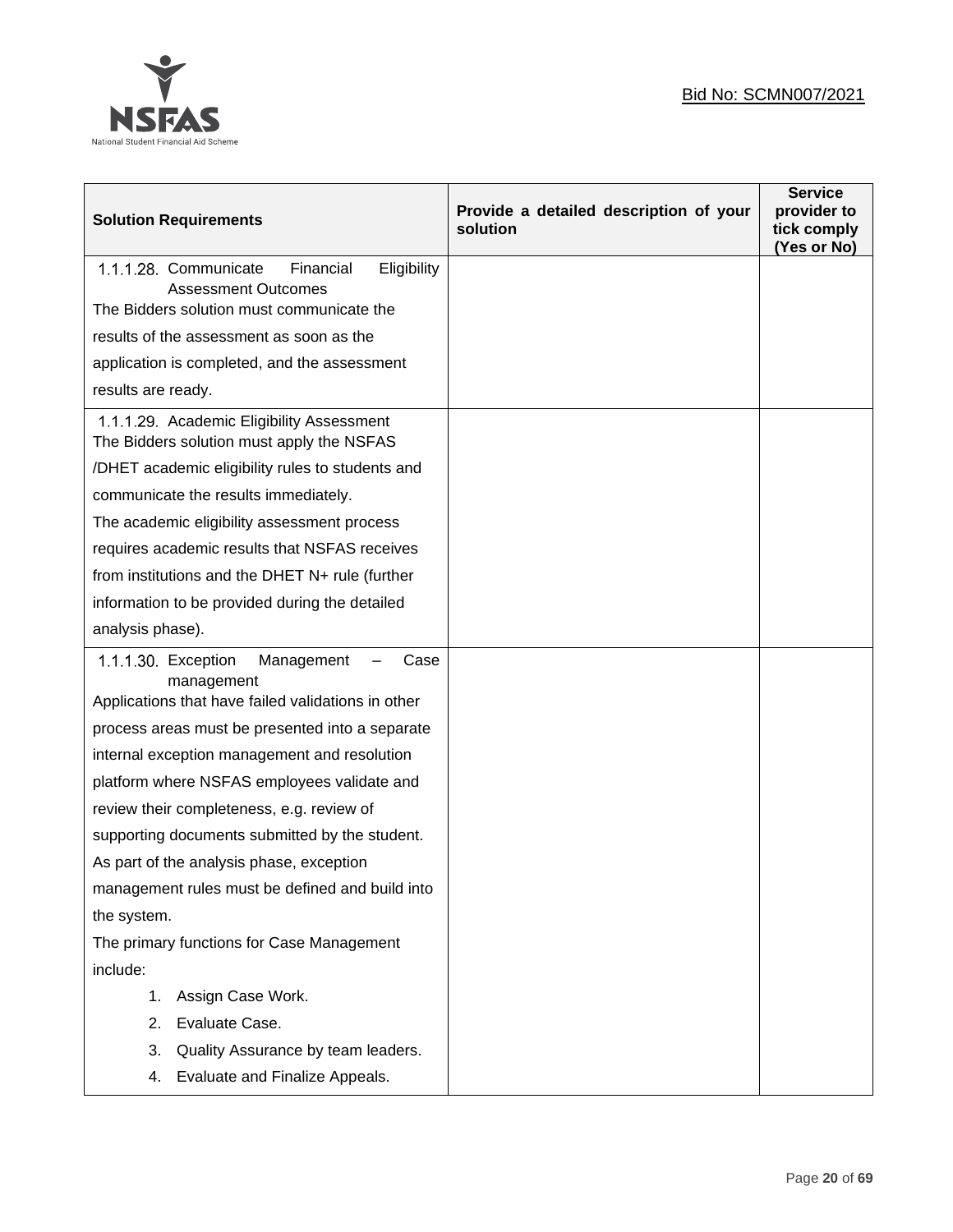

| <b>Solution Requirements</b>                                                               | Provide a detailed description of your<br>solution | <b>Service</b><br>provider to<br>tick comply<br>(Yes or No) |
|--------------------------------------------------------------------------------------------|----------------------------------------------------|-------------------------------------------------------------|
| 1.1.1.31. Reporting Engine and Custom Reports                                              |                                                    |                                                             |
| The service provider must build custom<br>1.                                               |                                                    |                                                             |
| reports for NSFAS users at all levels.                                                     |                                                    |                                                             |
| The Bidders solution must have ad-hoc<br>2 <sub>1</sub>                                    |                                                    |                                                             |
| capabilities where users can refine data                                                   |                                                    |                                                             |
| from various sources into easy-to-read                                                     |                                                    |                                                             |
| and interactive,                                                                           |                                                    |                                                             |
| formatted reports tailored to their                                                        |                                                    |                                                             |
| audience and enables management to<br>create executive reports easily.                     |                                                    |                                                             |
| The system must have a reporting<br>3.                                                     |                                                    |                                                             |
| engine interface that consolidates                                                         |                                                    |                                                             |
| different providers reports under a                                                        |                                                    |                                                             |
| single user interface.                                                                     |                                                    |                                                             |
| 1.1.1.32. Data Migration                                                                   |                                                    |                                                             |
| The service provider must lead the process of                                              |                                                    |                                                             |
| data migration from the current NSFAS legacy                                               |                                                    |                                                             |
| systems into the new environment. The                                                      |                                                    |                                                             |
| anticipated actions include:                                                               |                                                    |                                                             |
| Development a data Migration Strategy<br>1.                                                |                                                    |                                                             |
| Data scrubbing and cleansing<br>2.                                                         |                                                    |                                                             |
| 3.<br>Data migration and achieving                                                         |                                                    |                                                             |
| 1.1.1.33. Integration with<br><b>Institutions</b><br>and<br><b>Other Service Providers</b> |                                                    |                                                             |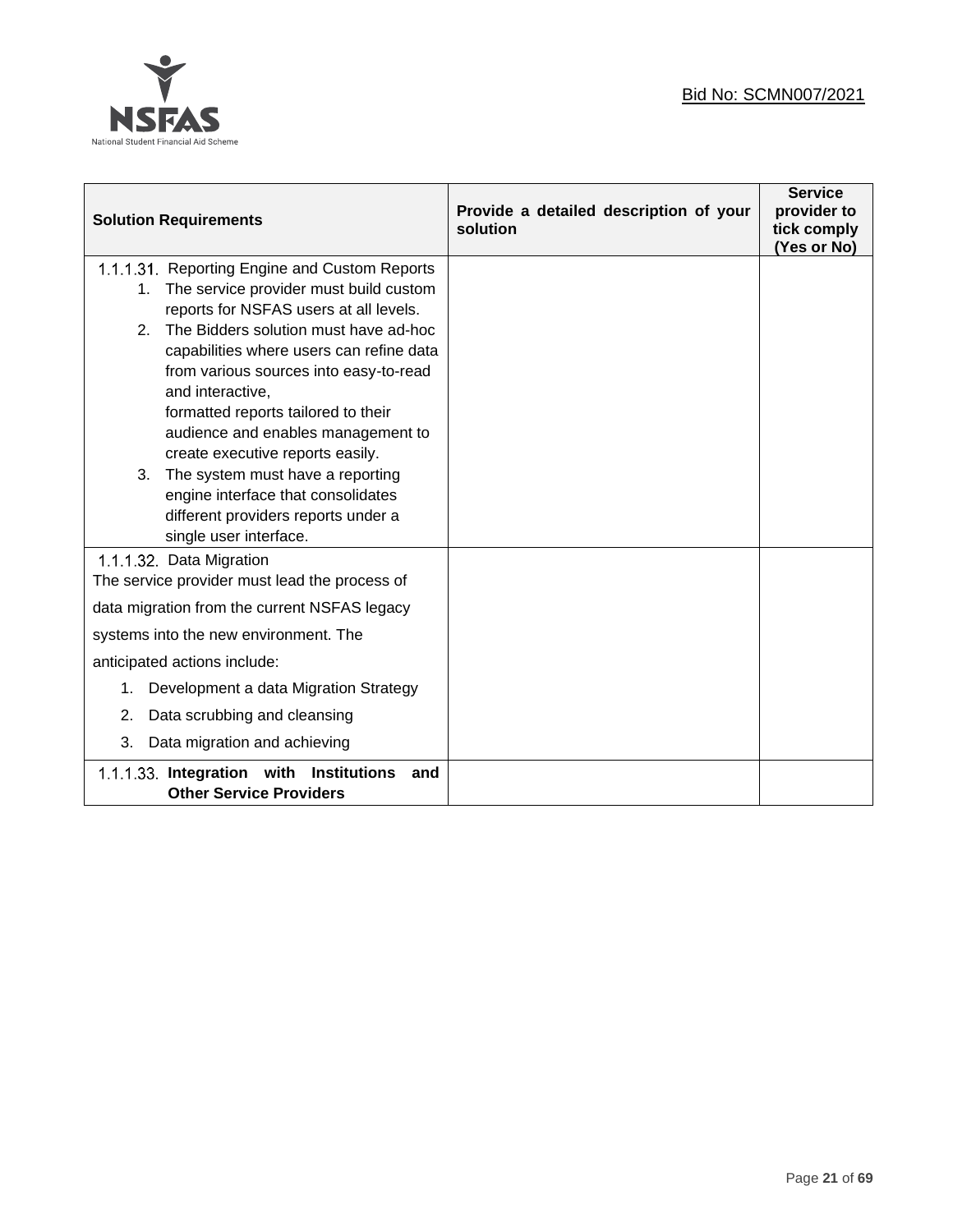

| <b>Solution Requirements</b>                        | Provide a detailed description of your<br>solution | <b>Service</b><br>provider to<br>tick comply<br>(Yes or No) |
|-----------------------------------------------------|----------------------------------------------------|-------------------------------------------------------------|
| NSFAS exchanges data with institutions and other    |                                                    |                                                             |
| entities to complete its processes.                 |                                                    |                                                             |
| The service provider must develop an integration    |                                                    |                                                             |
| portal where NSFAS can use to integrate with        |                                                    |                                                             |
| institutions and other integration partners. On the |                                                    |                                                             |
| portal is an alternative mechanism to exchange      |                                                    |                                                             |
| data between NSFAS and all integration partners.    |                                                    |                                                             |
| As a result, all controls and access management     |                                                    |                                                             |
| must be implemented.                                |                                                    |                                                             |
| The integrations include:                           |                                                    |                                                             |
| Applications report with institutions; Academic     |                                                    |                                                             |
| results from institutions; Qualifying students to   |                                                    |                                                             |
| Institutions; Rejection list to institutions,       |                                                    |                                                             |
| SARS/UIF/SASSA integration; Department of           |                                                    |                                                             |
| Home Affairs; Department of Higher Education;       |                                                    |                                                             |
| etc.                                                |                                                    |                                                             |

# **Table 2: Technical specification requirements:**

| <b>Technical requirements</b>                                                                                                                                                                                                                                                | solution |  | Provide a detailed description of your |  | <b>Service</b><br>provider<br>to tick<br>comply<br>(Yes or<br>No) |
|------------------------------------------------------------------------------------------------------------------------------------------------------------------------------------------------------------------------------------------------------------------------------|----------|--|----------------------------------------|--|-------------------------------------------------------------------|
| 2.1 Open Web Application Security Project<br>(OWASP) standards apply                                                                                                                                                                                                         |          |  |                                        |  |                                                                   |
| Software/systems built with these in mind,<br>authentication and authorization, role-based<br>access control, security configuration, secure<br>APIs, secure deserialization, logging & monitoring,<br>audit trail and no usage of components with<br>known vulnerabilities. |          |  |                                        |  |                                                                   |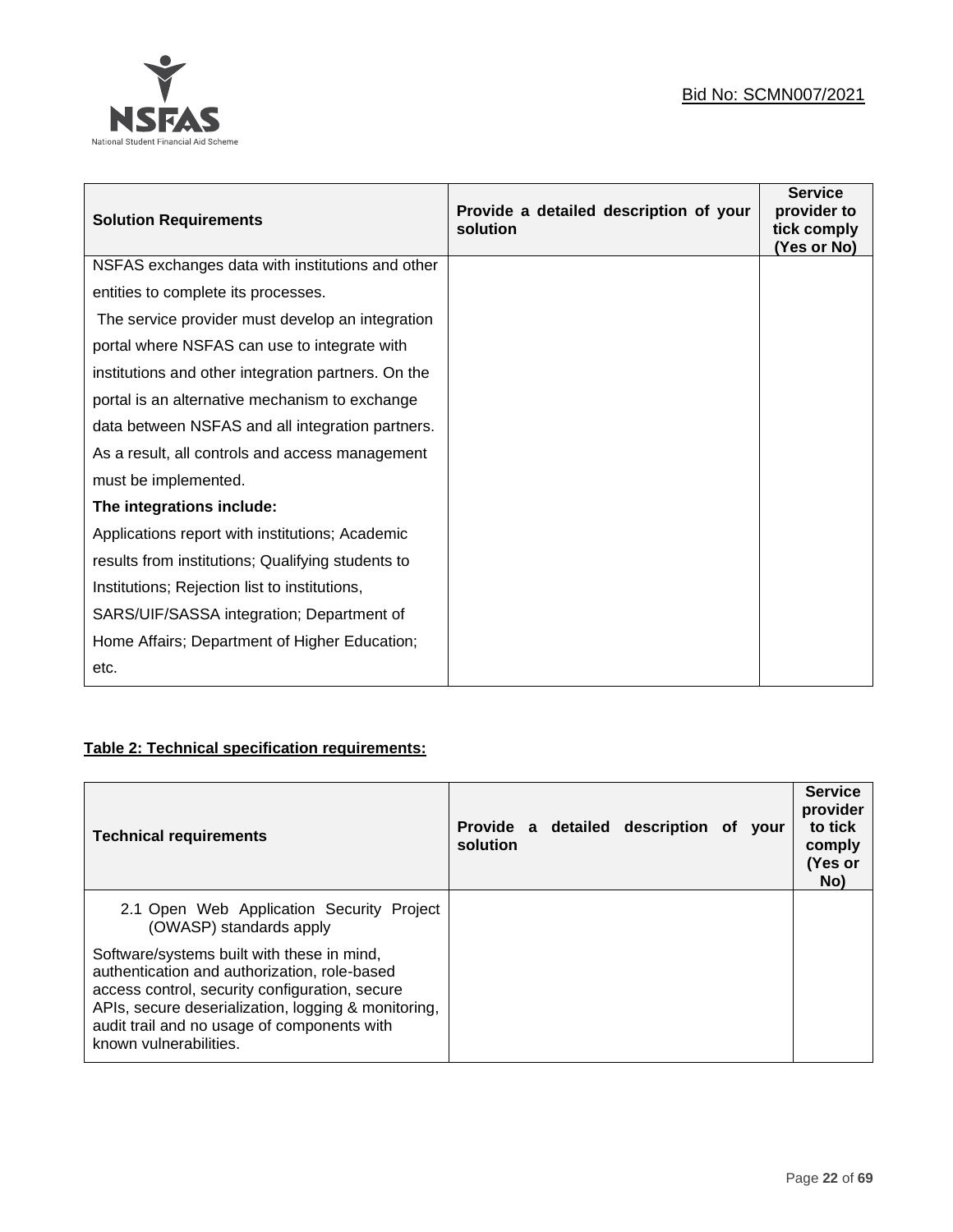

| <b>Technical requirements</b>                                                                                                                                                                                                                                                | Provide a detailed description of your<br>solution | <b>Service</b><br>provider<br>to tick<br>comply<br>(Yes or<br>No) |
|------------------------------------------------------------------------------------------------------------------------------------------------------------------------------------------------------------------------------------------------------------------------------|----------------------------------------------------|-------------------------------------------------------------------|
| 2.2 The system should be in line with best<br>practice in terms of business continuity and<br>disaster recovery.                                                                                                                                                             |                                                    |                                                                   |
| 2.3 The system should be hosted, with NSFAS<br>having full access and ownership to this<br>system with the ability to choose its hosting<br>option.                                                                                                                          |                                                    |                                                                   |
| 2.4 The solution must be able to be integrated<br>seamlessly with core orchestration<br>systems within NSFAS.                                                                                                                                                                |                                                    |                                                                   |
| 2.5 In a case where there is customized<br>development for NSFAS, the IP will be<br>owned by NSFAS with unrestricted access<br>thereto.                                                                                                                                      |                                                    |                                                                   |
| 2.6 The solution must provide a multi-functional<br>mobile communication platform that allows<br><b>NSFAS</b><br>effectively<br>manage<br>to<br>its<br>relationships with the students (e.g., perform<br>live chats, and content generation for a<br>knowledge portal, etc.) |                                                    |                                                                   |
| 2.7 The system must have a configurable<br>business rule engine which will make it easy<br>for NSFAS to change a business rule in one<br>place and make it available to all business<br>processes which make use of that rule.                                               |                                                    |                                                                   |
| 2.8 The system must be supported under<br>common Internet Browsers and compatible<br>with Mobile devices.                                                                                                                                                                    |                                                    |                                                                   |
| 2.9 Any changes to data must have an audit trail<br>which shows when the data was changed, by<br>who, and what they data was before being<br>changed.                                                                                                                        |                                                    |                                                                   |
| 2.10 Data configuration and changes to data<br>parameters must be enabled via a user<br>interfaces, e.g. changing of maximum<br>allowance for a funding period, etc.                                                                                                         |                                                    |                                                                   |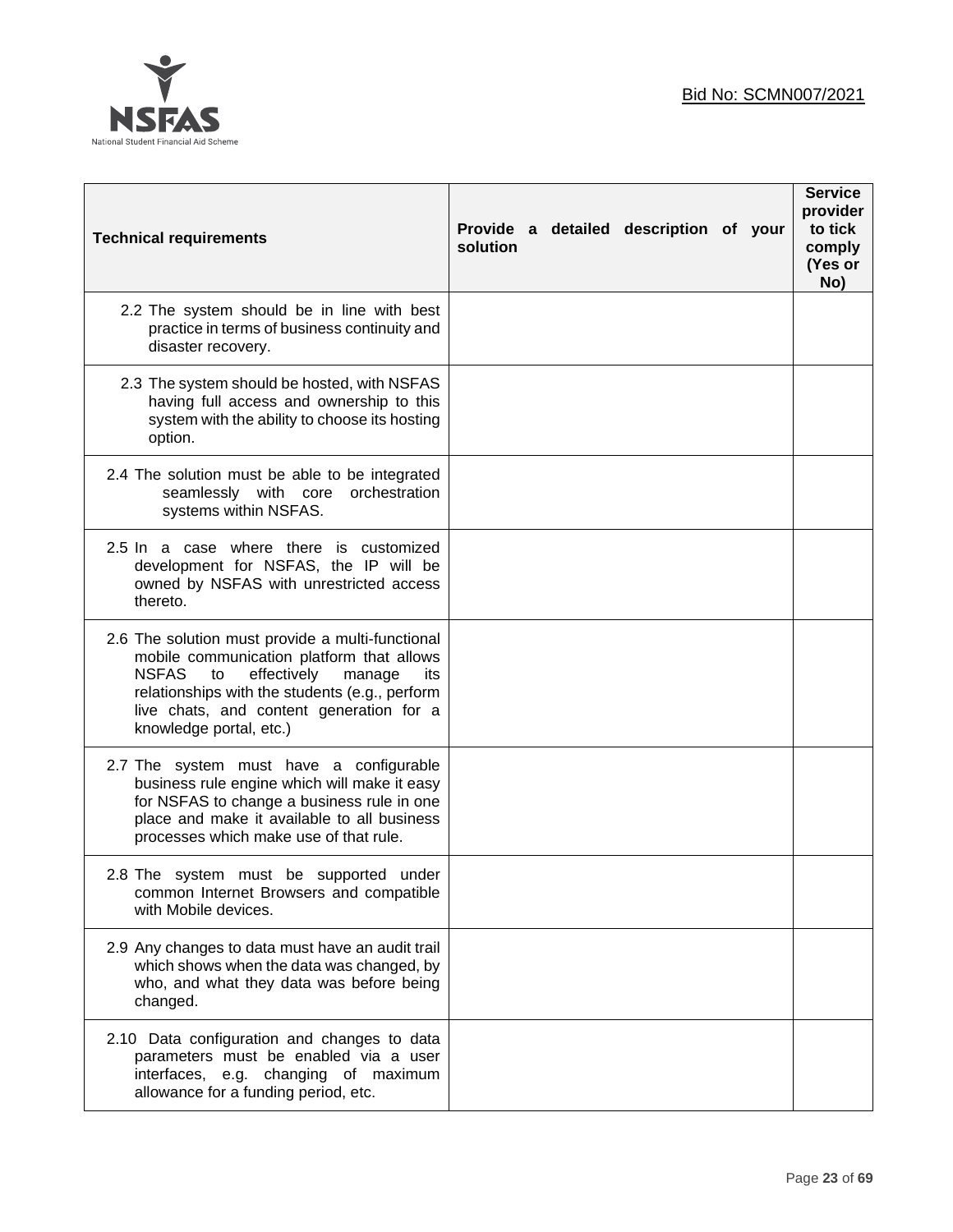

| <b>Technical requirements</b>                                                                                                                                 | solution |  | Provide a detailed description of your |  | <b>Service</b><br>provider<br>to tick<br>comply<br>(Yes or<br>No) |
|---------------------------------------------------------------------------------------------------------------------------------------------------------------|----------|--|----------------------------------------|--|-------------------------------------------------------------------|
| 2.11 The system must easily integrate with<br>other NSFAS systems including the system<br>that disburses allowances to students and<br>other payment systems. |          |  |                                        |  |                                                                   |

# **Table 3: Cyber security requirements:**

| <b>Requirements</b>                                                                                                                                                                                                                                                                                                                 | Provide a detailed description of your<br>solution | <b>Service</b><br>provider<br>to tick<br>comply<br>(Yes or<br>No) |
|-------------------------------------------------------------------------------------------------------------------------------------------------------------------------------------------------------------------------------------------------------------------------------------------------------------------------------------|----------------------------------------------------|-------------------------------------------------------------------|
| 3.1 Access to underlying databases must be<br>very limited and/or need to be prevented and<br>all reports must be generated through the<br>system. No SQL scripting. The service<br>provider must implement controls to ensure<br>that data is never tampered with. For<br>example, encrypt all or some of the<br>databases/tables. |                                                    |                                                                   |
| 3.2 Audit trails – insert, update, and delete must<br>be logged and all logs must be available for<br>a minimum of five years. Therefore, a<br>storage and archiving capability with the<br>ability for reports against these logs must be<br>maintained.                                                                           |                                                    |                                                                   |
| 3.3 This solution must have a proper identity and<br>access management capabilities. It must<br>implement role- based access with the ability<br>to manage access on a granular level if<br>required. Access reports and the ability to<br>manage access to the system must be<br>enable ease.                                      |                                                    |                                                                   |
| 3.4 The security module must manage institution<br>access, student access and NSFAS access.<br>In other words, external users and internal<br>users.                                                                                                                                                                                |                                                    |                                                                   |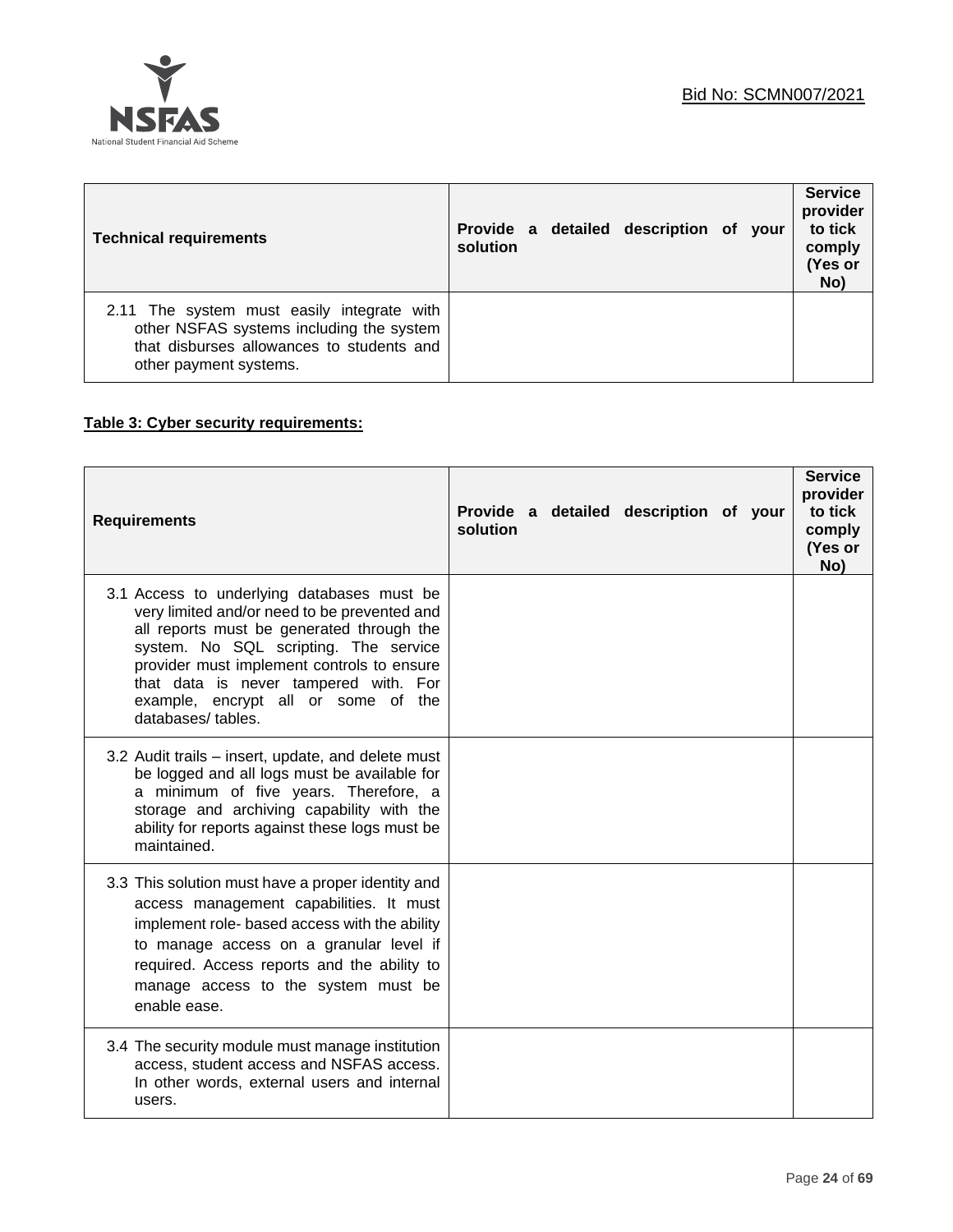

| <b>Requirements</b>                                                                                                                                                                                                                                                                                                                                                                                                                                                                                                                                                                                                                                               | Provide a detailed description of your<br>solution | <b>Service</b><br>provider<br>to tick<br>comply<br>(Yes or<br>No) |
|-------------------------------------------------------------------------------------------------------------------------------------------------------------------------------------------------------------------------------------------------------------------------------------------------------------------------------------------------------------------------------------------------------------------------------------------------------------------------------------------------------------------------------------------------------------------------------------------------------------------------------------------------------------------|----------------------------------------------------|-------------------------------------------------------------------|
| 3.5 Adhere to industry best practice<br>and<br>standards.<br>1. Identify applicable certifications.<br>Identify applicable standards<br>2.<br>and<br>frameworks.<br>3. Include applicable best practice and<br>standards<br>in.<br>the<br>design<br>documentation.                                                                                                                                                                                                                                                                                                                                                                                                |                                                    |                                                                   |
| 3.6 Least privilege access rights for users,<br>accounts and computing processes to only<br>those resources absolutely required to<br>perform routine, legitimate activities.<br>1. Access control methodology e.g. RBAC.<br>2. Session and user account controls, AD<br>integrations, session timeout, etc.<br>3. Controls to ensure the security of<br>service accounts used for system to<br>system integration and authentication.                                                                                                                                                                                                                            |                                                    |                                                                   |
| 3.7 Development and testing environments must<br>share<br>the<br>computing<br>not<br>same<br>environments, domains and directories.<br>Users should use different user profiles for                                                                                                                                                                                                                                                                                                                                                                                                                                                                               |                                                    |                                                                   |
| operational and testing systems.<br>3.8 Users should use different user profiles for<br>operational and testing systems<br>1. Reporting data and system access and<br>use.<br>Authenticate security and operational<br>2.<br>actions.<br>3.<br>Linking all access to system components<br>to each individual user.<br>4. Changes<br>identification<br>to<br>and<br>authentication<br>mechanisms<br>the<br>and<br>creation of new accounts and elevation of<br>privileges.<br>5. Observed<br>information<br>suspected<br>or<br>security incidents in systems or services.<br>Protection of logs, initialization, stopping,<br>6.<br>or deletion of the audit logs. |                                                    |                                                                   |
| 3.9 Business Continuity Management                                                                                                                                                                                                                                                                                                                                                                                                                                                                                                                                                                                                                                |                                                    |                                                                   |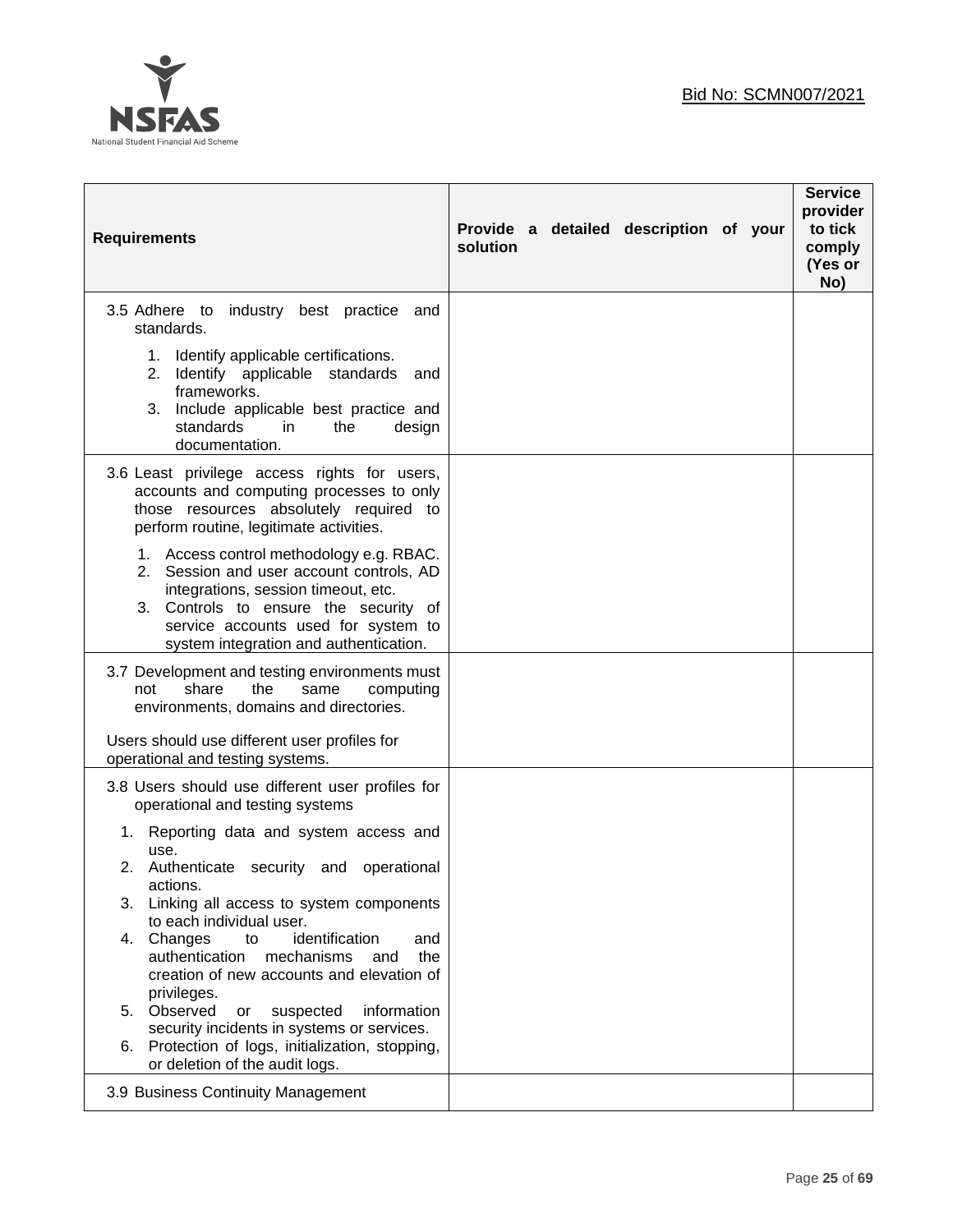

| <b>Requirements</b>                                                                                                                                                                                                                  | solution | Provide a detailed description of your | <b>Service</b><br>provider<br>to tick<br>comply<br>(Yes or<br>No) |
|--------------------------------------------------------------------------------------------------------------------------------------------------------------------------------------------------------------------------------------|----------|----------------------------------------|-------------------------------------------------------------------|
| Unless otherwise specified by data and<br>1.<br>system owners it must be assumed that<br>information<br>security<br>requirements<br>remain the same in adverse situations,<br>compared<br>normal<br>operational<br>to<br>conditions. |          |                                        |                                                                   |
| Design documentation for physical and<br>2.<br>logical systems must include:                                                                                                                                                         |          |                                        |                                                                   |
| 2.1. Power redundancy.                                                                                                                                                                                                               |          |                                        |                                                                   |
| 2.2. Network<br>infrastructure<br>and<br>redundancy.                                                                                                                                                                                 |          |                                        |                                                                   |
| 2.3. Component<br>and<br>device<br>redundancy.                                                                                                                                                                                       |          |                                        |                                                                   |
| 2.4. Load balancing and high availability<br>between servers and applications.                                                                                                                                                       |          |                                        |                                                                   |
| 2.5. Failover and redundancy testing.                                                                                                                                                                                                |          |                                        |                                                                   |
| 3.10 Controls for noting and reporting any<br>observed or suspected security incidents in<br>systems or services.                                                                                                                    |          |                                        |                                                                   |
| 1.<br>Response activities.<br>2. Collection of evidence, log etc.<br>3.<br>Information security analysis.                                                                                                                            |          |                                        |                                                                   |
| 3.11<br>Monitoring and performance                                                                                                                                                                                                   |          |                                        |                                                                   |
| 1. Utilization<br>controls,<br>management<br>thresholds, alerts, etc.<br>Historical usage and available capacity<br>2.<br>for performance and capacity.<br>3. Retention of capacity and performance<br>data.                         |          |                                        |                                                                   |
| 3.12 All user access to, user queries of, and<br>user actions on databases are through<br>programmatic methods.                                                                                                                      |          |                                        |                                                                   |
| 3.13 Separation of Development, Testing and<br><b>Production Environments</b>                                                                                                                                                        |          |                                        |                                                                   |
| Development, testing, and operational<br>1.<br>environments should be separated                                                                                                                                                      |          |                                        |                                                                   |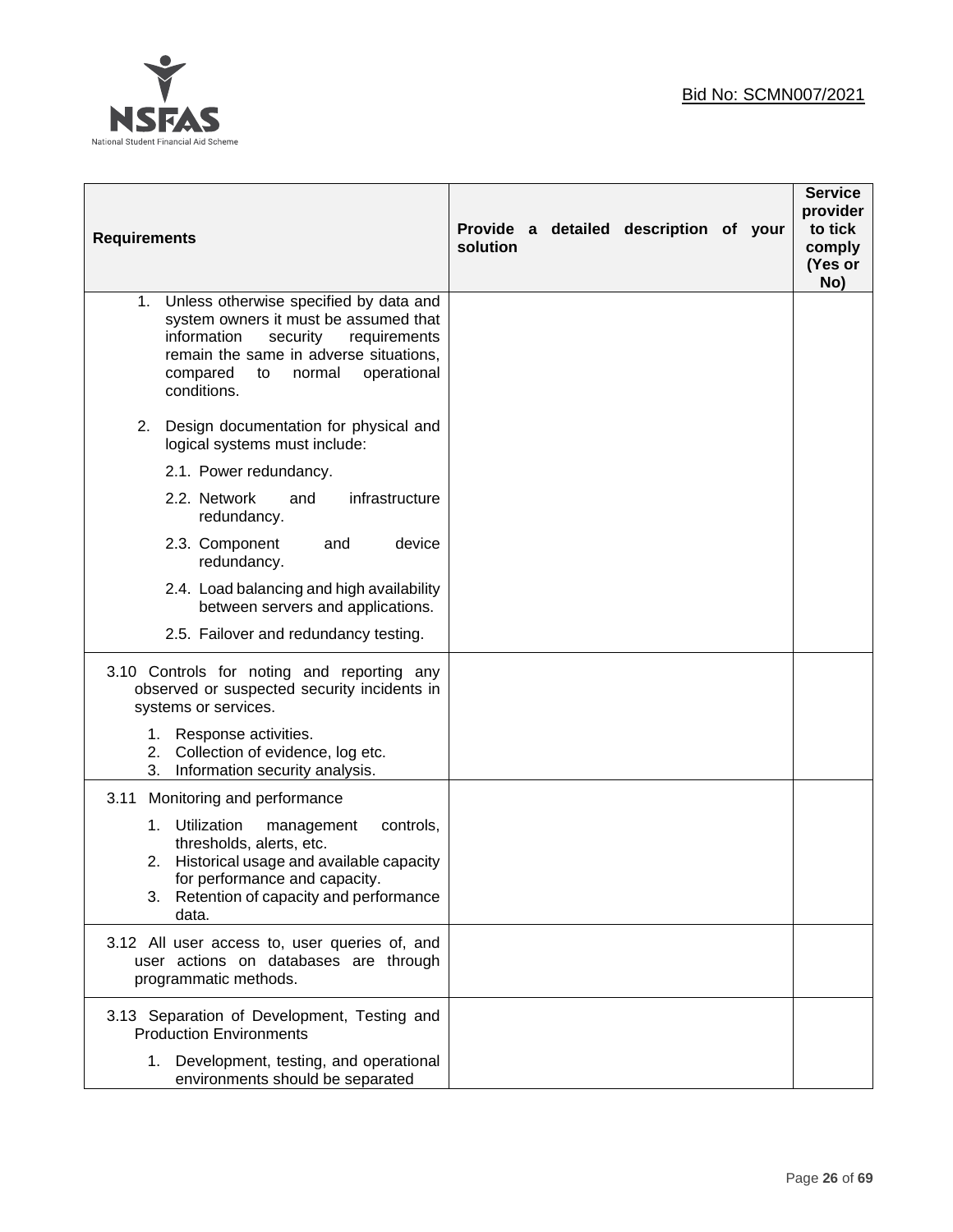

| <b>Requirements</b>                                                                                                                | solution |  | Provide a detailed description of your |  | <b>Service</b><br>provider<br>to tick<br>comply<br>(Yes or<br>No) |
|------------------------------------------------------------------------------------------------------------------------------------|----------|--|----------------------------------------|--|-------------------------------------------------------------------|
| Different user profiles for operational<br>2.<br>and testing systems.                                                              |          |  |                                        |  |                                                                   |
| Development<br>and<br>testing<br>3.<br>environments must not share the same<br>computing environments, domains and<br>directories. |          |  |                                        |  |                                                                   |

# **6. Evaluation criteria – Phase 2**

Technical evaluation criteria element:

| <b>Element</b>                             | Weight |
|--------------------------------------------|--------|
| References                                 | 10%    |
| Methodology and approach                   | 20%    |
| Resource experience                        | 15%    |
| Solution, technical and cyber requirements | 40%    |
| Transformation                             | 15%    |
| <b>TOTAL</b>                               | 100%   |

# Criteria and Weighting:

*Bidders need to score a minimum of 70% for functionality. Bidders who score less than 70% minimum for functionality will not be considered further for the presentation stage. Bids will be evaluated in accordance with the following technical criteria:*

| <b>References</b>                                                                                | Points available- max 10        | <b>Bidder scoring</b> |
|--------------------------------------------------------------------------------------------------|---------------------------------|-----------------------|
| The service provider must provide a minimum<br>of three (3) reference letters, on the letterhead | 3 or more references= 10 points |                       |
|                                                                                                  | 1 to 2 references = 5 points    |                       |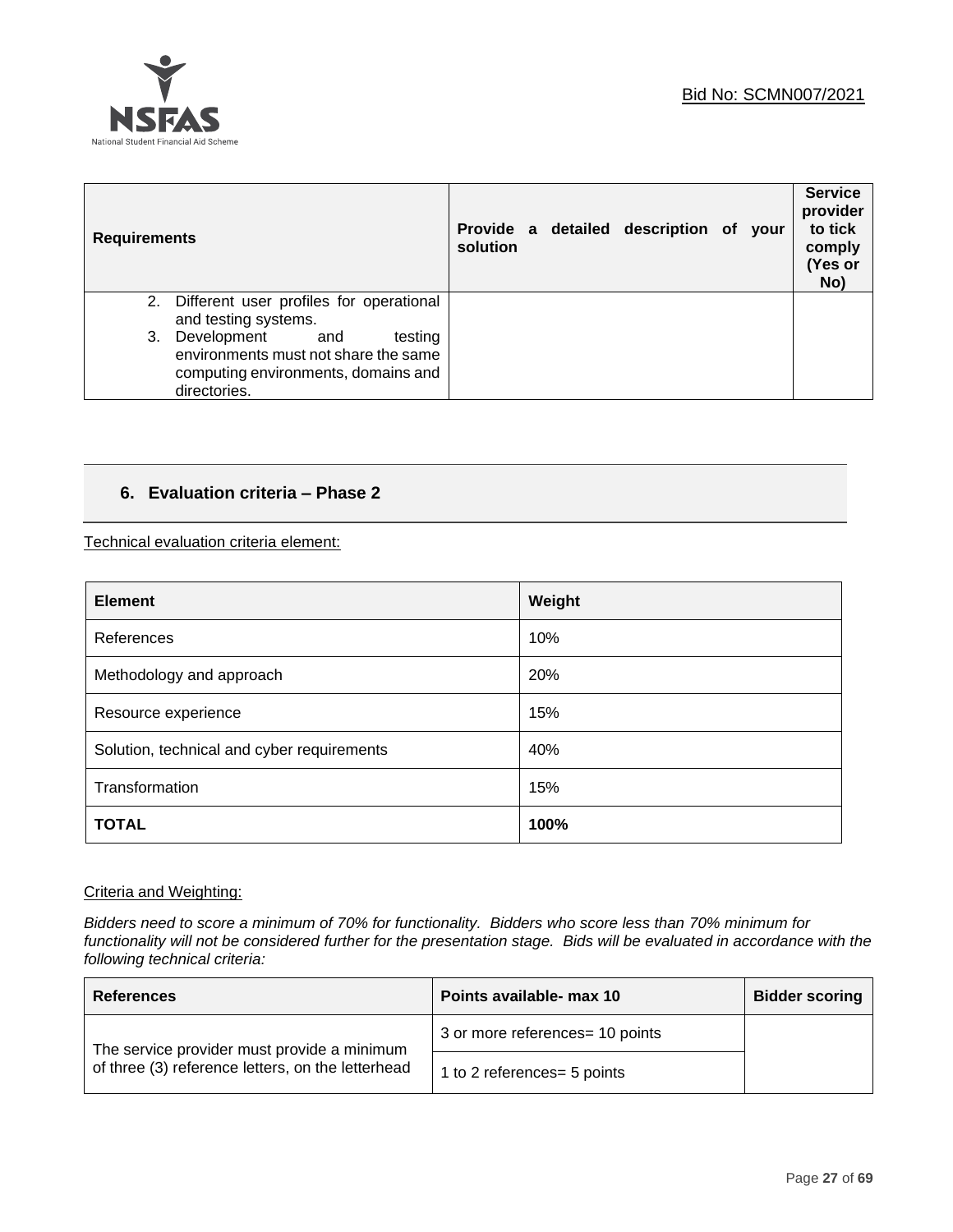

| of the clients, where they have successfully<br>delivered similar projects. |                         |  |
|-----------------------------------------------------------------------------|-------------------------|--|
|                                                                             | No references= 0 points |  |
|                                                                             |                         |  |

| Methodology and approach                                                                                                                                                                                                            | Points available- max 20                                                                                                              | <b>Bidder scoring</b> |
|-------------------------------------------------------------------------------------------------------------------------------------------------------------------------------------------------------------------------------------|---------------------------------------------------------------------------------------------------------------------------------------|-----------------------|
| The bidder to provide a detailed project<br>approach and methodology as to how the scope<br>of work will be executed which includes project<br>management activities and related timelines,<br>which indicates a suitable solution. | Project management activities outlined in<br>a logical manner with a detailed and<br>suitable methodology and approach =<br>10 points |                       |
|                                                                                                                                                                                                                                     | Detailed timelines provided to achieve the<br>delivery of the solution $=$                                                            |                       |
|                                                                                                                                                                                                                                     | 5 points                                                                                                                              |                       |
|                                                                                                                                                                                                                                     | Solution offered is suitable for NSFAS<br>that achieves the required scope=                                                           |                       |
|                                                                                                                                                                                                                                     | 5 points                                                                                                                              |                       |

| <b>Resource experience</b>                                                                                                                                                                                                                                                                                                                                                                                                                                                                                | Points available- max 15                                                                                                                                                                                                                                                                                            | <b>Bidder scoring</b> |
|-----------------------------------------------------------------------------------------------------------------------------------------------------------------------------------------------------------------------------------------------------------------------------------------------------------------------------------------------------------------------------------------------------------------------------------------------------------------------------------------------------------|---------------------------------------------------------------------------------------------------------------------------------------------------------------------------------------------------------------------------------------------------------------------------------------------------------------------|-----------------------|
| The core team assigned must possess the<br>required experience and qualifications.<br>Detailed CVs must be provided for the following<br>project roles. Bidders must clearly indicate<br>the name of the resource and the role as<br>outlined below<br><b>Project Lead</b><br><b>Project Manager</b><br><b>Technical Lead</b><br>3<br><b>Test Lead</b><br>4.<br>Data Management and Reporting Lead<br>5.<br><b>Business process Lead</b><br>6.<br>Cybersecurity, Risk and Disaster<br>7.<br>Recovery Lead | Project Lead:<br>10 years or more experience in<br>۰<br>Project management<br>Post graduate qualification<br>Both criteria met= 2 points<br>Project Manager:<br>8 years or more experience in<br>Project management<br>Bachelor's degree qualification or<br>programme certification<br>Both criteria met= 2 points |                       |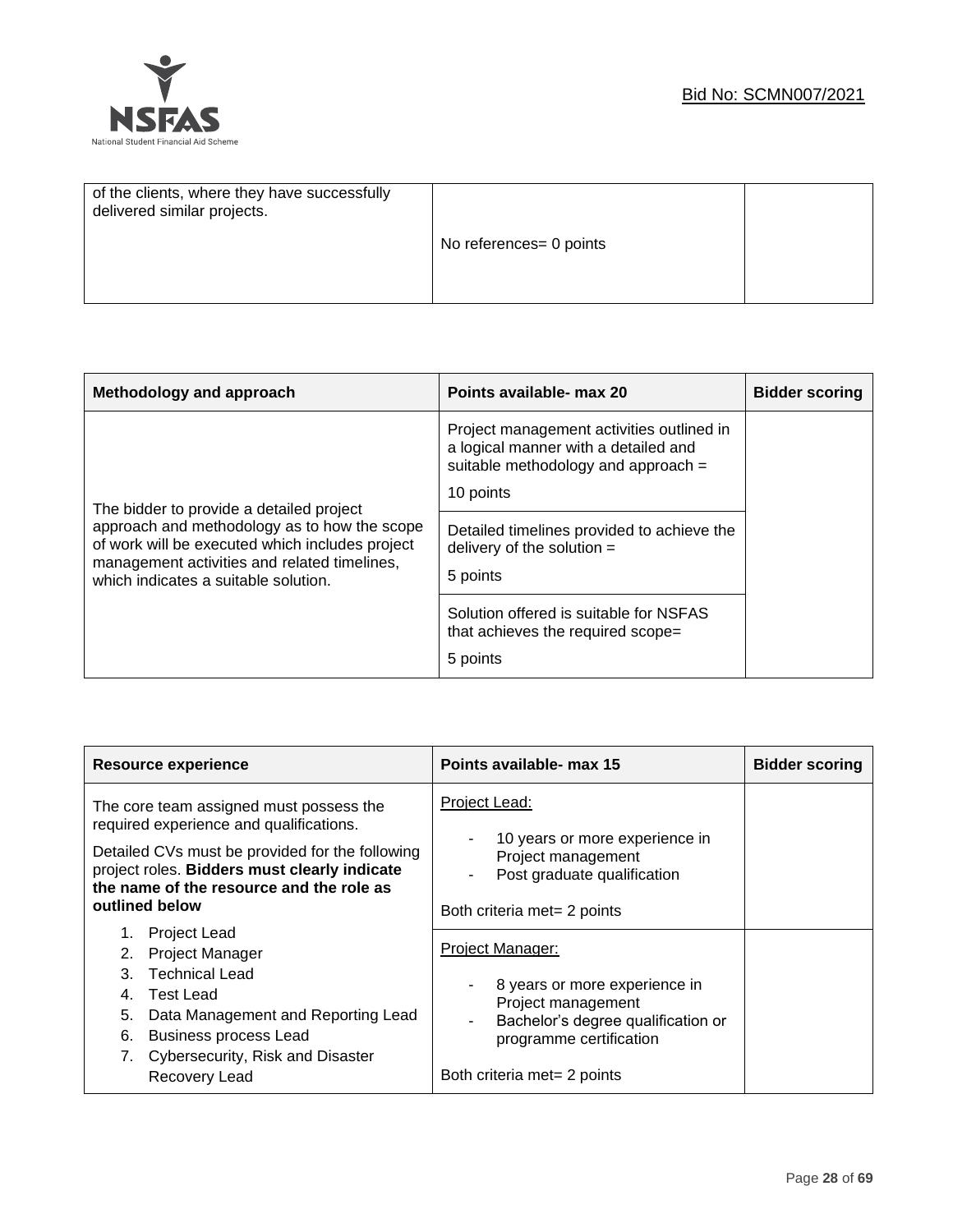

| Technical Lead:<br>Oracle/Sun Java certification<br><b>TOGAF</b> certification<br>COBIT 5 or ITIL certification.<br>10 years or more experience in<br>designing and developing<br>applications using Java EE<br>platforms.<br>All four (4) criteria met= 4 points |  |
|-------------------------------------------------------------------------------------------------------------------------------------------------------------------------------------------------------------------------------------------------------------------|--|
| Test Lead:                                                                                                                                                                                                                                                        |  |
| 10 years or more experience in<br>Test management<br><b>ISTQB</b> foundation certificate                                                                                                                                                                          |  |
| Both criteria met= 2 points                                                                                                                                                                                                                                       |  |
| Data management and reporting Lead:<br>5 years or more experience in<br>data management<br>Criteria met= 1 point                                                                                                                                                  |  |
| <b>Business process Lead:</b>                                                                                                                                                                                                                                     |  |
| 8 years or more experience in<br>business analysis or business<br>process management<br>Certification in business process<br>management or quality<br>management or six sigma                                                                                     |  |
| Both criteria met= 2 points                                                                                                                                                                                                                                       |  |
| <b>Cybersecurity, Risk and Disaster Recovery</b><br>Lead:<br>8 years or more experience in<br>information security or cyber                                                                                                                                       |  |
| security.<br>Bachelor's degree in Computer<br>Science, or Information security or                                                                                                                                                                                 |  |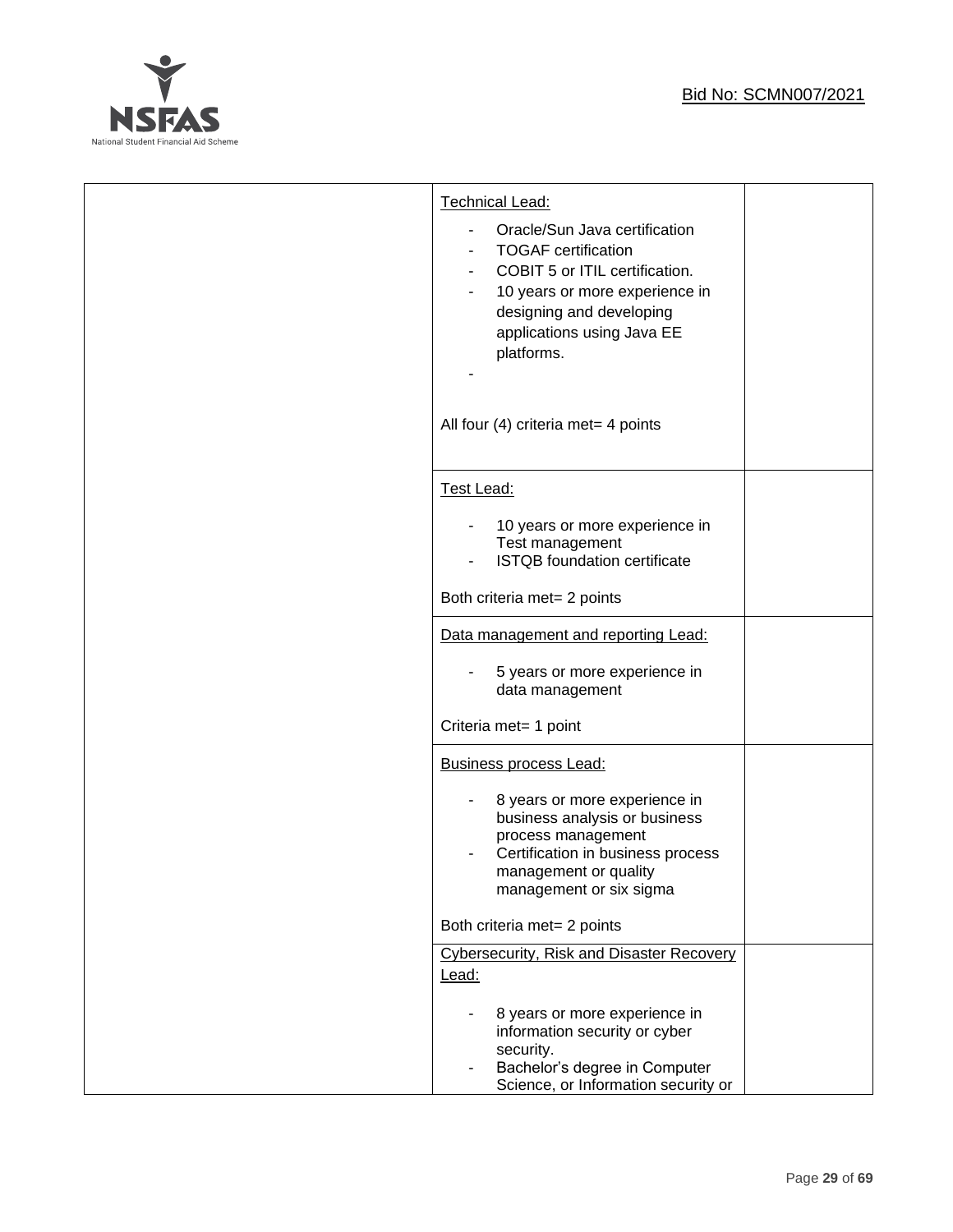# **NSFAS** National Student Financial Aid Scheme

| related Information Security<br>certification. |  |
|------------------------------------------------|--|
| Both criteria met= 2 points                    |  |

| Solution, technical and cyber requirements                                                                                                                          | Points available- max 40                                | <b>Bidder scoring</b> |
|---------------------------------------------------------------------------------------------------------------------------------------------------------------------|---------------------------------------------------------|-----------------------|
|                                                                                                                                                                     | <b>Table 1- Solution specification</b><br>requirements  |                       |
|                                                                                                                                                                     | Comply with all 33 requirements= 15<br>points           |                       |
|                                                                                                                                                                     | Comply with 20-32 requirements= 5<br>points             |                       |
| The bidder must complete the table 1 (solution                                                                                                                      | Comply with less than 20 requirements=<br>0 points      |                       |
| specification requirements), table 2 (functional<br>specification requirements) and table 3 (cyber<br>security requirements). (these tables are under<br>section 5) | <b>Table 2- Technical specification</b><br>requirements |                       |
| The bidder must provide a detailed response                                                                                                                         | Comply with all 11 requirements= 15<br>points           |                       |
| to each of the 57 requirements in the three (3)                                                                                                                     | Comply with 6-10 requirements= 5 points                 |                       |
| tables and tick comply or not.                                                                                                                                      | Comply with less than 6 requirements= 0<br>points       |                       |
|                                                                                                                                                                     | <b>Table 3- Cyber security requirements</b>             |                       |
|                                                                                                                                                                     | Comply with all 13 requirements= 10<br>points           |                       |
|                                                                                                                                                                     | Comply with 8-12 requirements= 5 points                 |                       |
|                                                                                                                                                                     | Comply with less than 8 requirements= 0<br>points       |                       |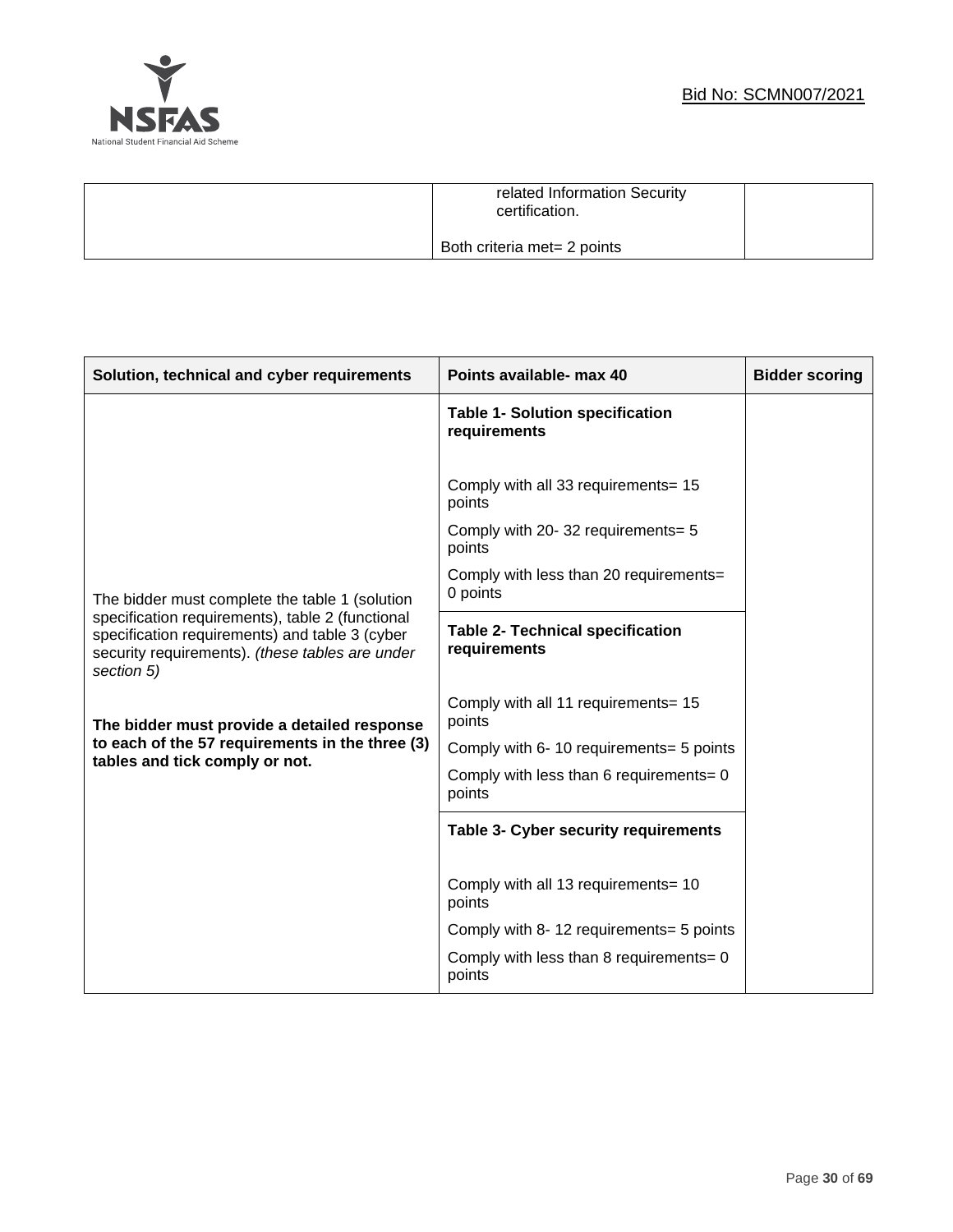

| <b>Transformation</b>                                                                                                                                                               | Points available- max 15           | <b>Bidder scoring</b> |
|-------------------------------------------------------------------------------------------------------------------------------------------------------------------------------------|------------------------------------|-----------------------|
| The bidder must meet the following<br>transformation criteria:                                                                                                                      | Both criteria met $=$<br>15 points |                       |
| 30% or more woman owned<br>$\bullet$                                                                                                                                                | One criterion met $=$ 5 points     |                       |
| Sub-contract a minimum of 15% of the<br>$\bullet$<br>contract to an EME or QSE whom is at<br>least 51% black owned (bidders must<br>also include this detail in the SBD6.1<br>form) | No criteria met= 0 points          |                       |

# **7. Presentation criteria – Phase 3**

Bidders who achieve the minimum score of 70% for the functional evaluation criteria will be invited to provide a presentation on their proposed solution to the bid evaluation committee of NSFAS. The location of this meeting will either be held at the NSFAS offices at 10 Brodie Road, Wynberg, Cape Town, or virtually through the Microsoft team's platform.

The bidder will be required to achieve a minimum of 70% for the presentation with the following criteria being utilised:

| <b>Presentation</b>                                                 | Points available- max 100                     | <b>Bidder scoring</b> |
|---------------------------------------------------------------------|-----------------------------------------------|-----------------------|
|                                                                     | Suitability of the solution =50 points        |                       |
| The bidder must demonstrate their                                   | User friendliness of solution $=$ 10 points   |                       |
| proposed solution which must achieve<br>the required scope of work. | Timelines for delivery of solution= 15 points |                       |
|                                                                     | Project management= 15 points                 |                       |
|                                                                     | Value added services= 10 points               |                       |

Bidders who achieve the minimum score of 70% for the presentation will be evaluated for Price and BBB-EE in accordance with the 80/20 PPPFA points system.

# **8. Contract Period**

The contract period is a once-off build and implementation with annual fees (for e.g. support, licenses and maintenance, etc) payable if applicable.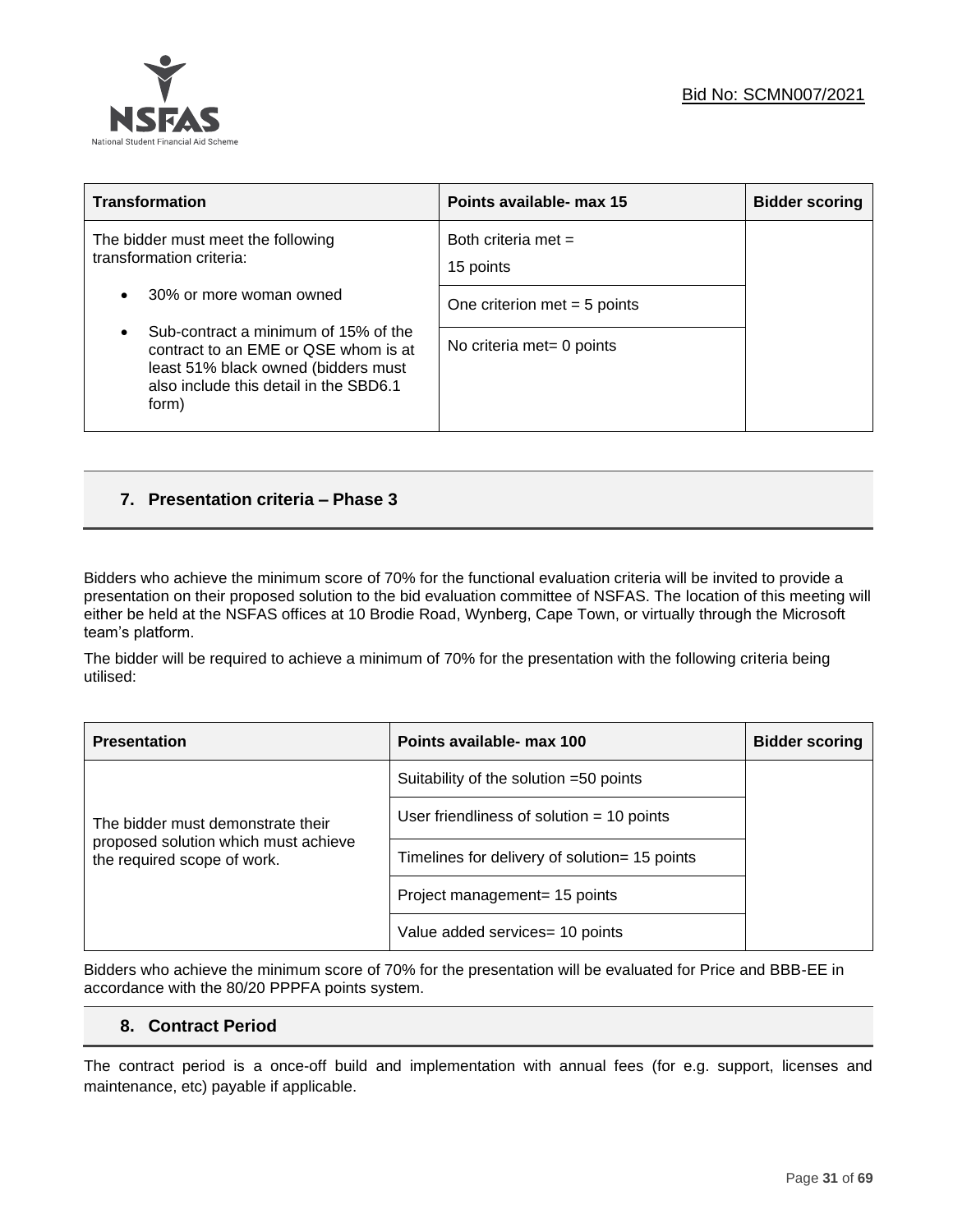

# **9. Pricing Schedule**

Please consider the inevitable Consumer Price Index (CPI) increases year-on-year on the pricing upon the duration of the contract period being in excess of a 12-month period. Please do not quote disbursements separately as it needs to be included in the total cost. If disbursements are quoted separately, NSFAS will not consider it. Bidders must indicate if any of the costs are annual.

The below pricing template must be completed by the bidder, as it will be used for price evaluation purposes:

| <b>Description</b>                                                                                              | $\overline{\phantom{0}}$ | <b>Please indicate the</b><br>whether the cost is:<br>Once off<br><b>Recurring on</b><br>annual basis | <b>Annual charge (VAT</b><br>included)- indicate<br>clearly the annual<br>charge if the cost<br>will be billed<br>annually | <b>Total Price (VAT included)</b> |
|-----------------------------------------------------------------------------------------------------------------|--------------------------|-------------------------------------------------------------------------------------------------------|----------------------------------------------------------------------------------------------------------------------------|-----------------------------------|
| Implementation costs (Project<br>management fees including<br>analysis, customization, data<br>migration, etc.) |                          |                                                                                                       |                                                                                                                            |                                   |
| Training (250 NSFAS Users)                                                                                      |                          |                                                                                                       |                                                                                                                            |                                   |
| Consultation                                                                                                    |                          |                                                                                                       |                                                                                                                            |                                   |
| Software License fees (250<br><b>NSFAS Users)</b>                                                               |                          |                                                                                                       |                                                                                                                            |                                   |
| (indicate if annual charge)                                                                                     |                          |                                                                                                       |                                                                                                                            |                                   |
| Software Support &<br>Maintenance fees (indicate if<br>annual charge)                                           |                          |                                                                                                       |                                                                                                                            |                                   |
| Any Special Hardware costs or<br><b>Hosting Fees</b>                                                            |                          |                                                                                                       |                                                                                                                            |                                   |
| Mobile App Implementation                                                                                       |                          |                                                                                                       |                                                                                                                            |                                   |
| USSD platform<br>implementation                                                                                 |                          |                                                                                                       |                                                                                                                            |                                   |
| Other (clearly indicate if other<br>costs)                                                                      |                          |                                                                                                       |                                                                                                                            |                                   |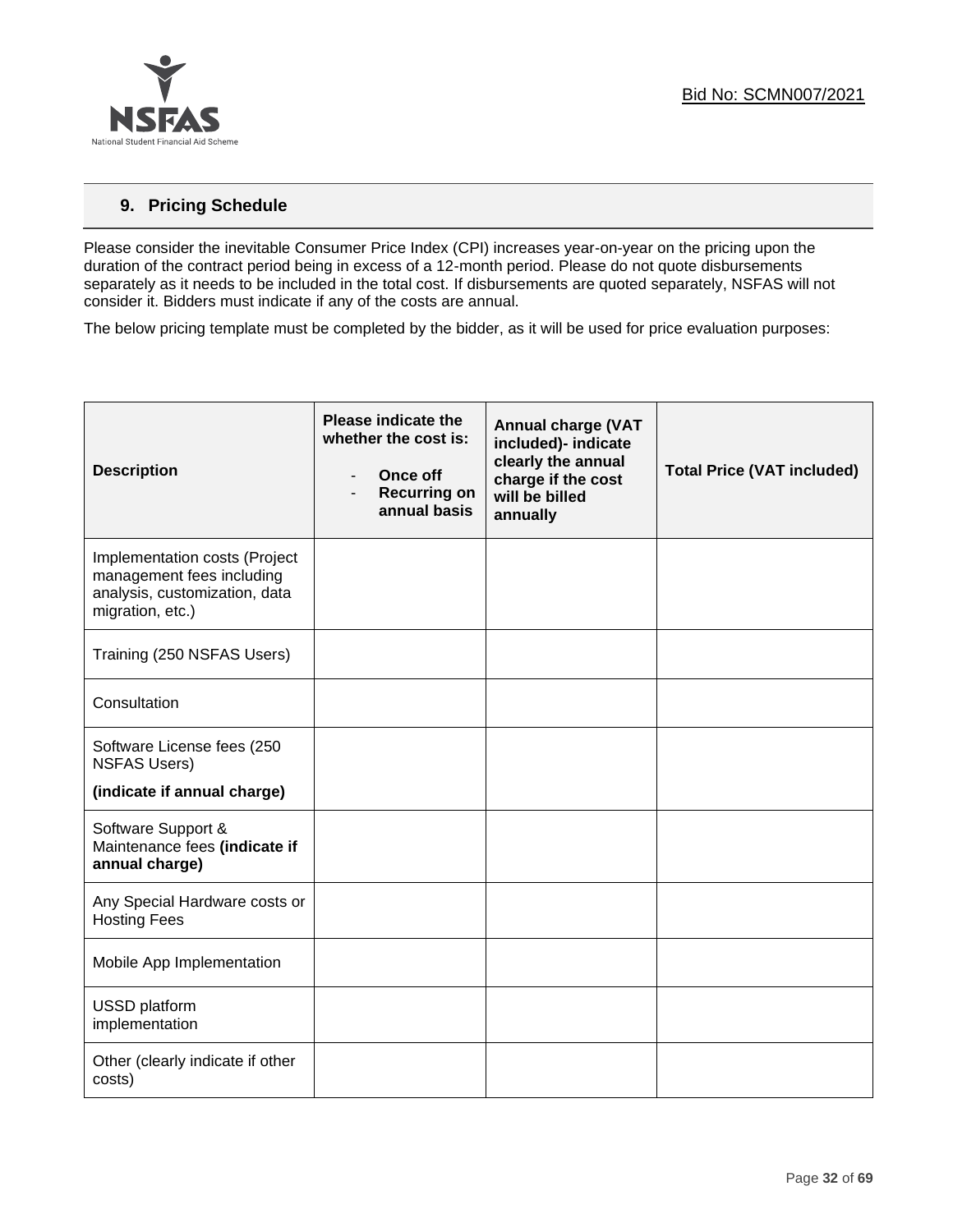

| Total cost (VAT and<br>disbursements included) |  |  |
|------------------------------------------------|--|--|
|                                                |  |  |

# *Note that the above costs may increase depending on the needs of NSFAS.*

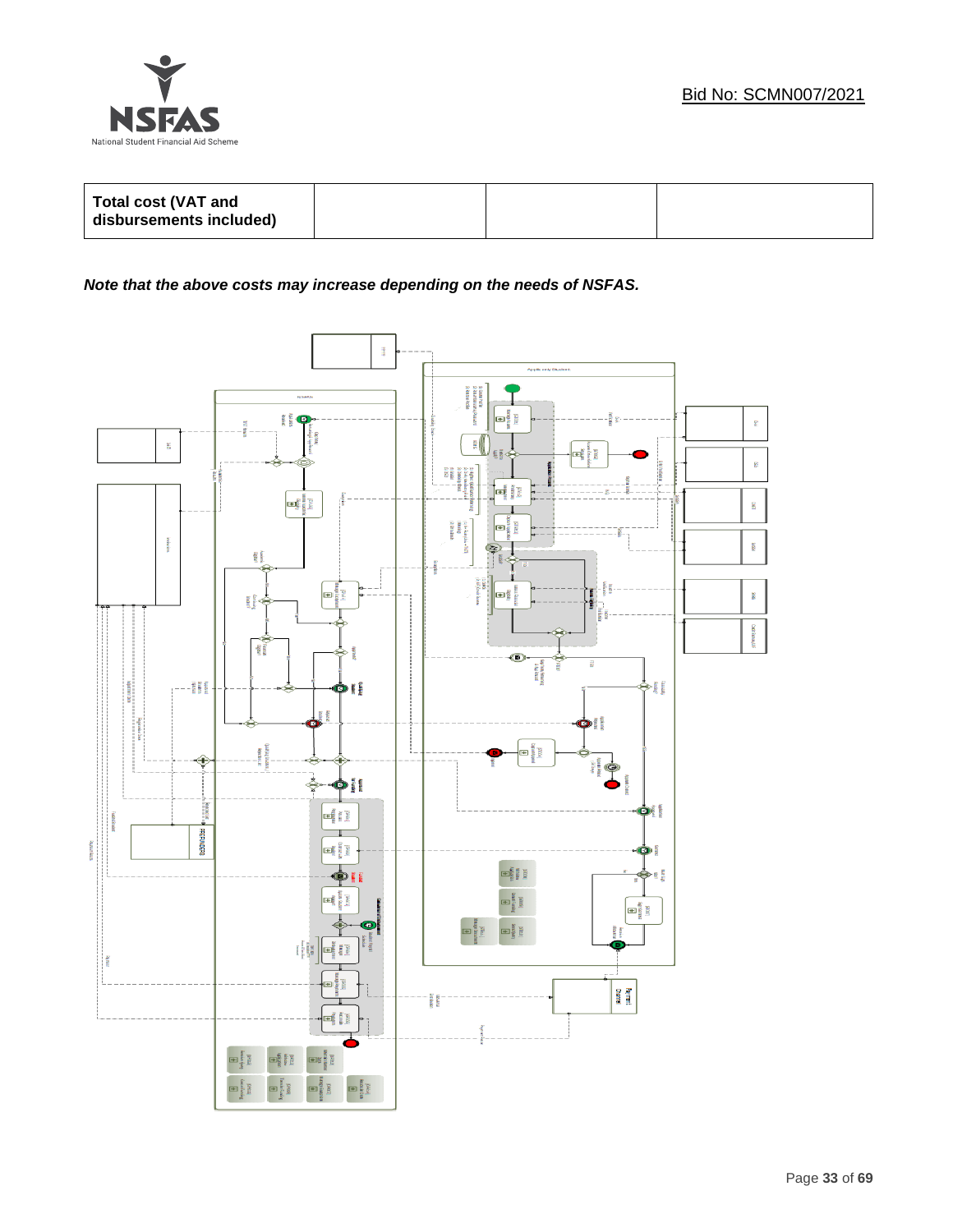

# **8. Preference Point System**

All proposals that will achieve the minimum qualifying score (acceptable tenders) will be evaluated further in terms of the preference point system as follows: A maximum of 80 points is allocated for price on the following basis:

**80/20**

$$
Ps = 80 \left( 1 - \frac{Pt - P \min}{P \min} \right)
$$

Where

Ps = Points scored for comparative price of proposal under consideration

Pt = Comparative price of bid under consideration

Pmin = Comparative price of lowest acceptable proposal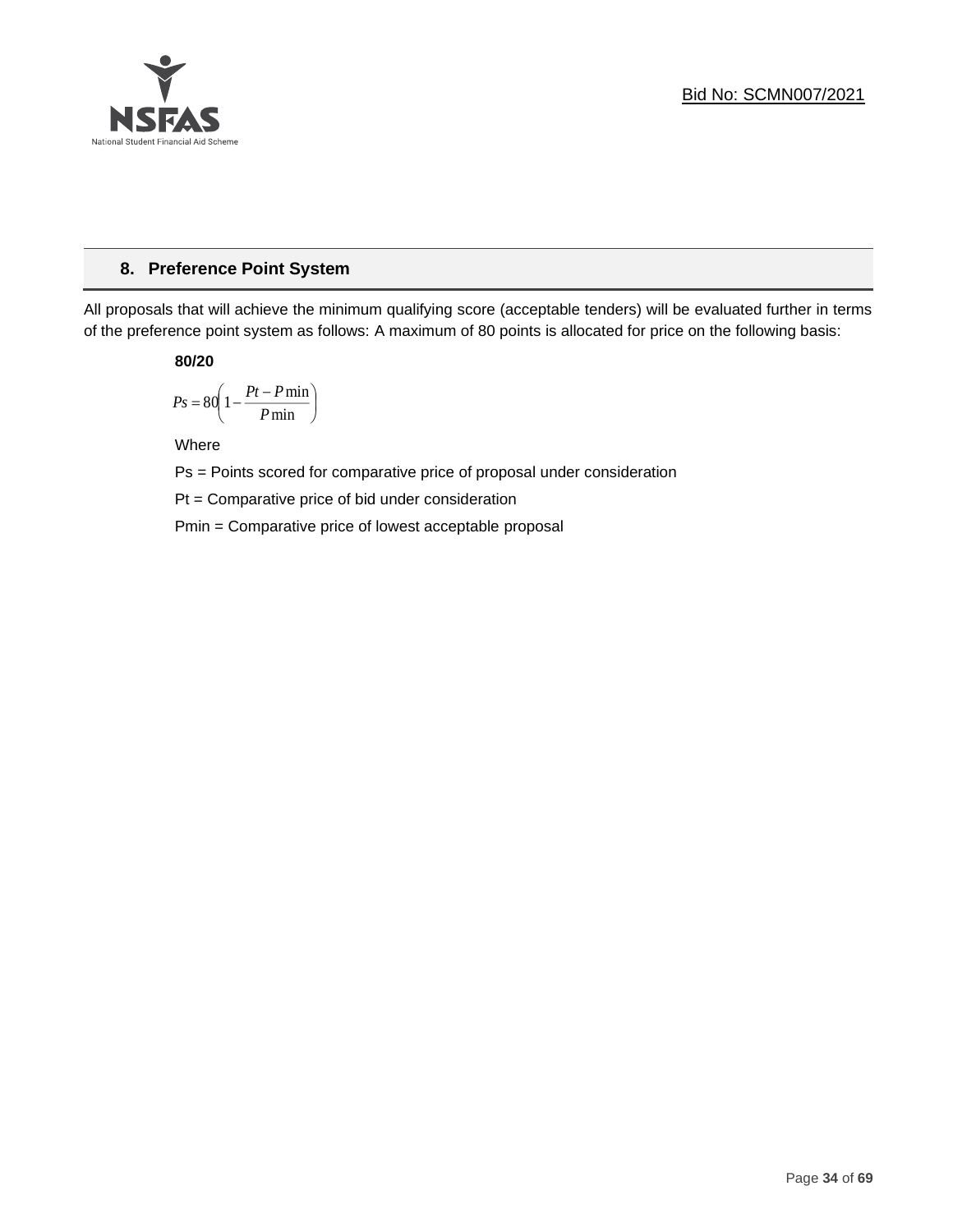

**SBD4**

#### **1. Declaration of Interest**

This declaration will be used by institutions to ensure that when goods and services are being procured, all reasonable steps are taken to combat the abuse of the supply chain management system.

The bid of any bidder may be disregarded if that bidder, or any of its directors have:

- A. abused the NSFAS's supply chain management system;
- B. committed fraud or any other improper conduct in relation to such system; or
- C. failed to perform on any previous contract.

**In order to give effect to the above, the following questionnaire must be completed and submitted with the bid**.

| The following particulars must be furnished: |                                                                                          |  |  |
|----------------------------------------------|------------------------------------------------------------------------------------------|--|--|
| 2.1                                          | Full Name of bidder or his or her representative:                                        |  |  |
|                                              |                                                                                          |  |  |
| 2.2                                          | <b>Identity Number:</b>                                                                  |  |  |
|                                              |                                                                                          |  |  |
| 2.3                                          | Position occupied in the Company (director, trustee, shareholder <sup>2</sup> , member): |  |  |
|                                              |                                                                                          |  |  |

| Registration number of the company, enterprise, close corporation, partnership agreement or trust:<br>2.4 |  |
|-----------------------------------------------------------------------------------------------------------|--|
|-----------------------------------------------------------------------------------------------------------|--|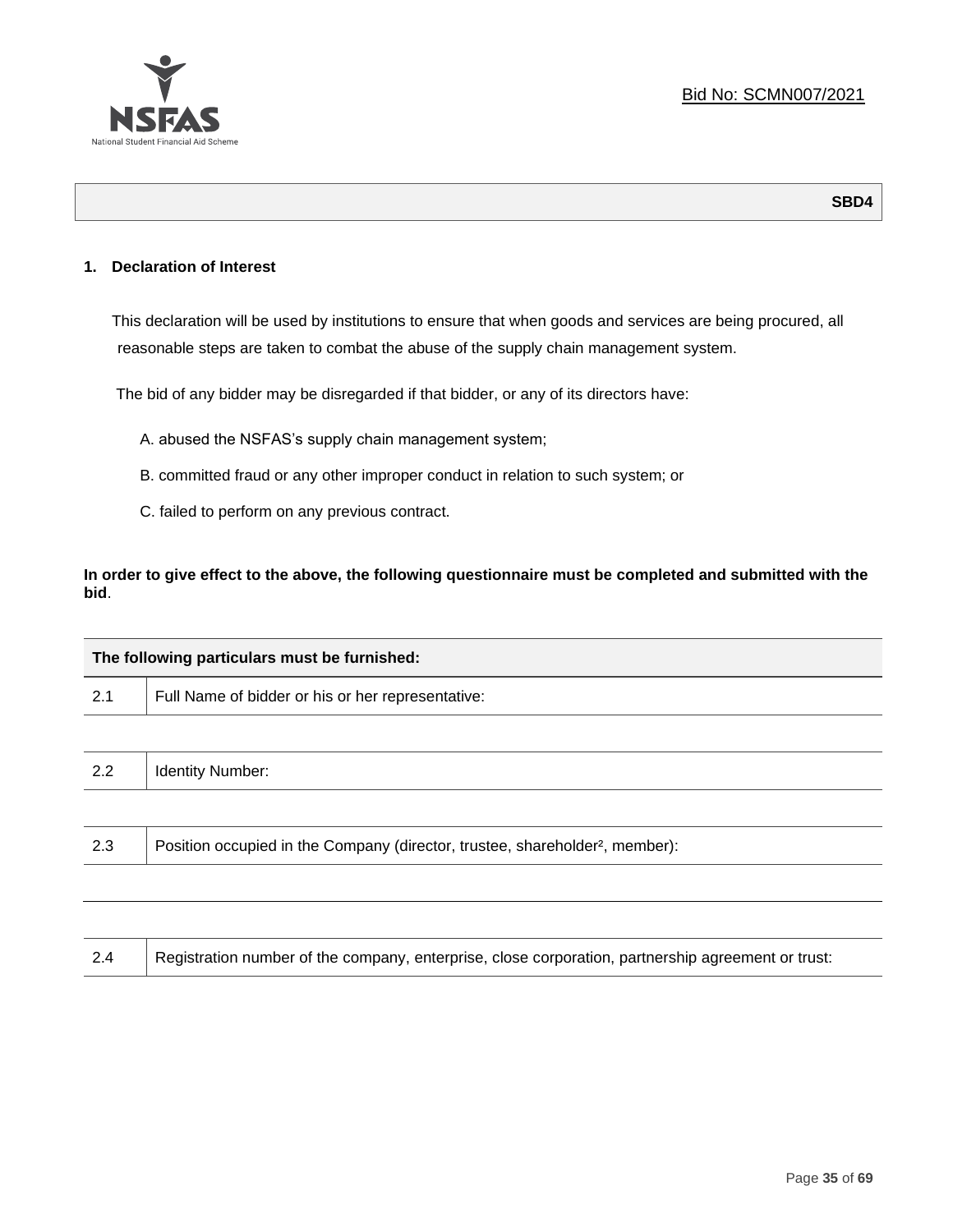

| 2.5 | Tax Reference Number: |
|-----|-----------------------|
|     |                       |

| 2.6 | VAT Registration Number: |
|-----|--------------------------|
|-----|--------------------------|

| 2.6.1  | The names of all directors / trustees / shareholders / members, their individual identity numbers, tax<br>reference numbers and, if applicable, employee / PESAL numbers must be indicated in paragraph 3<br>below. |     |  |  |  |
|--------|---------------------------------------------------------------------------------------------------------------------------------------------------------------------------------------------------------------------|-----|--|--|--|
| 2.7    | Are you or any person connected with the bidder presently employed by the state?                                                                                                                                    |     |  |  |  |
|        | Yes                                                                                                                                                                                                                 | No. |  |  |  |
| 2.7.2. | If yes, furnish the following particulars:                                                                                                                                                                          |     |  |  |  |
|        | Name of person / director / trustee / shareholder/ member:                                                                                                                                                          |     |  |  |  |

| Name of state institution at which you or the person connected to the bidder is employed: |
|-------------------------------------------------------------------------------------------|
|                                                                                           |

Position occupied in the state institution:

#### "State" means

┱

- (a) Any national or provincial department, national or provincial public entity or constitutional institution within the meaning of the Public Finance Management Act, 1999 (Act No 1 of 1999);
- (b) Any municipality or municipal entity;
- (c) Provincial legislature;
- (d) National Assembly or the National Council of Provinces;
- (e) Parliament.

"Shareholder" means a person who owns shares in the company and is actively involved in the management of the enterprise or business and exercises control over the enterprise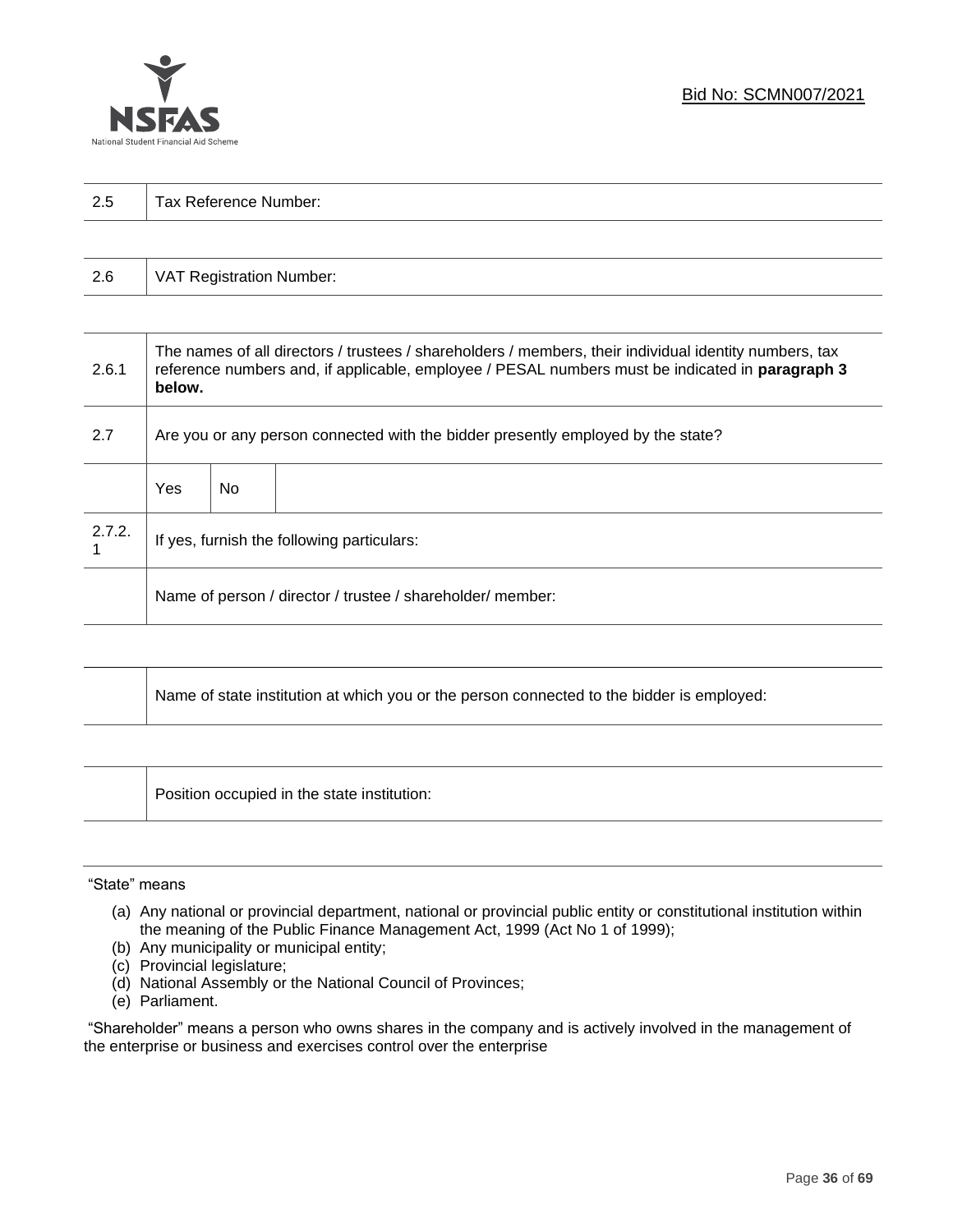

|                          | Any other particulars:                                                                                                                                                                                                                           |                             |                                                                                                                                                                                  |  |  |  |
|--------------------------|--------------------------------------------------------------------------------------------------------------------------------------------------------------------------------------------------------------------------------------------------|-----------------------------|----------------------------------------------------------------------------------------------------------------------------------------------------------------------------------|--|--|--|
| 2.7.2                    | If you are presently employed by the state, did you obtain the appropriate authority to undertake<br>remunerative work outside employment in the public sector?                                                                                  |                             |                                                                                                                                                                                  |  |  |  |
|                          | Yes                                                                                                                                                                                                                                              | No                          |                                                                                                                                                                                  |  |  |  |
|                          |                                                                                                                                                                                                                                                  |                             | If yes, did you attach proof of such authority to the bid document?                                                                                                              |  |  |  |
| 2.7.2.<br>1              | Note: Failure to submit proof of such authority, where applicable, may result in the disqualification of the<br>bid.                                                                                                                             |                             |                                                                                                                                                                                  |  |  |  |
|                          | Yes                                                                                                                                                                                                                                              | No                          |                                                                                                                                                                                  |  |  |  |
| 2.7.2.<br>$\overline{2}$ |                                                                                                                                                                                                                                                  |                             | If no, furnish reasons for non-submission of such proof:                                                                                                                         |  |  |  |
| 2.8                      |                                                                                                                                                                                                                                                  |                             | Did you or your spouse, or any of the company's directors / trustees / shareholders / members or their<br>spouses conduct business with the state in the previous twelve months? |  |  |  |
|                          | Yes                                                                                                                                                                                                                                              | No                          |                                                                                                                                                                                  |  |  |  |
| 2.8.1                    |                                                                                                                                                                                                                                                  | If so, furnish particulars: |                                                                                                                                                                                  |  |  |  |
| 2.9                      | Do you, or any person connected with the bidder, have any relationship (family, friend, other) with a<br>person employed by the state and who may be involved with the evaluation and or adjudication of this<br>bid?                            |                             |                                                                                                                                                                                  |  |  |  |
|                          | Yes                                                                                                                                                                                                                                              | No                          |                                                                                                                                                                                  |  |  |  |
| 2.9.1                    | If so, furnish particulars:                                                                                                                                                                                                                      |                             |                                                                                                                                                                                  |  |  |  |
| 2.10                     | Are you, or any person connected with the bidder, aware of any relationship (family, friend, other)<br>between any other bidder and any person employed by the state who may be involved with the<br>evaluation and or adjudication of this bid? |                             |                                                                                                                                                                                  |  |  |  |
|                          | Yes                                                                                                                                                                                                                                              | No                          |                                                                                                                                                                                  |  |  |  |
| 2.10.1                   | If so, furnish particulars:                                                                                                                                                                                                                      |                             |                                                                                                                                                                                  |  |  |  |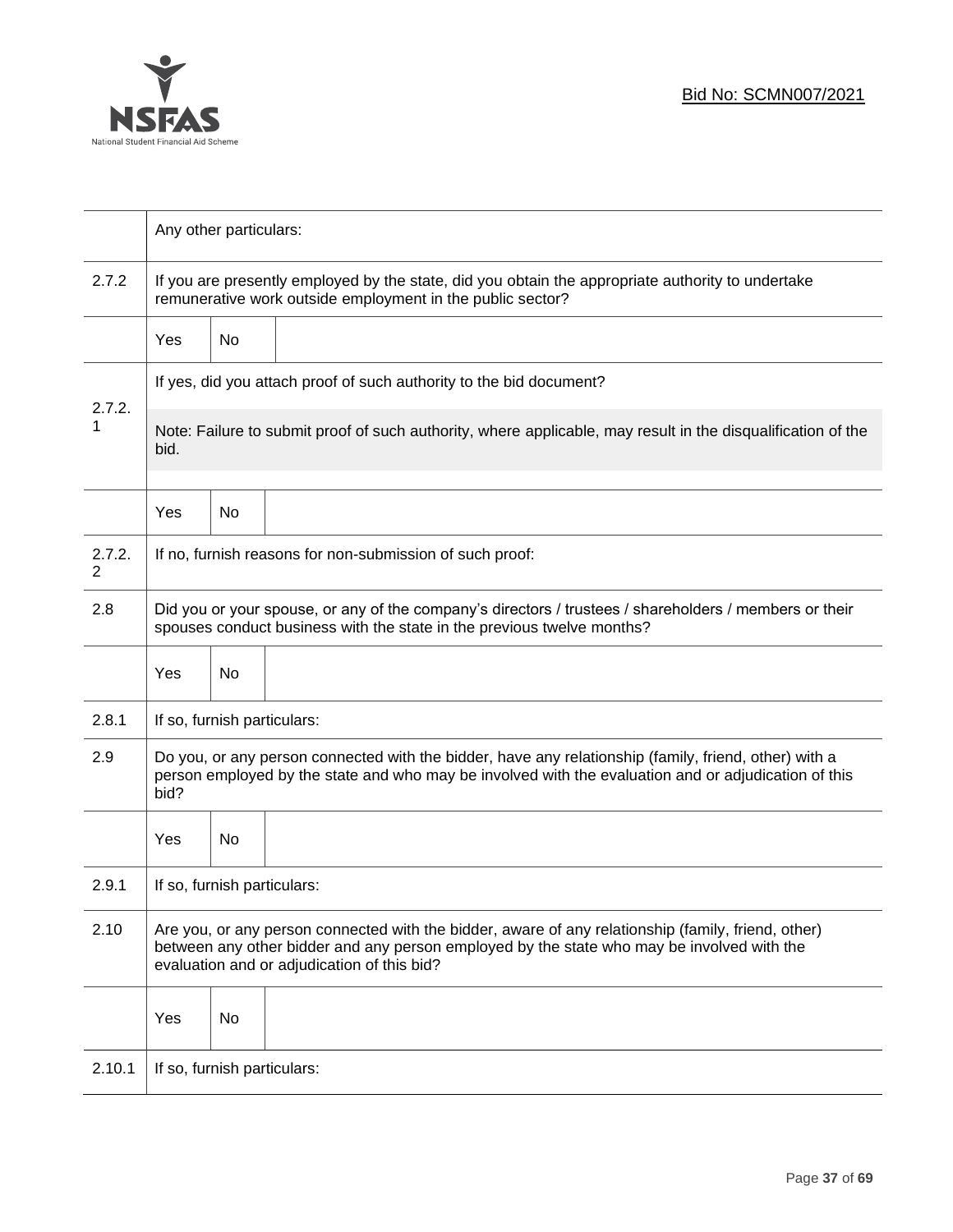

| 2.11   | Do you or any of the directors / trustees / shareholders / members of the company have any interest in<br>any other related companies whether or not they are bidding for this contract? |    |  |  |  |  |
|--------|------------------------------------------------------------------------------------------------------------------------------------------------------------------------------------------|----|--|--|--|--|
|        | Yes                                                                                                                                                                                      | No |  |  |  |  |
| 2.11.1 | If so, furnish particulars:                                                                                                                                                              |    |  |  |  |  |

# **Full details of directors / trustees / members / shareholders**.

| <b>Full Name</b> | <b>Identity Number</b> | Personal Income Tax<br>Reference Number | State Employee Number /<br>PERSEL Number |
|------------------|------------------------|-----------------------------------------|------------------------------------------|
|                  |                        |                                         |                                          |
|                  |                        |                                         |                                          |
|                  |                        |                                         |                                          |
|                  |                        |                                         |                                          |
|                  |                        |                                         |                                          |
|                  |                        |                                         |                                          |
|                  |                        |                                         |                                          |
|                  |                        |                                         |                                          |
|                  |                        |                                         |                                          |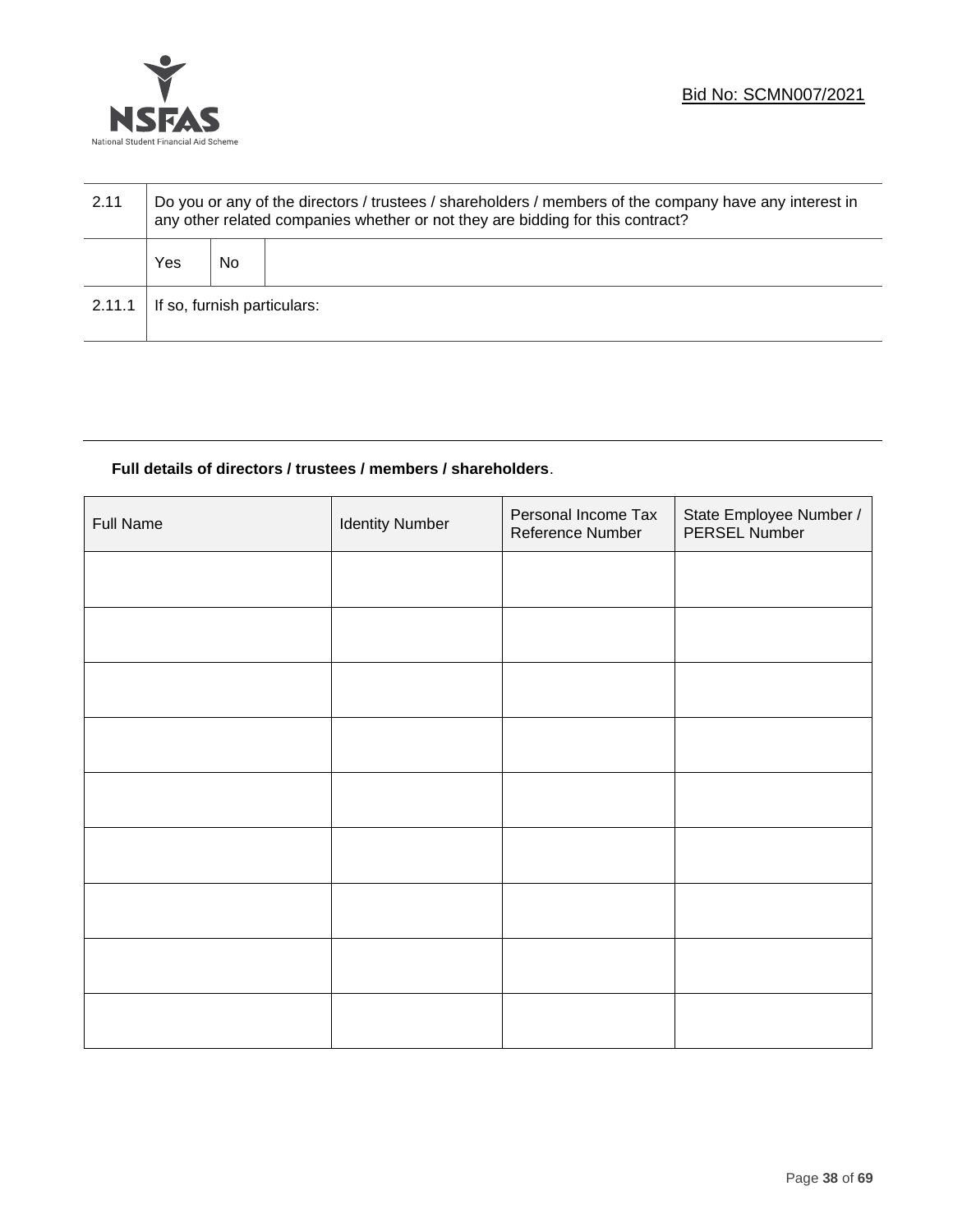

# **Declaration**

I, the undersigned (NAME)………………………………………………………………………

Certify that the information furnished in paragraphs 2 and 3 above is correct. I accept that the state may reject the bid or act against me should this declaration prove to be false.

| <b>Signature</b> | <b>Date</b>    |
|------------------|----------------|
|                  |                |
| <b>Position</b>  | Name of bidder |
|                  |                |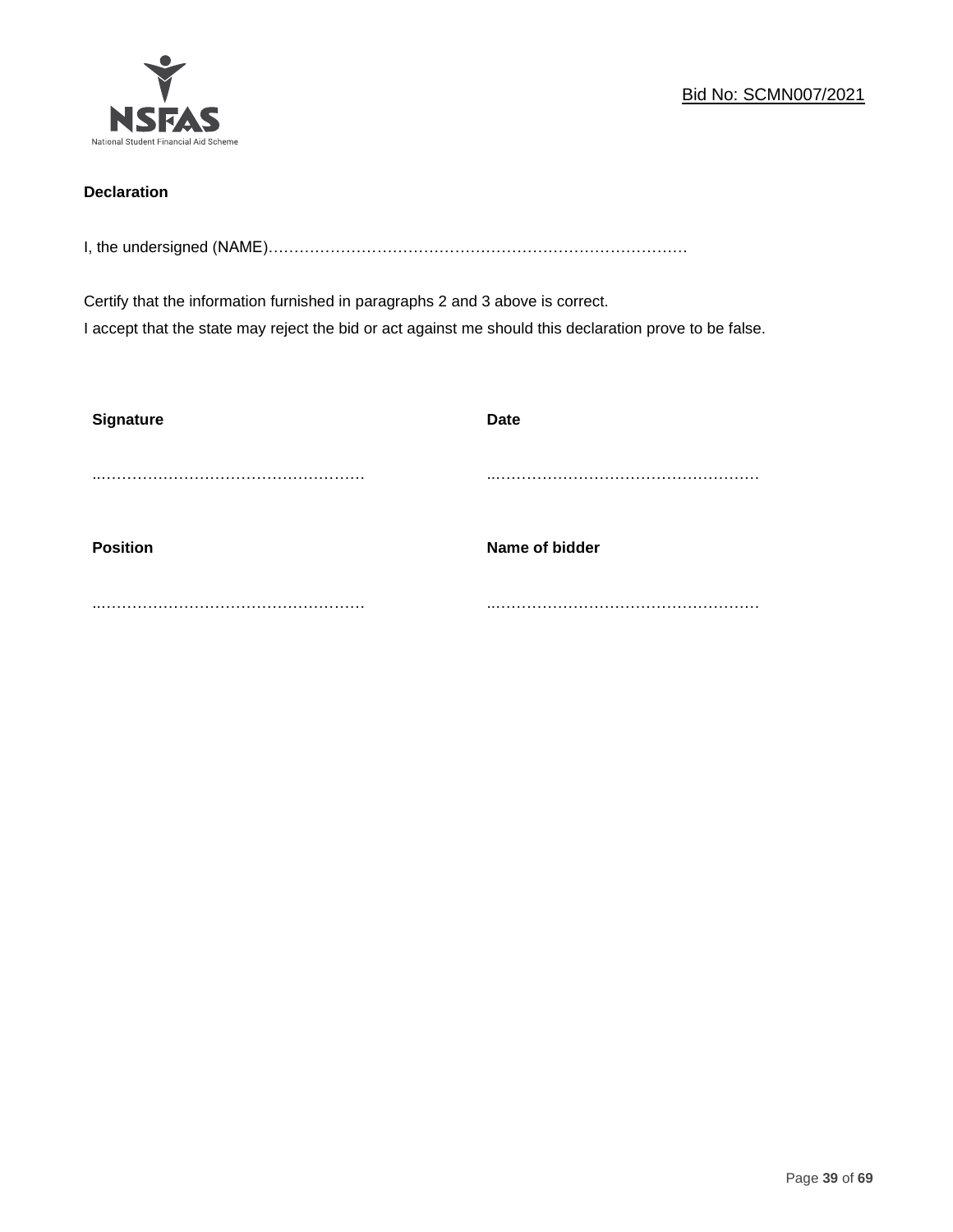

#### **Declaration of bidder's past Supply Chain Management practices**

**SBD 8**

This declaration will be used by institutions to ensure that when goods and services are being procured, all reasonable steps are taken to combat the abuse of the supply chain management system.

The bid of any bidder may be disregarded if that bidder, or any of its directors have -

- (a) abused the institution's supply chain management system.
- (b) committed fraud or any other improper conduct in relation to such system; or
- (c) failed to perform on any previous contract.

In order to give effect to the above, **the following questionnaire must be completed and submitted with the bid.**

**The following particulars must be furnished:**

|      | Is the bidder or any of its directors listed on the National Treasury's Database of Restricted Suppliers as<br>companies or persons prohibited from doing business with the public sector?                                                                                                                                                                                                                |                             |                                                                                                                                                                                                                         |  |
|------|-----------------------------------------------------------------------------------------------------------------------------------------------------------------------------------------------------------------------------------------------------------------------------------------------------------------------------------------------------------------------------------------------------------|-----------------------------|-------------------------------------------------------------------------------------------------------------------------------------------------------------------------------------------------------------------------|--|
| 1.1. |                                                                                                                                                                                                                                                                                                                                                                                                           | rule was applied).          | (Companies or persons who are listed on this Database were informed in writing of this restriction by the<br>Accounting Officer/Authority of the institution that imposed the restriction after the audi alteram partem |  |
|      | Database of Restricted Suppliers now resides on the National<br>Treasury's website<br>The<br>(http://www.treasury.gov.za) and can be accessed by clicking on its link at the bottom of the home page.                                                                                                                                                                                                     |                             |                                                                                                                                                                                                                         |  |
|      | Yes                                                                                                                                                                                                                                                                                                                                                                                                       | <b>No</b>                   |                                                                                                                                                                                                                         |  |
| 1.2. |                                                                                                                                                                                                                                                                                                                                                                                                           | If so, furnish particulars: |                                                                                                                                                                                                                         |  |
| 1.3. | Is the bidder or any of its directors listed on the Register for Tender Defaulters in terms of section 29 of<br>Prevention<br>Activities<br>(No<br>Combating<br>of<br>Corrupt<br>12<br>2004)?<br>the<br>and<br>Act<br>of<br>The Register for Tender Defaulters can be accessed on the National Treasury's website<br>(http://www.treasury.gov.za) by clicking on its link at the bottom of the home page. |                             |                                                                                                                                                                                                                         |  |
|      | Yes                                                                                                                                                                                                                                                                                                                                                                                                       | No.                         |                                                                                                                                                                                                                         |  |
| 1.4. |                                                                                                                                                                                                                                                                                                                                                                                                           | If so, furnish particulars: |                                                                                                                                                                                                                         |  |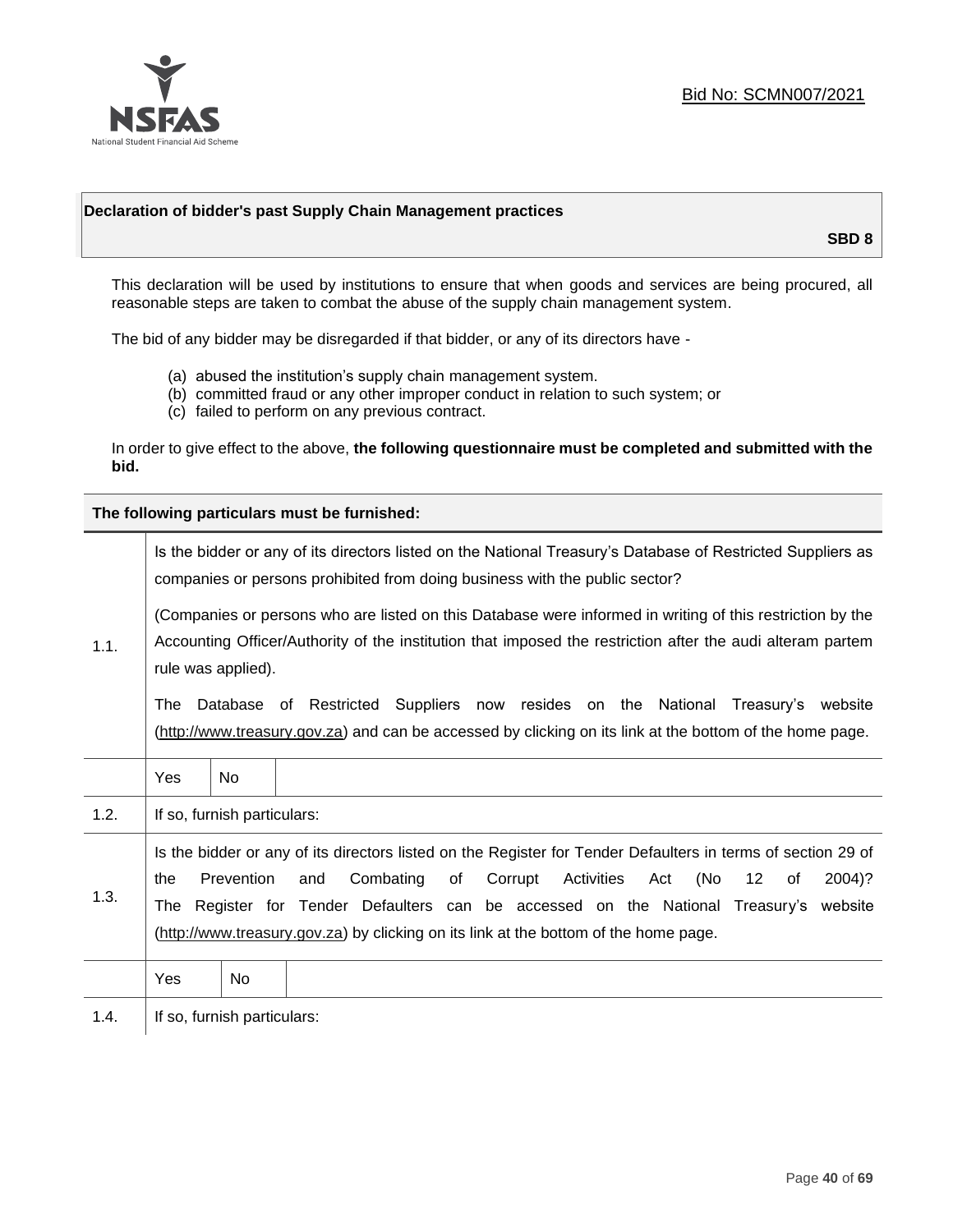

T

| 1.5. | Was the bidder or any of its directors convicted by a court of law (including a court outside of the<br>Republic of South Africa) for fraud or corruption during the past five years? |    |  |
|------|---------------------------------------------------------------------------------------------------------------------------------------------------------------------------------------|----|--|
|      | Yes                                                                                                                                                                                   | No |  |
| 1.6. | If so, furnish particulars:                                                                                                                                                           |    |  |
| 1.7. | Was any contract between the bidder and any organ of state terminated during the past five years on<br>account of failure to perform on or comply with the contract?                  |    |  |
|      | Yes                                                                                                                                                                                   | No |  |
| 1.8. | If so, furnish particulars:                                                                                                                                                           |    |  |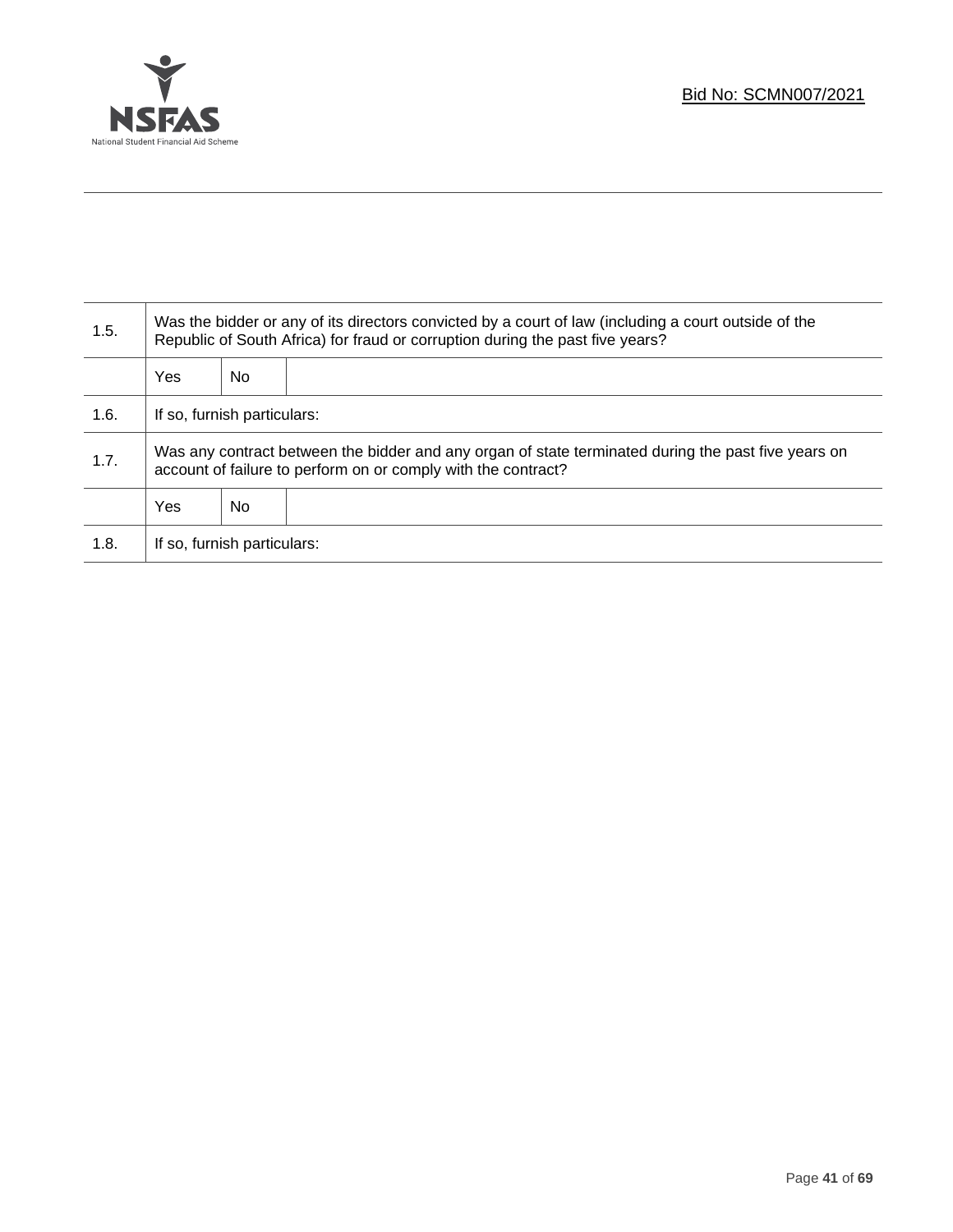

# **Declaration**

I, the undersigned (NAME)………………………………………………………………………

Certify that the information furnished on the declaration from is true and correct.

I accept that, in addition to cancellation of a contract, action may be taken against me should this declaration provide to be false.

| Signature       | <b>Date</b>    |
|-----------------|----------------|
|                 |                |
|                 |                |
| <b>Position</b> | Name of bidder |
|                 |                |
|                 |                |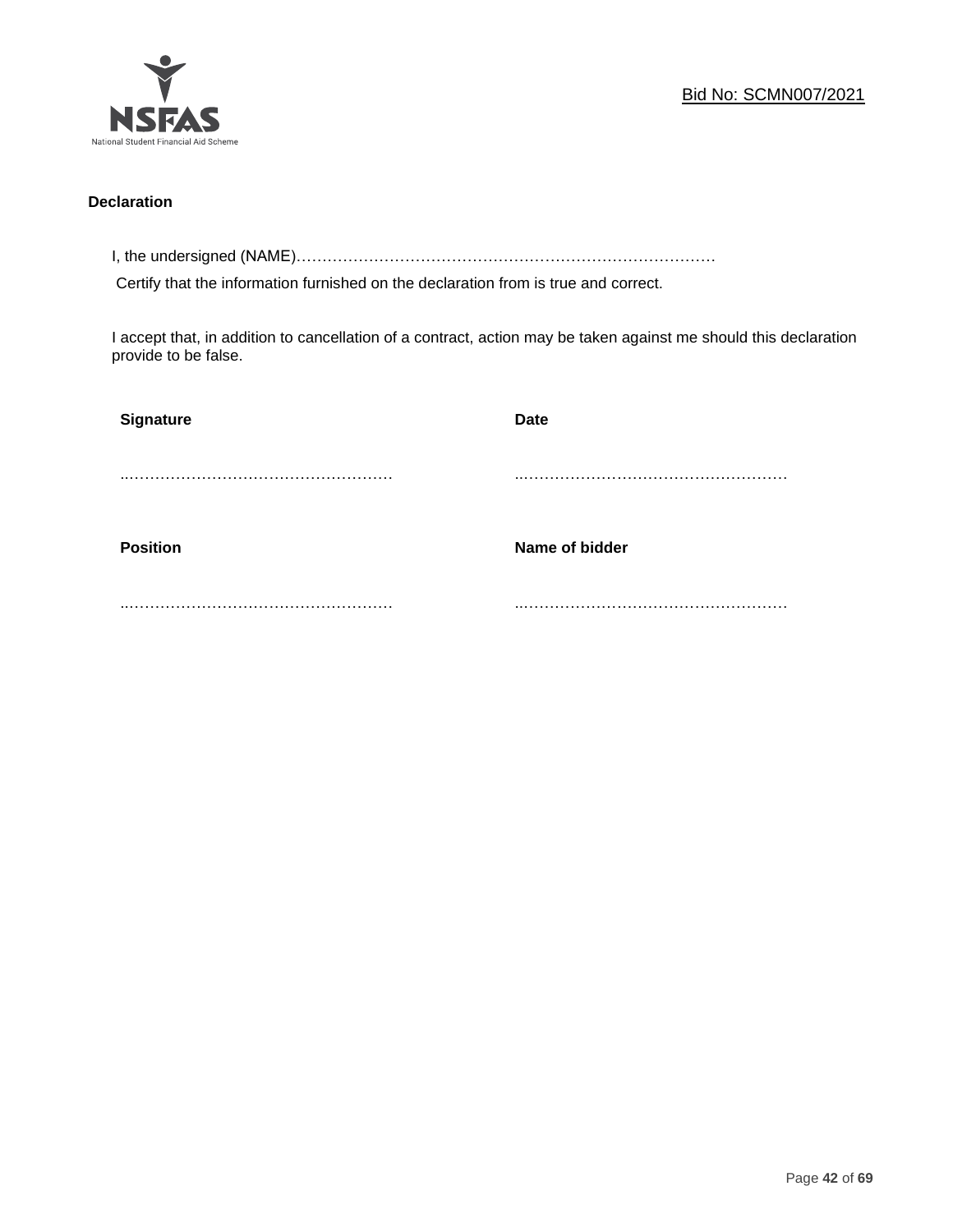

# **SBD 9**

# **CERTIFICATE OF INDEPENDENT BID DETERMINATION**

I, the undersigned, in submitting the accompanying bid in response to the invitation for the bid made by: NSFAS

(Name of Institution)

Do hereby make the following statements that I certify to be true and complete in every respect:

| I certify, on behalf of: |  |
|--------------------------|--|
| (Name of Bidder)         |  |

- 1. I have read, and I understand the contents of this Certificate.
- 6.1.I understand that the accompanying bid will be disqualified if this Certificate is found not to be true and complete in every respect.
- 6.2.I am authorized by the bidder to sign this Certificate, and to submit the accompanying bid, on behalf of the bidder.
- 6.3.Each person whose signature appears on the accompanying bid has been authorized by the bidder to determine the terms of, and to sign the bid, on behalf of the bidder.
- 6.4.For the purposes of this Certificate and the accompanying bid, I understand that the word "competitor" shall include any individual or organization, other than the bidder, whether or not affiliated with the bidder, who:
	- 6.4.1.1.1. has been requested to submit a bid in response to this bid invitation.
	- 6.4.1.1.2. could potentially submit a bid in response to this bid invitation, based on their qualifications,
	- 6.4.1.1.3. Abilities or experience.
- 6.10. Provides the same goods and services as the bidder and/or is in the same line of business as the bidder.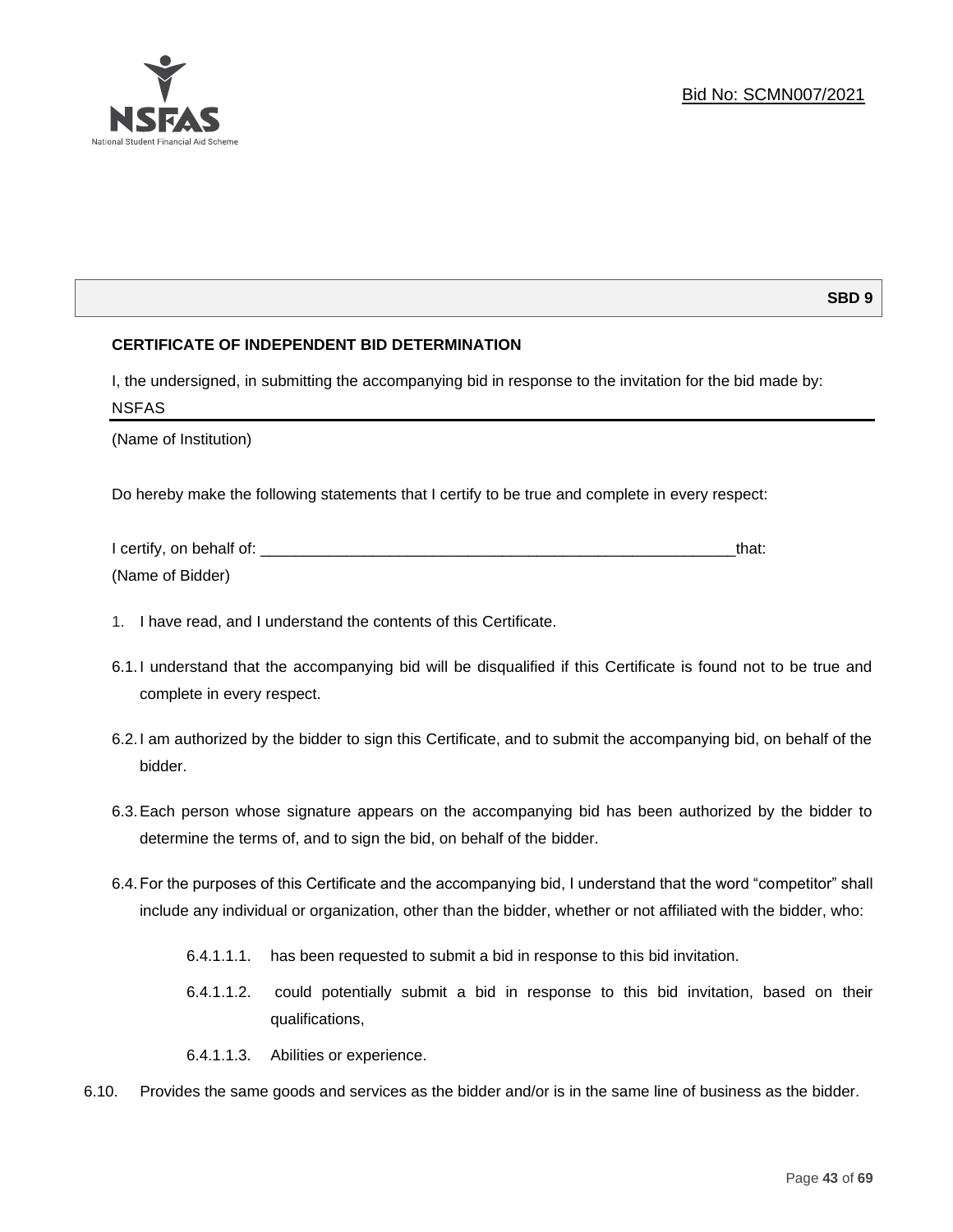

6.11. The bidder has arrived at the accompanying bid independently from, and without consultation, communication, agreement or arrangement with any competitor. However, communication between partners in a joint venture or consortium<sup>3</sup> will not be construed as collusive bidding.

<sup>3</sup> Joint venture or Consortium means an association of persons for the purpose of combining their expertise, property, capital, efforts, skill and knowledge in an activity for the execution of a contract.

- 6.12. In particular, without limiting the generality of paragraphs 6 above, there has been no consultation, communication, agreement or arrangement with any competitor regarding:
	- (a) prices
	- (b) geographical area where product or service will be rendered (market allocation)
	- (c) methods, factors or formulas used to calculate prices;
	- (d) the intention or decision to submit or not to submit, a bid;
	- (e) the submission of a bid which does not meet the specifications and conditions of the bid; or
	- (f) bidding with the intention not to win the bid.
- 6.13. In addition, there have been no consultations, communications, agreements or arrangements with any competitor regarding the quality, quantity, specifications and conditions or delivery particulars of the products or services to which this bid invitation relates.
- 6.14. The terms of the accompanying bid have not been, and will not be, disclosed by the bidder, directly or indirectly, to any competitor, prior to the date and time of the official bid opening or of the awarding of the contract.
- 6.15. I am aware that, in addition and without prejudice to any other remedy provided to combat any restrictive practices related to bids and contracts, bids that are suspicious will be reported to the Competition Commission for investigation and possible imposition of administrative penalties in terms of section 59 of the Competition Act No 89 of 1998 and or may be reported to the National Prosecuting Authority (NPA) for criminal investigation and or may be restricted from conducting business with the public sector for a period not exceeding ten (10) years in terms of the Prevention and Combating of Corrupt Activities Act No 12 of 2004 or any other applicable legislation.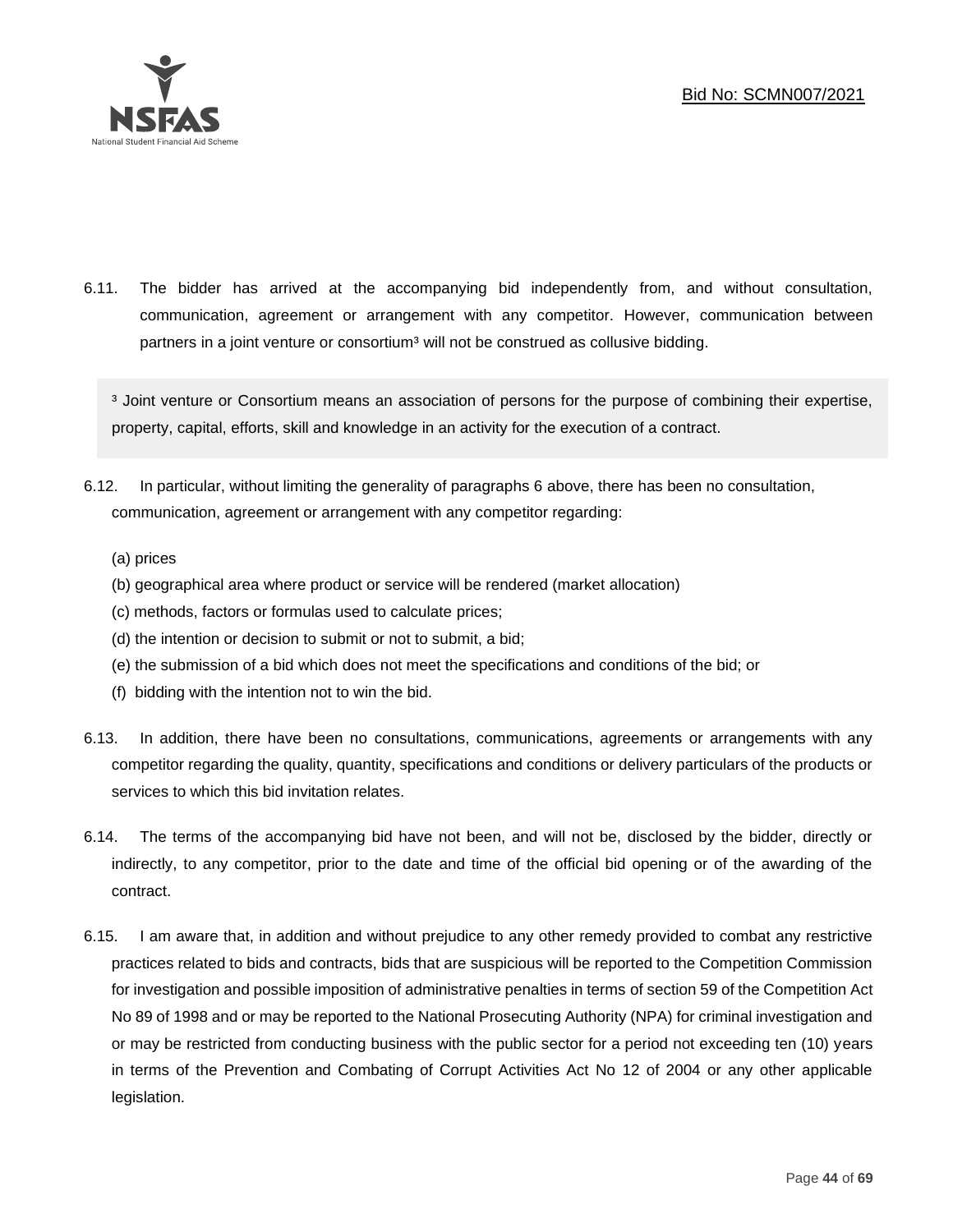

| Signature | Date           |
|-----------|----------------|
|           |                |
|           |                |
|           |                |
| Position  | Name of bidder |
|           |                |
|           |                |
|           |                |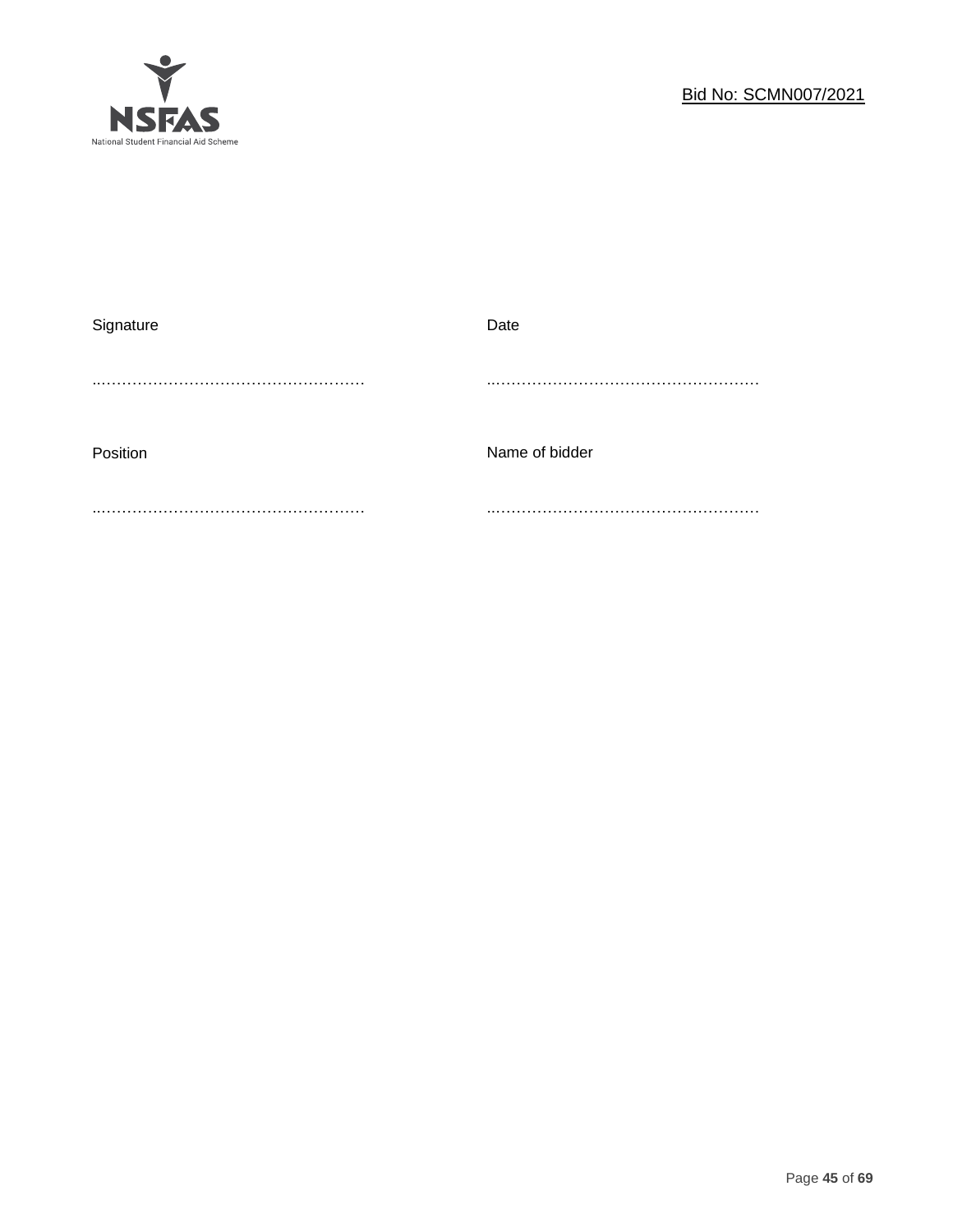

# **1. PREFERENCE POINTS CLAIM FORM IN TERMS OF THE PREFERENTIAL PROCUREMENT REGULATIONS 2017**

This preference form must form part of all bids invited. It contains general information and serves as a claim form for preference points for Broad-Based Black Economic Empowerment (B-BBEE) Status Level of Contribution

#### **NB: BEFORE COMPLETING THIS FORM, BIDDERS MUST STUDY THE GENERAL CONDITIONS, DEFINITIONS AND DIRECTIVES APPLICABLE IN RESPECT OF B-BBEE, AS PRESCRIBED IN THE PREFERENTIAL PROCUREMENT REGULATIONS, 2017.**

#### **1. GENERAL CONDITIONS**

- 1.1 The following preference point systems are applicable to all bid:
	- the 80/20 system for requirements with a Rand value of up to R50 000 000 (all applicable taxes included); and

1.2

a) The value of this bid is estimated not to exceed R50 000 000 (all applicable taxes included) and therefore the 80/20 Preference point system shall be applicable.

Points for this bid shall be awarded for:

- (a) Price; and
- (b) B-BBEE Status Level of Contributor.
- 1.3 The maximum points for this bid are allocated as follows:

|                                                   | <b>POINTS</b> |
|---------------------------------------------------|---------------|
| <b>PRICE</b>                                      | 80            |
| <b>B-BBEE STATUS LEVEL OF CONTRIBUTOR</b>         | 20            |
| Total points for Price and B-BBEE must not exceed | 100           |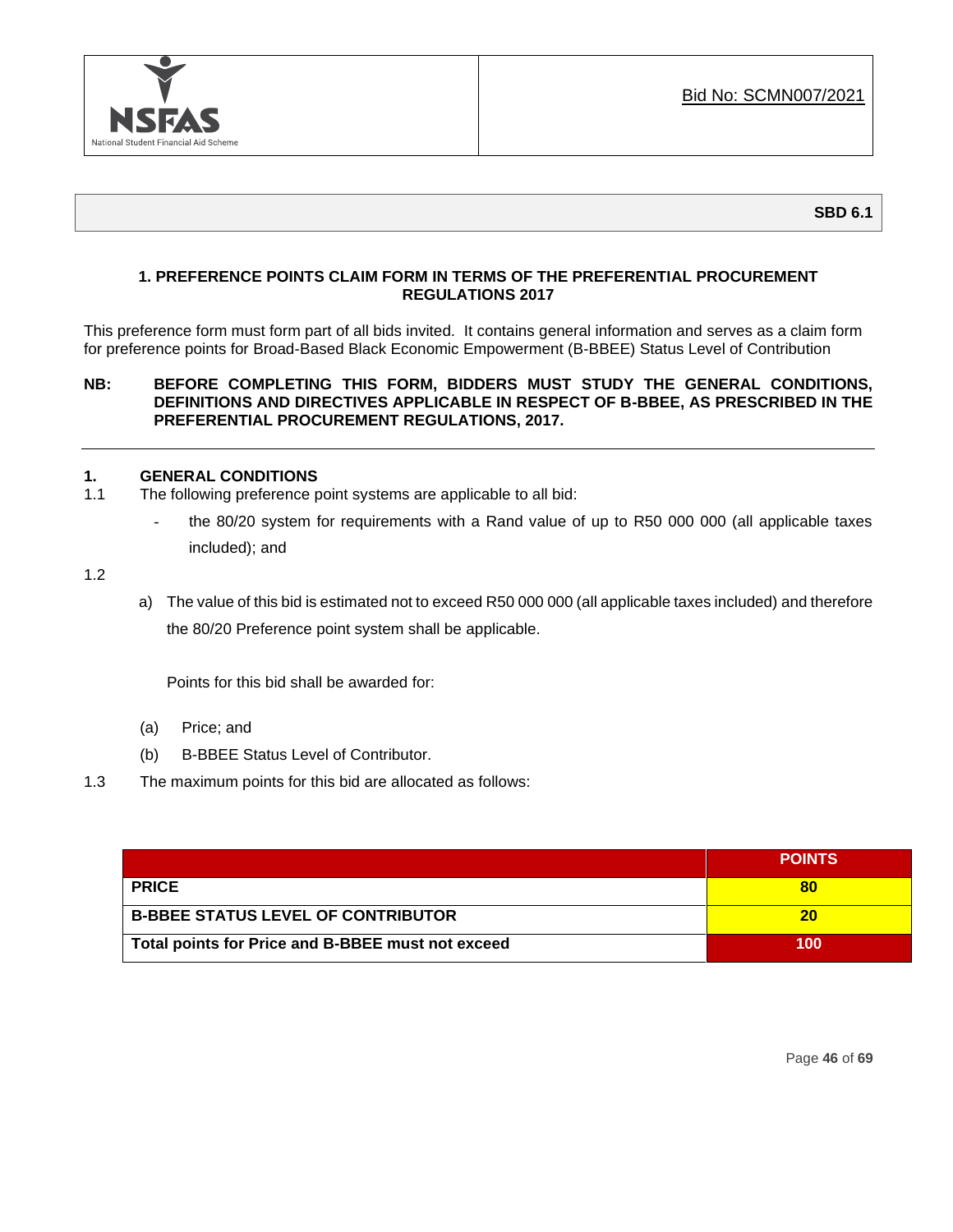

- 1.4 Failure on the part of a bidder to submit proof of B-BBEE Status level of contributor together with the bid, will be interpreted to mean that preference points for B-BBEE status level of contribution are not claimed.
- 1.5 The purchaser reserves the right to require of a bidder, either before a bid is adjudicated or at any time subsequently, to substantiate any claim in regard to preferences, in any manner required by the purchaser.

# **2. DEFINITIONS**

- (a) **"B-BBEE"** means broad-based black economic empowerment as defined in section 1 of the Broad-Based Black Economic Empowerment Act.
- (b) "**B-BBEE status level of contributor"** means the B-BBEE status of an entity in terms of a code of good practice on black economic empowerment, issued in terms of section 9(1) of the Broad-Based Black Economic Empowerment Act.
- (c) **"bid"** means a written offer in a prescribed or stipulated form in response to an invitation by an organ of state for the provision of goods or services, through price quotations, advertised competitive bidding processes or proposals.
- (d) **"Broad-Based Black Economic Empowerment Act"** means the Broad-Based Black Economic Empowerment Act, 2003 (Act No. 53 of 2003);
- **(e) "EME"** means an Exempted Micro Enterprise in terms of a code of good practice on black economic empowerment issued in terms of section 9 (1) of the Broad-Based Black Economic Empowerment Act.
- (f) **"functionality"** means the ability of a tenderer to provide goods or services in accordance with specifications as set out in the tender documents.
- (g) **"prices"** includes all applicable taxes less all unconditional discounts;
- (h) **"proof of B-BBEE status level of contributor"** means:
	- **1)** B-BBEE Status level certificate issued by an authorized body or person;
	- **2)** A sworn affidavit as prescribed by the B-BBEE Codes of Good Practice;
	- **3)** Any other requirement prescribed in terms of the B-BBEE Act;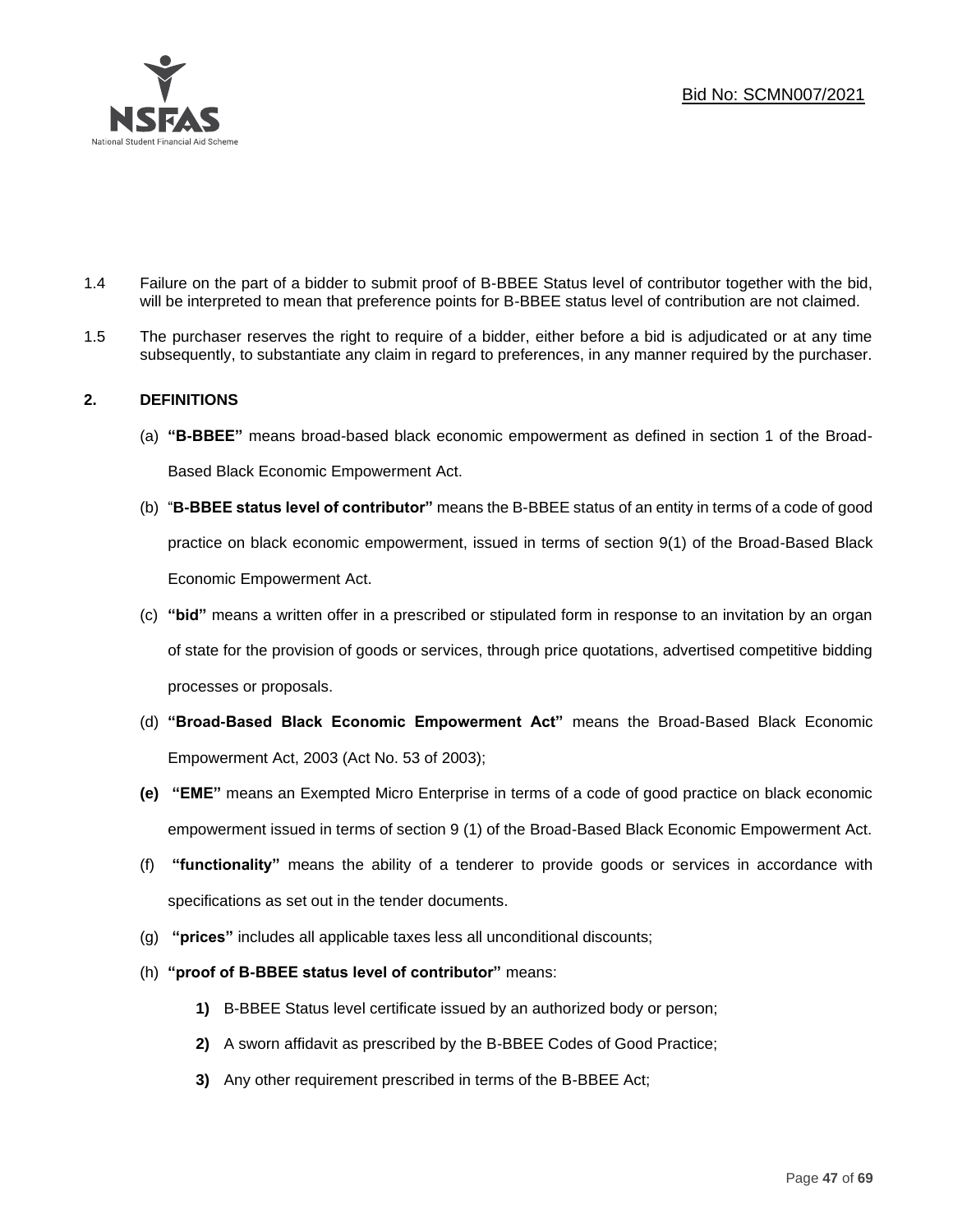

- (i) **"QSE"** means a qualifying small business enterprise in terms of a code of good practice on black economic empowerment issued in terms of section 9 (1) of the Broad-Based Black Economic Empowerment Act.
- *(j)* **"rand value"** means the total estimated value of a contract in Rand, calculated at the time of bid invitation, and includes all applicable taxes.

# **3. POINTS AWARDED FOR PRICE**

# 3.1 **THE 80/20 PREFERENCE POINT SYSTEMS**

A maximum of 80 points is allocated for price on the following basis:

**80/20**

$$
Ps = 80 \left( 1 - \frac{Pt - P \min}{P \min} \right)
$$

Where

Ps = Points scored for price of bid under consideration

l

Pt = Price of bid under consideration

Pmin = Price of lowest acceptable bid

# **4. POINTS AWARDED FOR B-BBEE STATUS LEVEL OF CONTRIBUTOR**

4.1 In terms of Regulation 6 (2) and 7 (2) of the Preferential Procurement Regulations, preference points must be awarded to a bidder for attaining the B-BBEE status level of contribution in accordance with the table below: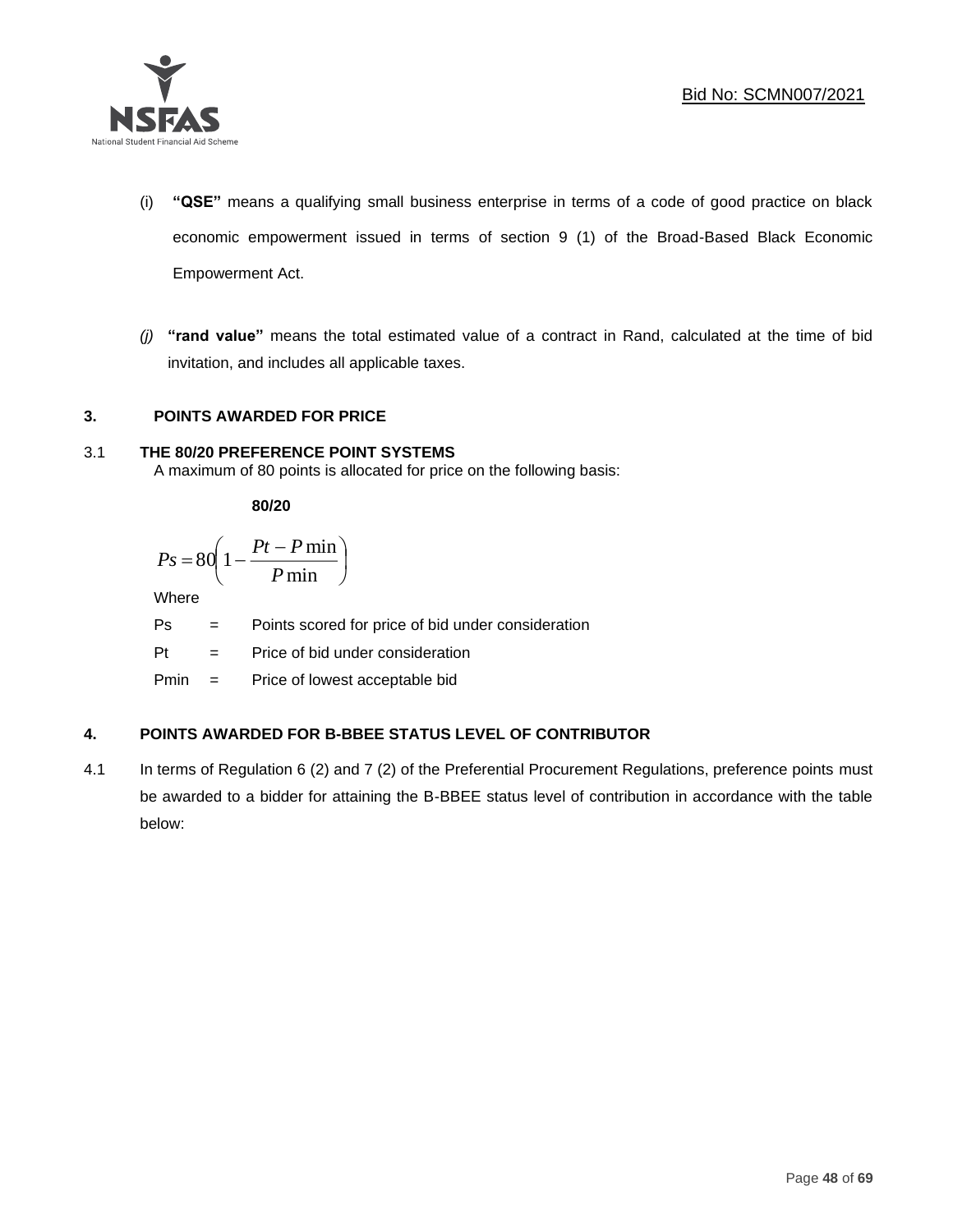

| <b>B-BBEE Status Level of</b><br><b>Contributor</b> | <b>Number of points</b><br>(90/10 system) | <b>Number of points</b><br>(80/20 system) |
|-----------------------------------------------------|-------------------------------------------|-------------------------------------------|
|                                                     | 10                                        | 20                                        |
| 2                                                   | 9                                         | 18                                        |
| 3                                                   | 6                                         | 14                                        |
|                                                     | 5                                         | 12                                        |
| 5                                                   |                                           | 8                                         |
| 6                                                   |                                           | 6                                         |
|                                                     |                                           |                                           |
| 8                                                   |                                           |                                           |
| Non-compliant contributor                           |                                           |                                           |

# **5. BID DECLARATION**

5.1 Bidders who claim points in respect of B-BBEE Status Level of Contribution must complete the following:

# **6. B-BBEE STATUS LEVEL OF CONTRIBUTOR CLAIMED IN TERMS OF PARAGRAPHS 1.4 AND 4.1**

6.1 B-BBEE Status Level of Contributor: = ……… (maximum of 20 points)

(Points claimed in respect of paragraph 7.1 must be in accordance with the table reflected in paragraph

4.1 and must be substantiated by relevant proof of B-BBEE status level of contributor.

# **7. SUB-CONTRACTING**

7.1 Will any portion of the contract be sub-contracted?

# (*Tick applicable box*)



7.1.1 If yes, indicate:

- i) What percentage of the contract will be subcontracted............…………….…………%
- ii) The name of the sub-contractor…………………………………………………………...
- iii) The B-BBEE status level of the sub-contractor......................................……………...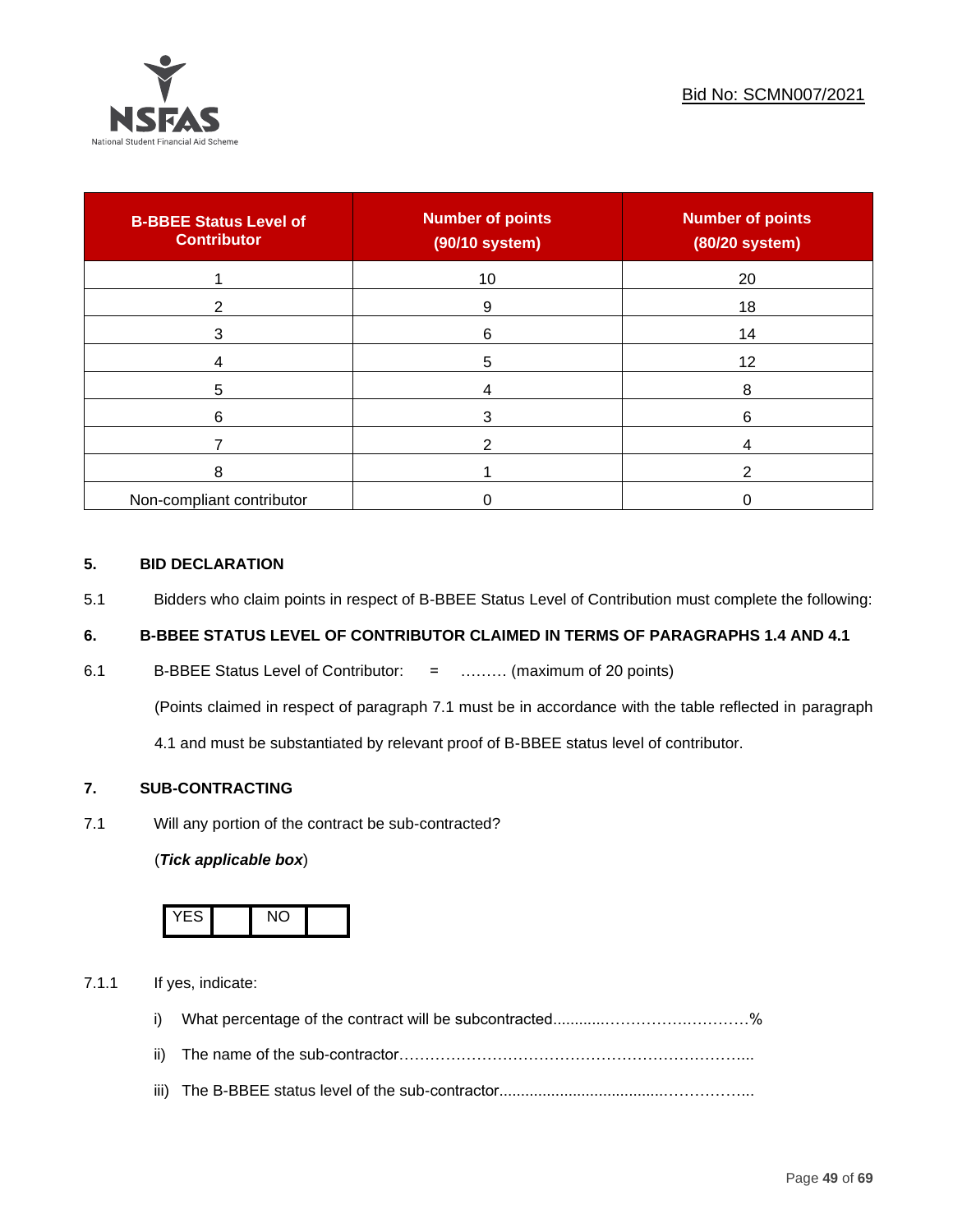

iv) Whether the sub-contractor is an EME or QSE

# *(Tick applicable box*)



v) Specify, by ticking the appropriate box, if subcontracting with an enterprise in terms of Preferential

Procurement Regulations,2017:

| Designated Group: An EME or QSE which is at last 51% owned by:    | <b>EME</b> | <b>QSE</b> |
|-------------------------------------------------------------------|------------|------------|
|                                                                   | $\sqrt{ }$ | V          |
| <b>Black people</b>                                               |            |            |
| Black people who are youth                                        |            |            |
| Black people who are women                                        |            |            |
| Black people with disabilities                                    |            |            |
| Black people living in rural or underdeveloped areas or townships |            |            |
| Cooperative owned by black people                                 |            |            |
| Black people who are military veterans                            |            |            |
| <b>OR</b>                                                         |            |            |
| Any EME                                                           |            |            |
| Any QSE                                                           |            |            |

# 8. **DECLARATION WITH REGARD TO COMPANY/FIRM**

- 8.1 Name of company/firm………………………………………………………………………….
- 8.2 VAT registration number…………………………………….…………………………………
- 8.3 Company registration number…………….……………………….…………………………….

# 8.4 TYPE OF COMPANY/ FIRM

- D Partnership/Joint Venture / Consortium
- □ One-person business/sole propriety
- D Close corporation
- D Company
- (Pty) Limited

[TICK APPLICABLE BOX]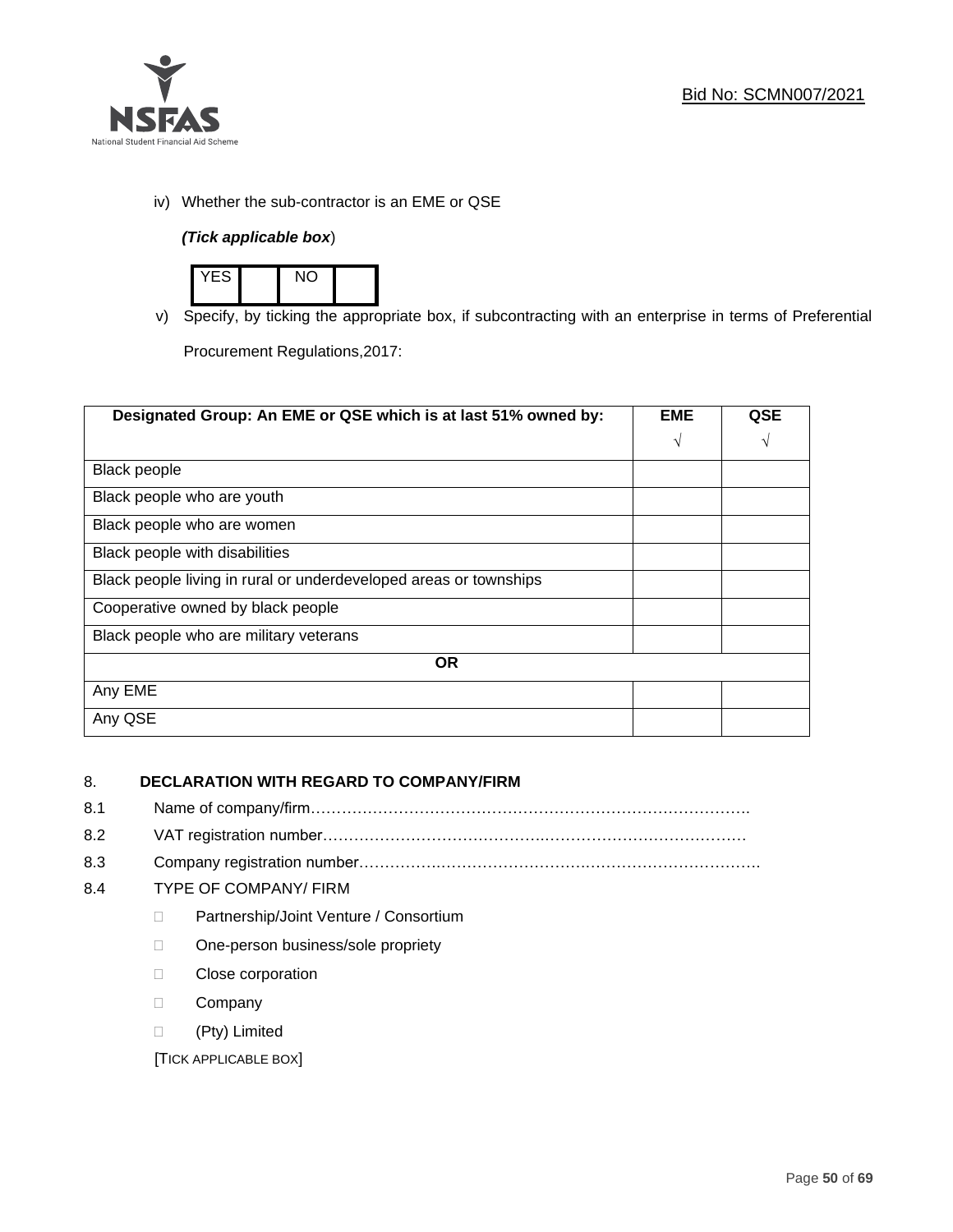

| 8.5 | DESCRIBE PRINCIPAL BUSINESS ACTIVITIES                                                                    |                                                                                                              |  |  |
|-----|-----------------------------------------------------------------------------------------------------------|--------------------------------------------------------------------------------------------------------------|--|--|
|     |                                                                                                           |                                                                                                              |  |  |
|     |                                                                                                           |                                                                                                              |  |  |
|     |                                                                                                           |                                                                                                              |  |  |
| 8.6 | <b>COMPANY CLASSIFICATION</b>                                                                             |                                                                                                              |  |  |
|     | $\Box$                                                                                                    | Manufacturer                                                                                                 |  |  |
|     | $\Box$                                                                                                    | Supplier                                                                                                     |  |  |
|     | $\Box$                                                                                                    | Professional service provider                                                                                |  |  |
|     | □                                                                                                         | Other service providers, e.g. transporter, etc.                                                              |  |  |
|     |                                                                                                           | [TICK APPLICABLE BOX]                                                                                        |  |  |
| 8.7 |                                                                                                           |                                                                                                              |  |  |
| 8.8 |                                                                                                           | I/we, the undersigned, who is / are duly authorised to do so on behalf of the company/firm, certify that the |  |  |
|     | points claimed, based on the B-BBE status level of contributor indicated in paragraphs 1.4 and 6.1 of the |                                                                                                              |  |  |
|     | foregoing certificates, qualifies the company/ firm for the preference(s) shown and I / we acknowledge    |                                                                                                              |  |  |
|     | that:                                                                                                     |                                                                                                              |  |  |
|     | i)                                                                                                        | The information furnished is true and correct.                                                               |  |  |
|     | ii)                                                                                                       | The preference points claimed are in accordance with the General Conditions as indicated in                  |  |  |
|     |                                                                                                           | paragraph 1 of this form.                                                                                    |  |  |
|     | iii)                                                                                                      | In the event of a contract being awarded as a result of points claimed as shown in paragraphs 1.4 and        |  |  |
|     |                                                                                                           | 6.1, the contractor may be required to furnish documentary proof to the satisfaction of the purchaser        |  |  |
|     |                                                                                                           | that the claims are correct.                                                                                 |  |  |
|     | iv)                                                                                                       | If the B-BBEE status level of contributor has been claimed or obtained on a fraudulent basis or any of       |  |  |
|     |                                                                                                           | the conditions of contract have not been fulfilled, the purchaser may, in addition to any other remedy       |  |  |
|     |                                                                                                           | it may have -                                                                                                |  |  |
|     |                                                                                                           |                                                                                                              |  |  |
|     |                                                                                                           | disqualify the person from the bidding process.<br>(a)                                                       |  |  |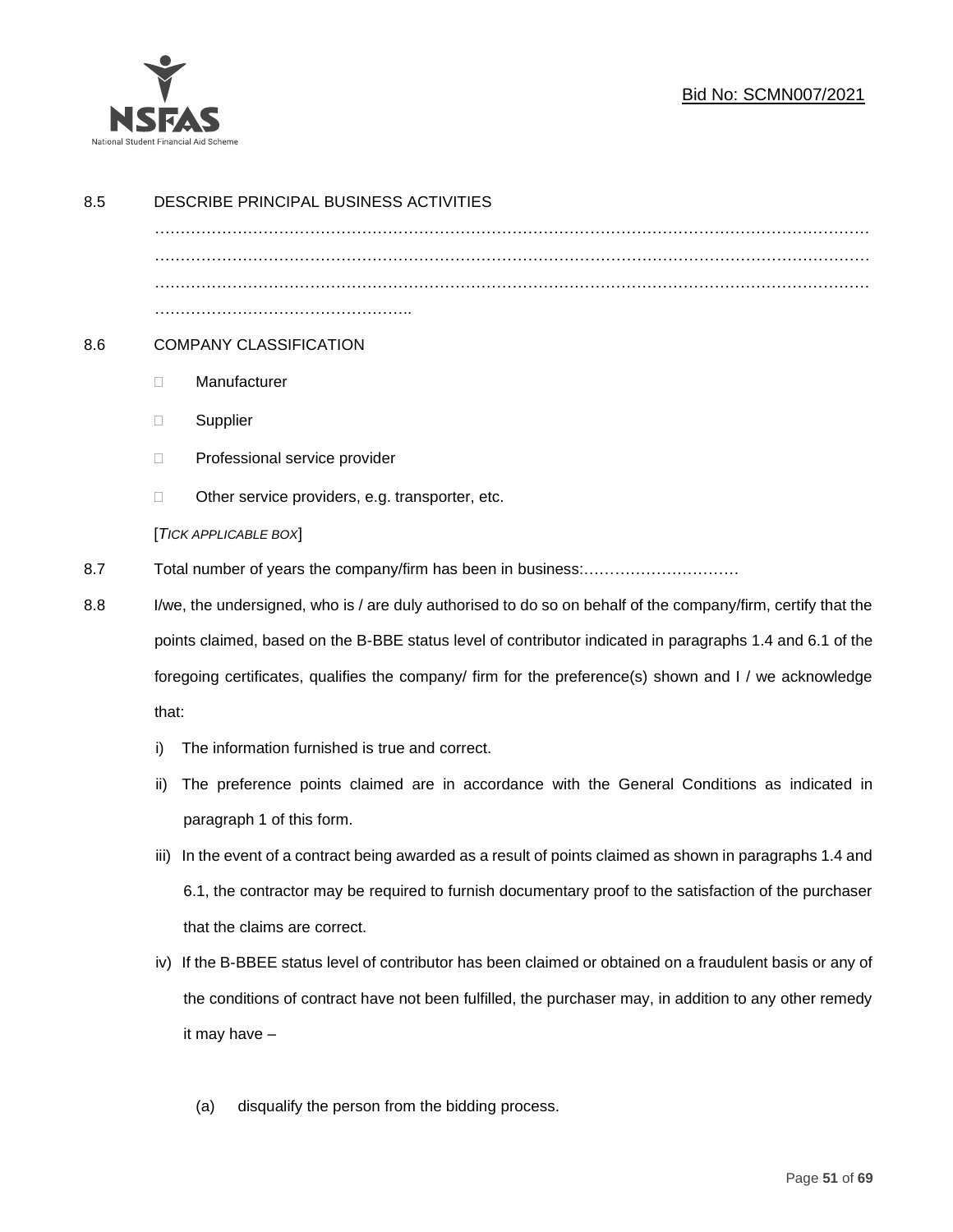

- (b) recover costs, losses or damages it has incurred or suffered as a result of that person's conduct.
- (c) cancel the contract and claim any damages which it has suffered as a result of having to make less favourable arrangements due to such cancellation.
- (d) recommend that the bidder or contractor, its shareholders and directors, or only the shareholders and directors who acted on a fraudulent basis, be restricted by the National Treasury from obtaining business from any organ of state for a period not exceeding 10 years, after the *audi alteram partem* (hear the other side) rule has been applied; and
- (e) forward the matter for criminal prosecution.

| <b>WITNESSES</b> |                            |
|------------------|----------------------------|
|                  | SIGNATURE(S) OF BIDDERS(S) |
|                  | DATE:<br>.<br>ADDRESS      |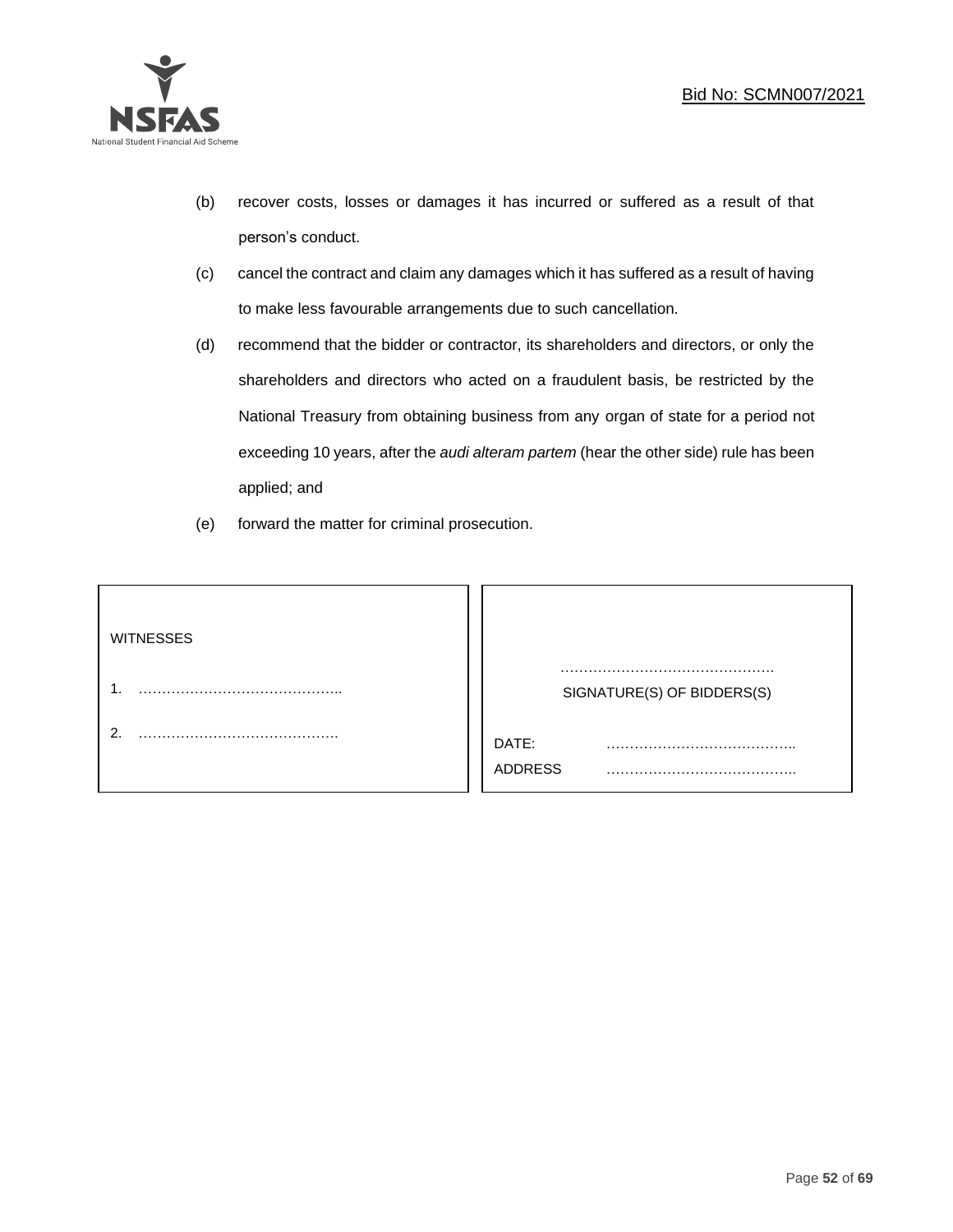

# GOVERNMENT PROCUREMENT

# **GENERAL CONDITIONS OF CONTRACT July 2010**

# **NOTES**

The purpose of this document is to:

(i) Draw special attention to certain general conditions applicable to government bids, contracts and orders; and

(ii) To ensure that clients be familiar with regard to the rights and obligations of all parties involved in doing business with government.

In this document words in the singular also mean in the plural and vice versa and words in the masculine also mean in the feminine and neuter.

• The General Conditions of Contract will form part of all bid documents and may not be amended.

Special Conditions of Contract (SCC) relevant to a specific bid, should be compiled separately for every bid (if applicable) and will supplement the General Conditions of Contract. Whenever there is a conflict, the provisions in the SCC shall prevail.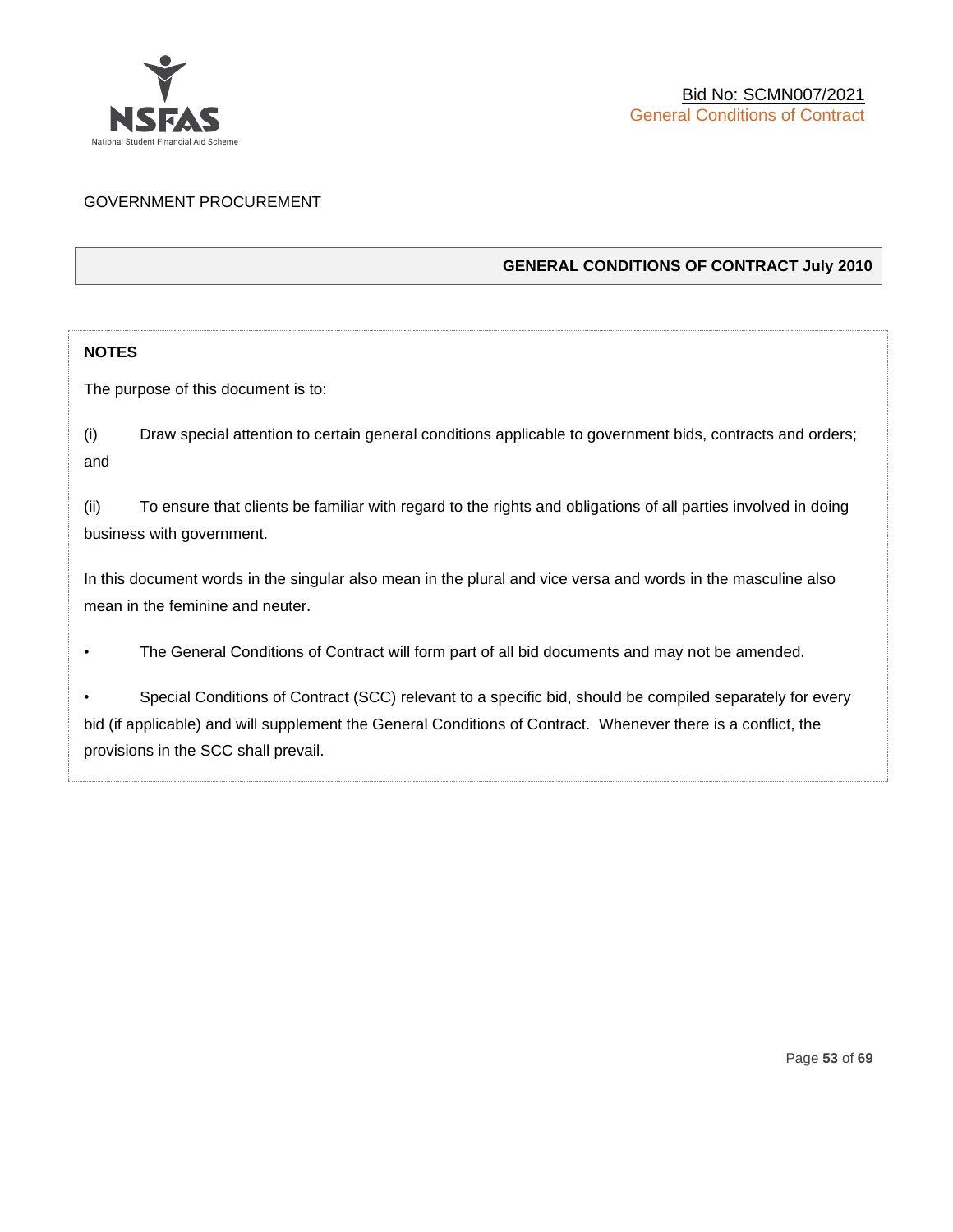

# TABLE OF CLAUSES

- 1. Definitions
- 2. Application
- 3. General
- 4. Standards
- 5. Use of contract documents and information; inspection
- 6. Patent rights
- 7. Performance security
- 8. Inspections, tests and analysis
- 9. Packing
- 10. Delivery and documents
- 11. Insurance
- 12. Transportation
- 13. Incidental services
- 14. Spare parts
- 15. Warranty
- 16. Payment
- 17. Prices
- 18. Contract amendments
- 19. Assignment
- 20. Subcontracts
- 21. Delays in the supplier's performance
- 22. Penalties
- 23. Termination for default
- 24. Dumping and countervailing duties
- 25. Force Majeure
- 26. Termination for insolvency
- 27. Settlement of disputes
- 28. Limitation of liability
- 29. Governing language
- 30. Applicable law
- 31. Notices
- 32. Taxes and duties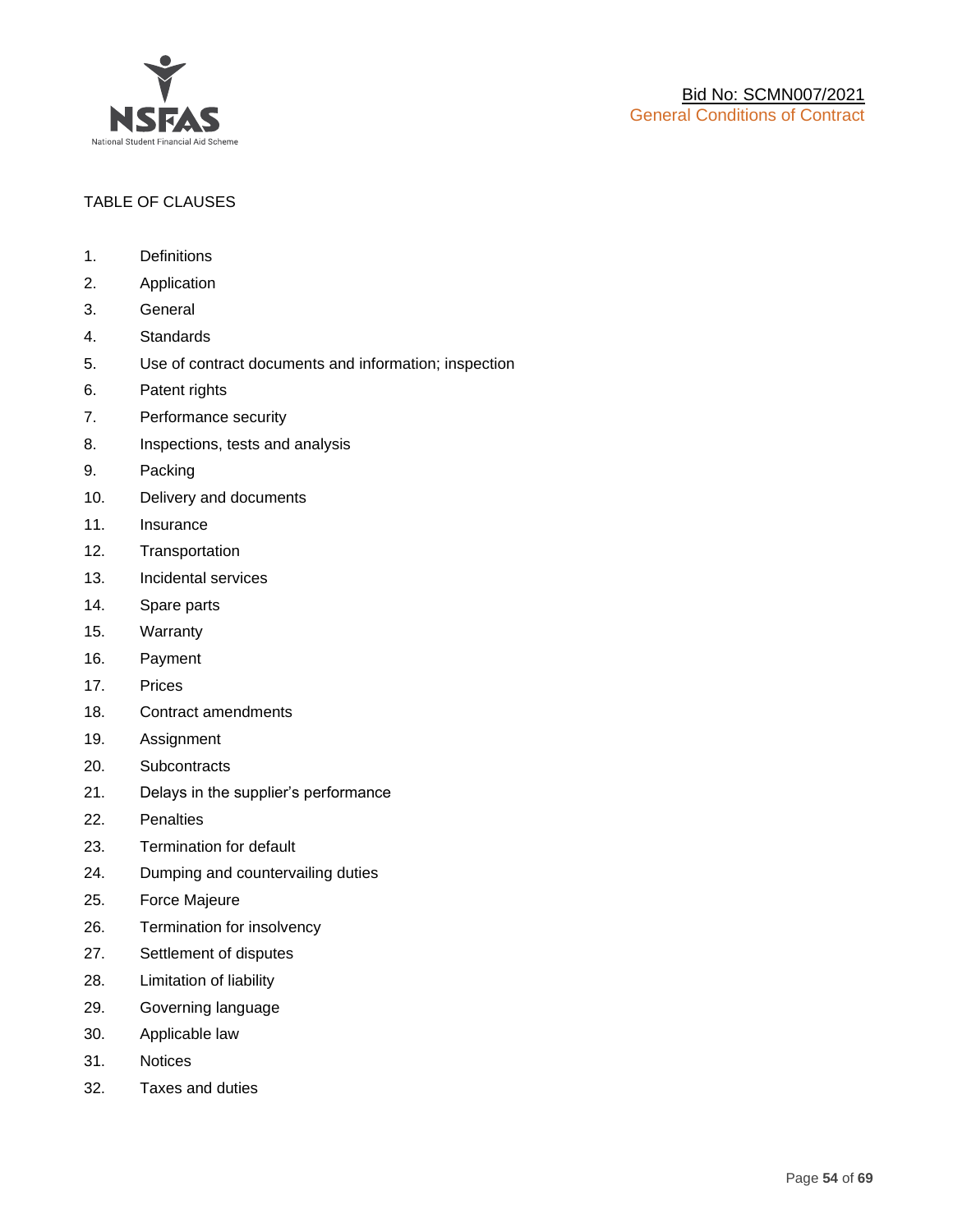

- 33. National Industrial Participation Programme (NIPP)
- 34. Prohibition of restrictive practices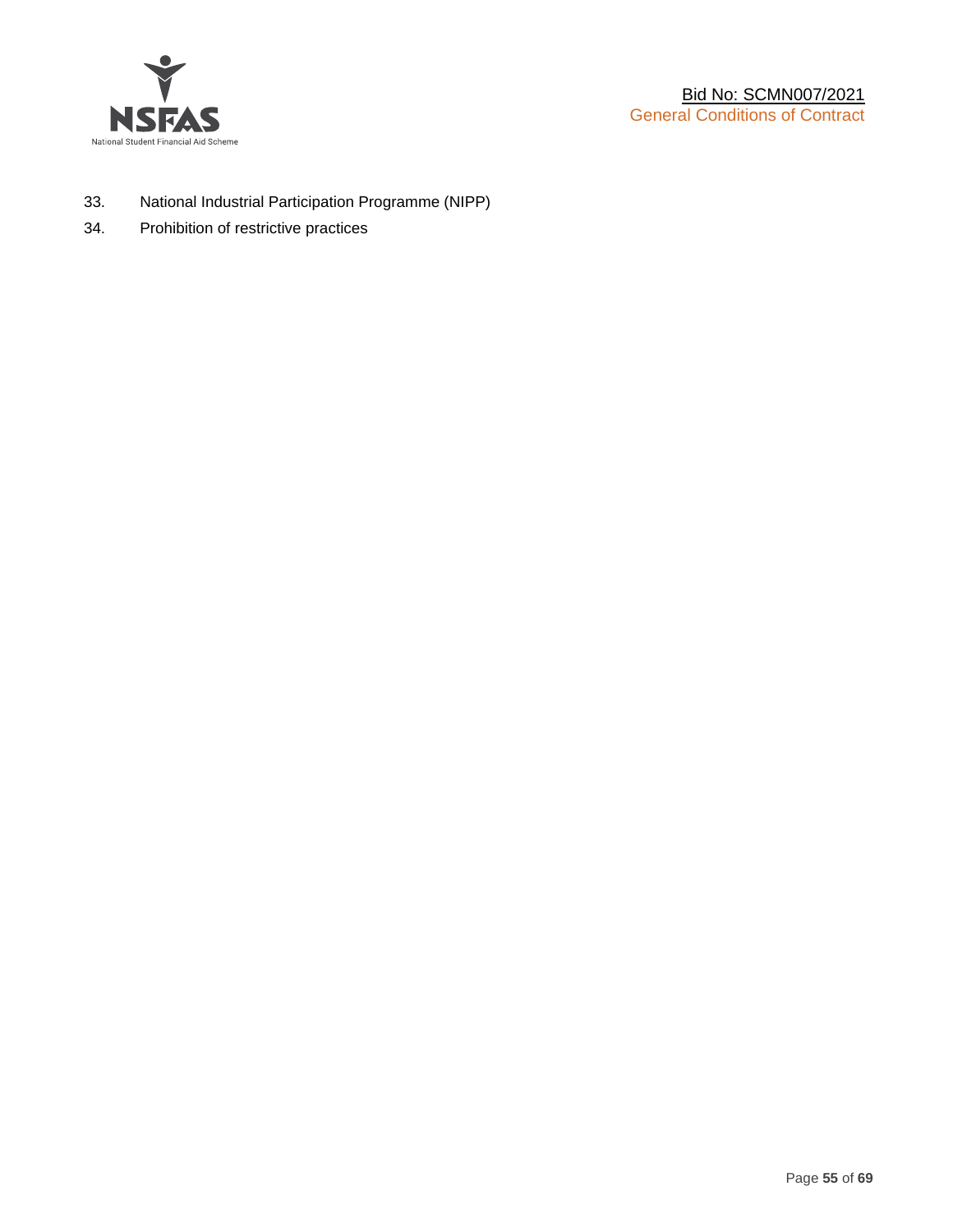

#### **General Conditions of Contract**

#### **1. Definitions**

- 1. The following terms shall be interpreted as indicated:
- 1.1 "Closing time" means the date and hour specified in the bidding documents for the receipt of bids.
- 1.2 "Contract" means the written agreement entered into between the purchaser and the supplier, as recorded in the contract form signed by the parties, including all attachments and appendices thereto and all documents incorporated by reference therein.
- 1.3 "Contract price" means the price payable to the supplier under the contract for the full and proper performance of his contractual obligations.
- 1.4 "Corrupt practice" means the offering, giving, receiving, or soliciting of anything of value to influence the action of a public official in the procurement process or in contract execution.
- 1.5 "Countervailing duties" are imposed in cases where an enterprise abroad is subsidized by its government and encouraged to market its products internationally.
- 1.6 "Country of origin" means the place where the goods were mined, grown or produced or from which the services are supplied. Goods are produced when, through manufacturing, processing or substantial and major assembly of components, a commercially recognized new product results that is substantially different in basic characteristics or in purpose or utility from its components.
- 1.7 "Day" means calendar day.
- 1.8 "Delivery" means delivery in compliance of the conditions of the contract or order.
- 1.9 "Delivery ex stock" means immediate delivery directly from stock actually on hand.
- 1.10 "Delivery into consignees store or to his site" means delivered and unloaded in the specified store or depot or on the specified site in compliance with the conditions of the contract or order, the supplier bearing all risks and charges involved until the supplies are so delivered and a valid receipt is obtained.
- 1.11 "Dumping" occurs when a private enterprise abroad market its goods on own initiative in the RSA at lower prices than that of the country of origin and which have the potential to harm the local industries in the RSA.
- 1.12 " Force majeure" means an event beyond the control of the supplier and not involving the supplier's fault or negligence and not foreseeable. Such events may include, but is not restricted to, acts of the purchaser in its sovereign capacity, wars or revolutions, fires, floods, epidemics, quarantine restrictions and freight embargoes.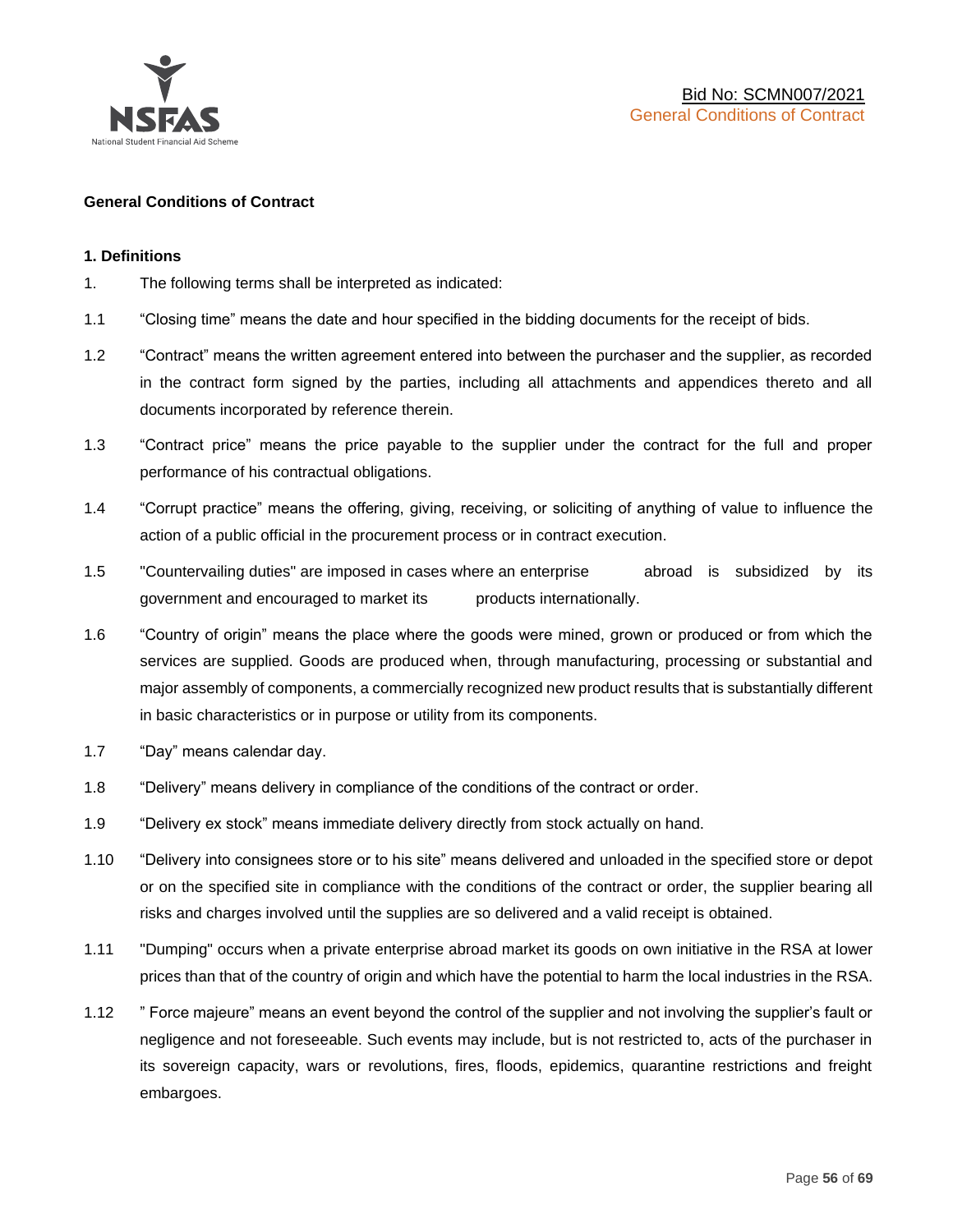

- 1.13 "Fraudulent practice" means a misrepresentation of facts in order to influence a procurement process or the execution of a contract to the detriment of any bidder and includes collusive practice among bidders (prior to or after bid submission) designed to establish bid prices at artificial non-competitive levels and to deprive the bidder of the benefits of free and open competition.
- 1.14 "GCC" means the General Conditions of Contract.
- 1.15 "Goods" means all of the equipment, machinery, and/or other materials that the supplier is required to supply to the purchaser under the contract.
- 1.16 "Imported content" means that portion of the bidding price represented by the cost of components, parts or materials which have been or are still to be imported (whether by the supplier or his subcontractors) and which costs are inclusive of the costs abroad, plus freight and other direct importation costs such as landing costs, dock dues, import duty, sales duty or other similar tax or duty at the South African place of entry as well as transportation and handling charges to the factory in the Republic where the supplies covered by the bid will be manufactured.
- 1.17 "Local content" means that portion of the bidding price which is not included in the imported content provided that local manufacture does take place.
- 1.18 "Manufacture" means the production of products in a factory using labour, materials, components and machinery and includes other related value-adding activities.
- 1.19 "Order" means an official written order issued for the supply of goods or works or the rendering of a service.
- 1.20 "Project site," where applicable, means the place indicated in bidding documents.
- 1.21 "Purchaser" means the organization purchasing the goods.
- 1.22 "Republic" means the Republic of South Africa.
- 1.23 "SCC" means the Special Conditions of Contract.
- 1.24 "Services" means those functional services ancillaries to the supply of the goods, such as transportation and any other incidental services, such as installation, commissioning, provision of technical assistance, training, catering, gardening, security, maintenance and other such obligations of the supplier covered under the contract.
- 1.25 "Written" or "in writing" means handwritten in ink or any form of electronic or mechanical writing.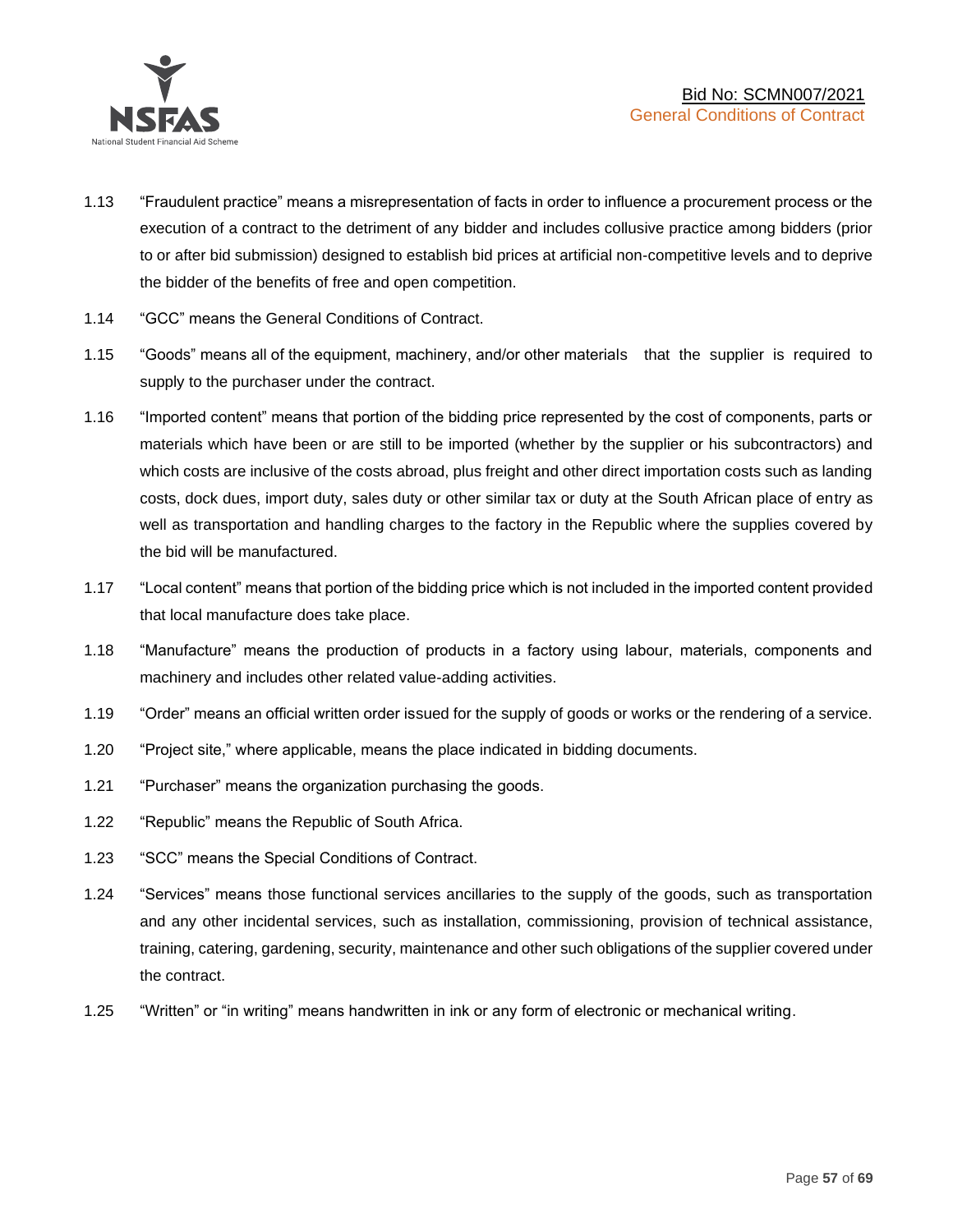

#### **2. Application**

- 2.1 These general conditions are applicable to all bids, contracts and orders including bids for functional and professional services, sales, hiring, letting and the granting or acquiring of rights, but excluding immovable property, unless otherwise indicated in the bidding documents.
- 2.2 Where applicable, special conditions of contract are also laid down to cover specific supplies, services or works.
- 2.3 Where such special conditions of contract are in conflict with these general conditions, the special conditions shall apply.

#### **3 General**

- 3.1 Unless otherwise indicated in the bidding documents, the purchaser shall not be liable for any expense incurred in the preparation and submission of a bid. Where applicable a non-refundable fee for documents may be charged.
- 3.2 With certain exceptions, invitations to bid are only published in the Government Tender Bulletin. The Government Tender Bulletin may be obtained directly from the Government Printer, Private Bag X85, Pretoria 0001, or accessed electronically from [www.treasury.gov.za](http://www.treasury.gov.za/)

#### **4. Standards**

4.1 The goods supplied shall conform to the standards mentioned in the bidding documents and specifications.

#### **5. Use of contract documents and information; inspection**.

- 5.1 The supplier shall not, without the purchaser's prior written consent, disclose the contract, or any provision thereof, or any specification, plan, drawing, pattern, sample, or information furnished by or on behalf of the purchaser in connection therewith, to any person other than a person employed by the supplier in the performance of the contract. Disclosure to any such employed person shall be made in confidence and shall extend only so far as may be necessary for purposes of such performance.
- 5.2 The supplier shall not, without the purchaser's prior written consent, make use of any document or information mentioned in GCC clause 5.1 except for purposes of performing the contract.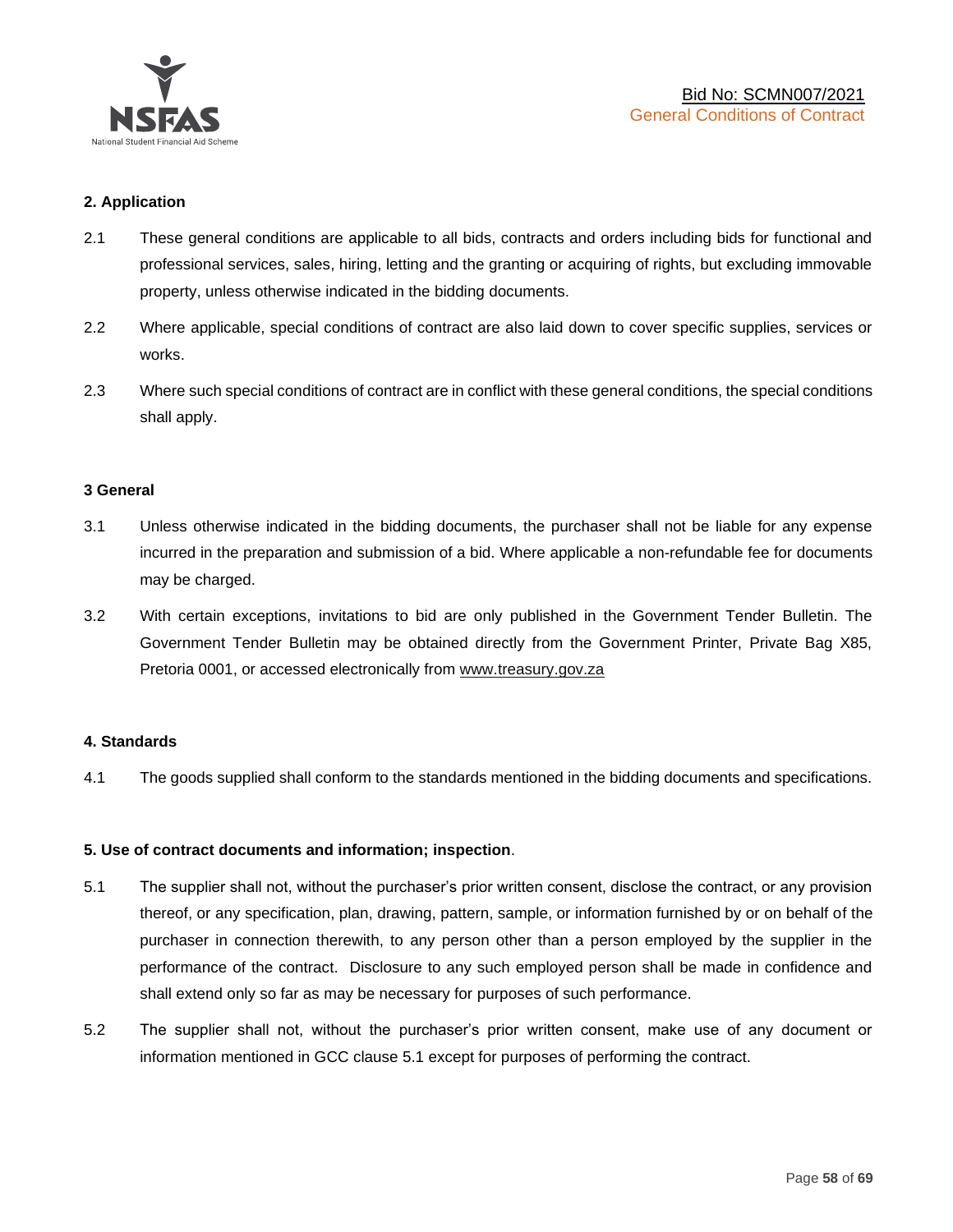

- 5.3 Any document, other than the contract itself mentioned in GCC clause 5.1 shall remain the property of the purchaser and shall be returned (all copies) to the purchaser on completion of the supplier's performance under the contract if so, required by the purchaser.
- 5.4 The supplier shall permit the purchaser to inspect the supplier's records relating to the performance of the supplier and to have them audited by auditors appointed by the purchaser, if so, required by the purchaser.

#### **6. Patent rights**

6.1 The supplier shall indemnify the purchaser against all third-party claims of infringement of patent, trademark, or industrial design rights arising from use of the goods or any part thereof by the purchaser.

#### **7. Performance security**

- 7.1 Within thirty (30) days of receipt of the notification of contract award, the successful bidder shall furnish to the purchaser the performance security of the amount specified in SCC.
- 7.2 The proceeds of the performance security shall be payable to the purchaser as compensation for any loss resulting from the supplier's failure to complete his obligations under the contract.
- 7.3 The performance security shall be denominated in the currency of the contract, or in a freely convertible currency acceptable to the purchaser and shall be in one of the following forms:
	- (a) a bank guarantee or an irrevocable letter of credit issued by a reputable bank located in the purchaser's country or abroad, acceptable to the purchaser, in the form provided in the bidding documents or another form acceptable to the purchaser; or
	- (b) a cashier's or certified cheque
- 7.4 The performance security will be discharged by the purchaser and returned to the supplier not later than thirty (30) days following the date of completion of the supplier's performance obligations under the contract, including any warranty obligations, unless otherwise specified in SCC.

#### **8. Inspections, tests and analyses**

- 8.1 All pre-bidding testing will be for the account of the bidder.
- 8.2 If it is a bid condition that supplies to be produced or services to be rendered should at any stage during production or execution or on completion be subject to inspection, the premises of the bidder or contractor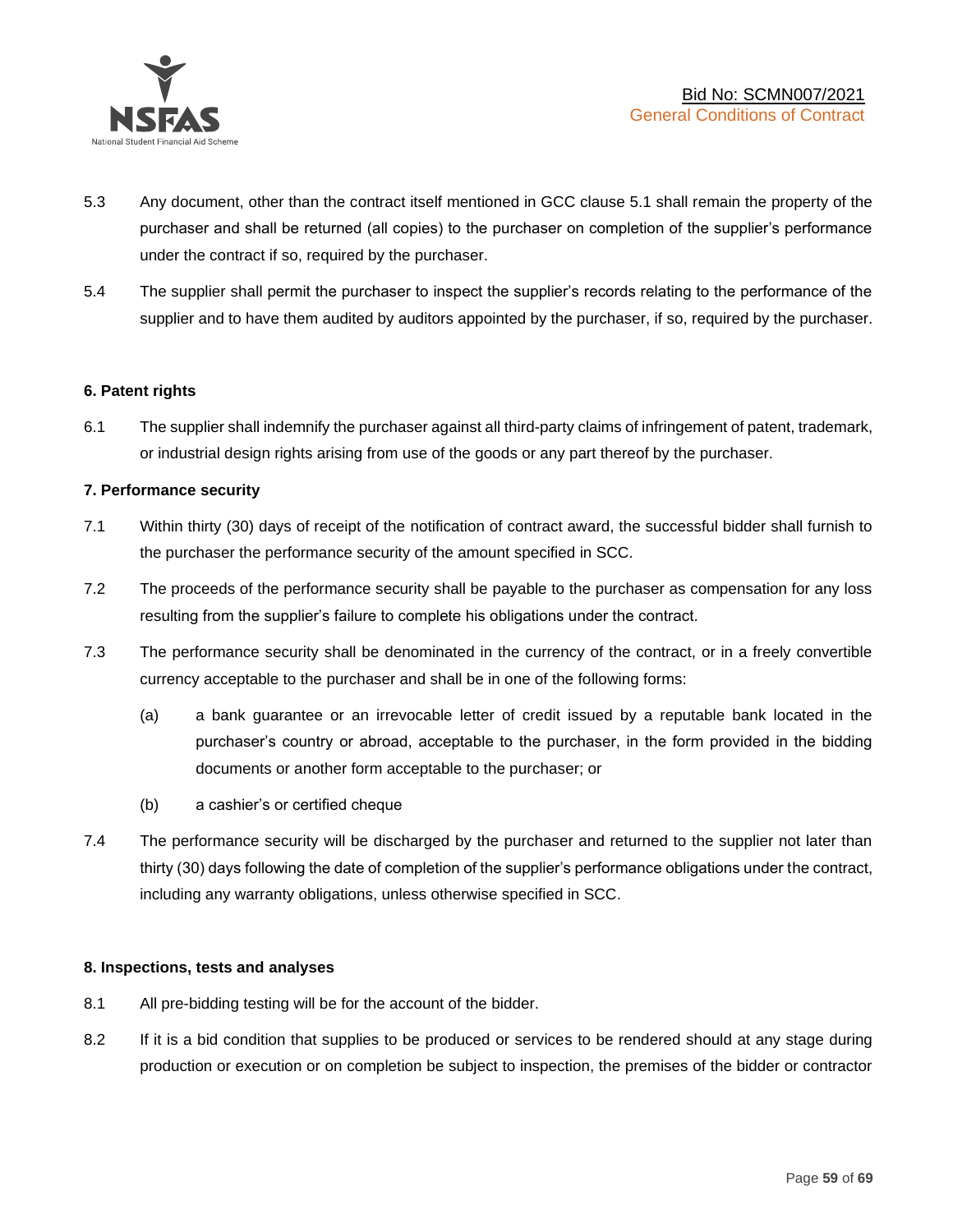shall be open, at all reasonable hours, for inspection by a representative of the Department or an organization acting on behalf of the Department.

- 8.3 If there are no inspection requirements indicated in the bidding documents and no mention is made in the contract, but during the contract period it is decided that inspections shall be carried out, the purchaser shall itself make the necessary arrangements, including payment arrangements with the testing authority concerned.
- 8.4 If the inspections, tests and analyses referred to in clauses 8.2 and 8.3 show the supplies to be in accordance with the contract requirements, the cost of the inspections, tests and analyses shall be defrayed by the purchaser.
- 8.5 Where the supplies or services referred to in clauses 8.2 and 8.3 do not comply with the contract requirements, irrespective of whether such supplies or services are accepted or not, the cost in connection with these inspections, tests or analyses shall be defrayed by the supplier.
- 8.6 Supplies and services which are referred to in clauses 8.2 and 8.3 and which do not comply with the contract requirements may be rejected.
- 8.7 Any contract supplies may on or after delivery be inspected, tested or analysed and may be rejected if found not to comply with the requirements of the contract. Such rejected supplies shall be held at the cost and risk of the supplier who shall, when called upon, remove them immediately at his own cost and forthwith substitute them with supplies which do comply with the requirements of the contract. Failing such removal, the rejected supplies shall be returned at the supplier's cost and risk. Should the supplier fail to provide the substitute supplies forthwith, the purchaser may, without giving the supplier further opportunity to substitute the rejected supplies, purchase such supplies as may be necessary at the expense of the supplier.
- 8.8 The provisions of clauses 8.4 to 8.7 shall not prejudice the right of the purchaser to cancel the contract on account of a breach of the conditions thereof, or to act in terms of Clause 23 of GCC.

# **9. Packing**

9.1 The supplier shall provide such packing of the goods as is required to prevent their damage or deterioration during transit to their final destination, as indicated in the contract. The packing shall be sufficient to withstand, without limitation, rough handling during transit and exposure to extreme temperatures, salt and precipitation during transit, and open storage. Packing, case size and weights shall take into consideration, where appropriate, the remoteness of the goods' final destination and the absence of heavy handling facilities at all points in transit.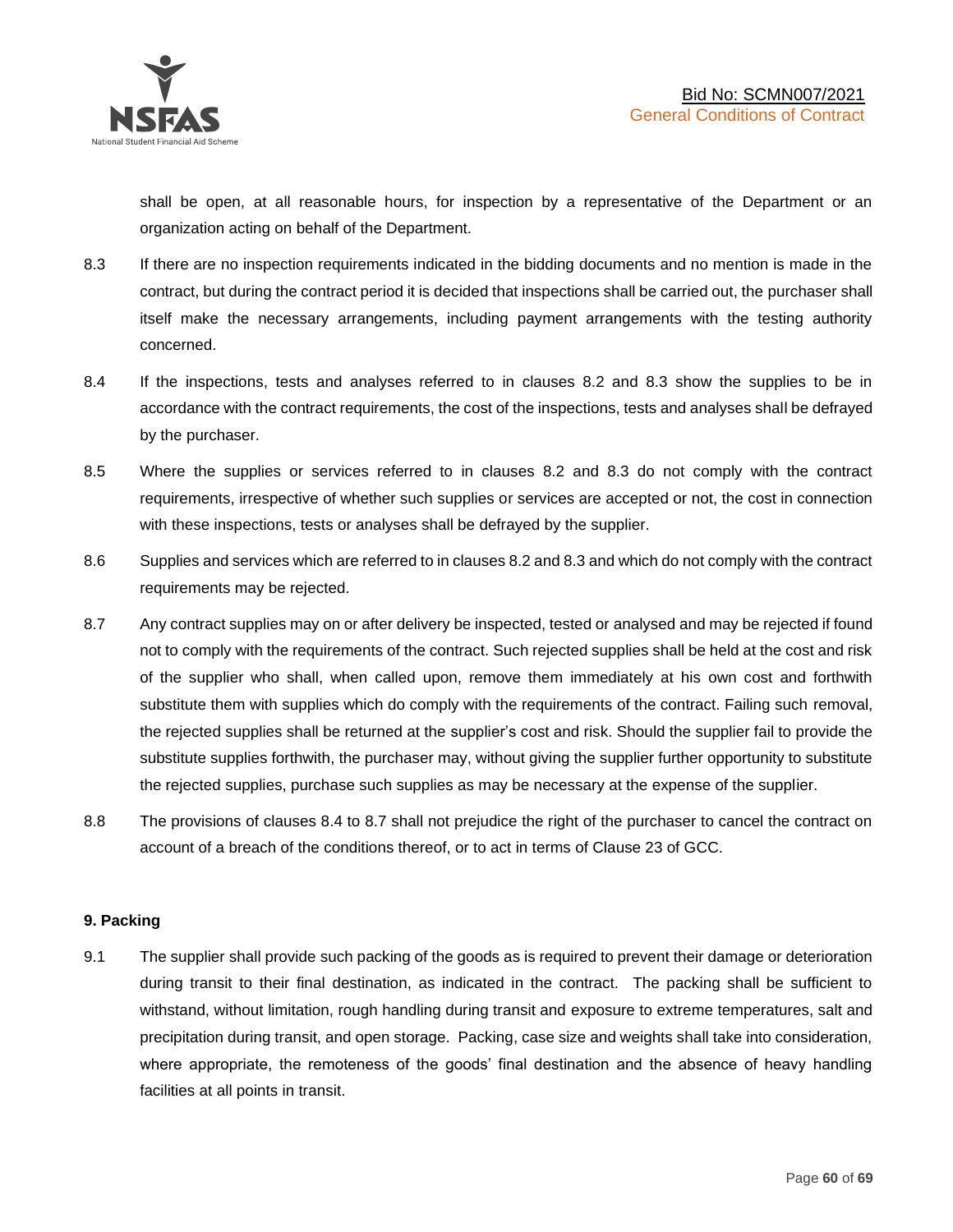

9.2 The packing, marking, and documentation within and outside the packages shall comply strictly with such special requirements as shall be expressly provided for in the contract, including additional requirements, if any, specified in SCC, and in any subsequent instructions ordered by the purchaser.

#### **10. Delivery and documents**

- 10.1 Delivery of the goods shall be made by the supplier in accordance with the terms specified in the contract. The details of shipping and/or other documents to be furnished by the supplier are specified in SCC.
- 10.2 Documents to be submitted by the supplier are specified in SCC.

#### **11. Insurance**

11.1 The goods supplied under the contract shall be fully insured in a freely convertible currency against loss or damage incidental to manufacture or acquisition, transportation, storage and delivery in the manner specified in the SCC.

#### **12. Transportation**

12.1 Should a price other than an all-inclusive delivered price be required, this shall be specified in the SCC.

#### **13. Incidental services**

13.1 The supplier may be required to provide any or all of the following services, including additional services, if any, specified in SCC:

(a) performance or supervision of on-site assembly and/or commissioning of the supplied ` goods;

- (b) furnishing of tools required for assembly and/or maintenance of the supplied goods;
- (c) furnishing of a detailed operations and maintenance manual for each appropriate unit of the supplied goods;
- (d) performance or supervision or maintenance and/or repair of the supplied goods, for a period of time agreed by the parties, provided that this service shall not relieve the supplier of any warranty obligations under this contract; and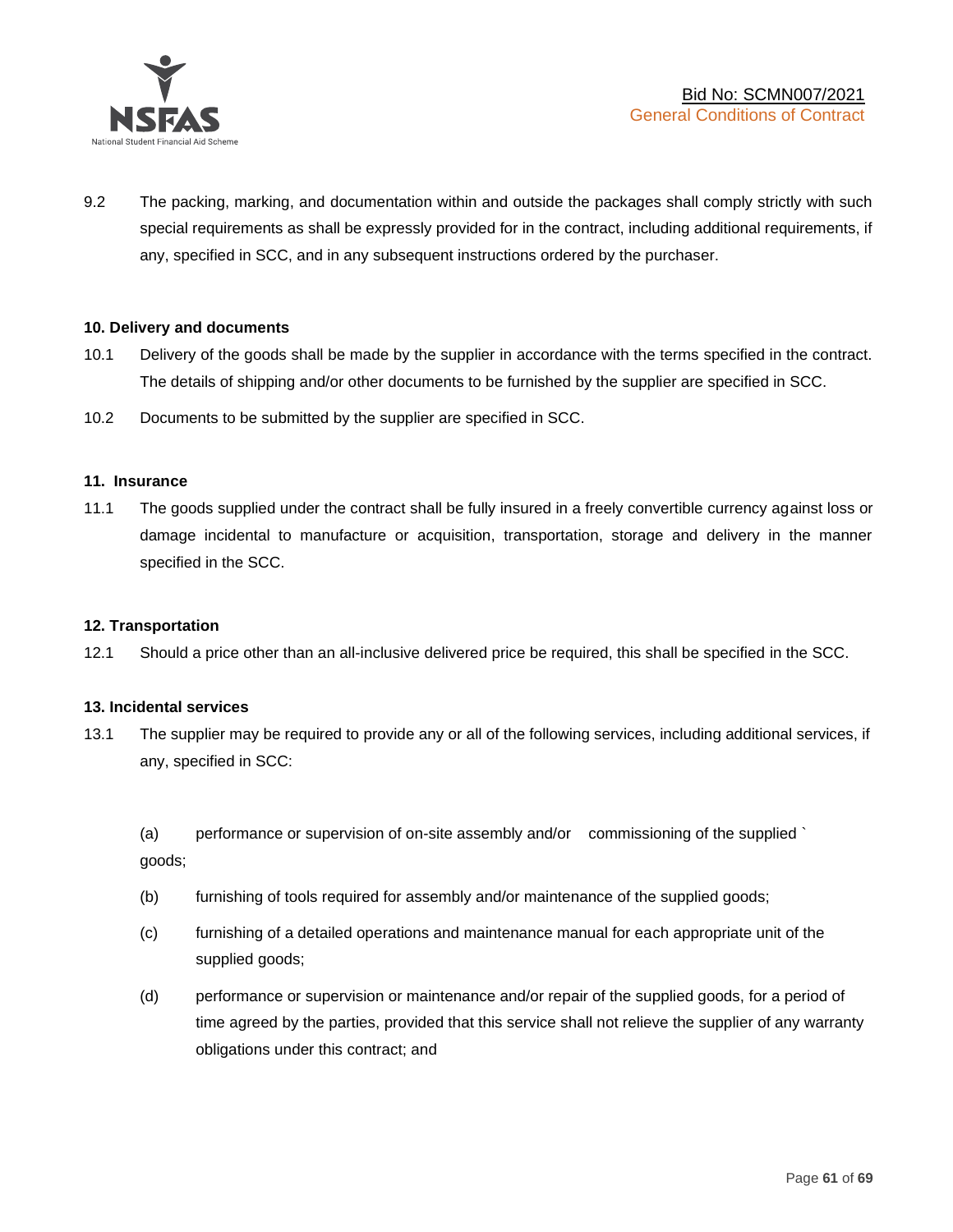

- (e) training of the purchaser's personnel, at the supplier's plant and/or on-site, in assembly, start-up, operation, maintenance, and/or repair of the supplied goods.
- 13.2 Prices charged by the supplier for incidental services, if not included in the contract price for the goods, shall be agreed upon in advance by the parties and shall not exceed the prevailing rates charged to other parties by the supplier for similar services.

#### **14. Spare parts**

- 14.1 As specified in SCC, the supplier may be required to provide any or all of the following materials, notifications, and information pertaining to spare parts manufactured or distributed by the supplier:
	- (a) such spare parts as the purchaser may elect to purchase from the supplier, provided that this election shall not relieve the supplier of any warranty obligations under the contract; and
	- (b) in the event of termination of production of the spare parts:

(i) Advance notification to the purchaser of the pending termination, in sufficient time to permit the purchaser to procure needed requirements; and

(ii) following such termination, furnishing at no cost to the purchaser, the blueprints, drawings, and specifications of the spare parts, if requested.

#### **15. Warranty**

- 15.1 The supplier warrants that the goods supplied under the contract are new, unused, of the most recent or current models, and that they incorporate all recent improvements in design and materials unless provided otherwise in the contract. The supplier further warrants that all goods supplied under this contract shall have no defect, arising from design, materials, or workmanship (except when the design and/or material is required by the purchaser's specifications) or from any act or omission of the supplier, that may develop under normal use of the supplied goods in the conditions prevailing in the country of final destination.
- 15.2 This warranty shall remain valid for twelve (12) months after the goods, or any portion thereof as the case may be, have been delivered to and accepted at the final destination indicated in the contract, or for eighteen (18) months after the date of shipment from the port or place of loading in the source country, whichever period concludes earlier, unless specified otherwise in SCC.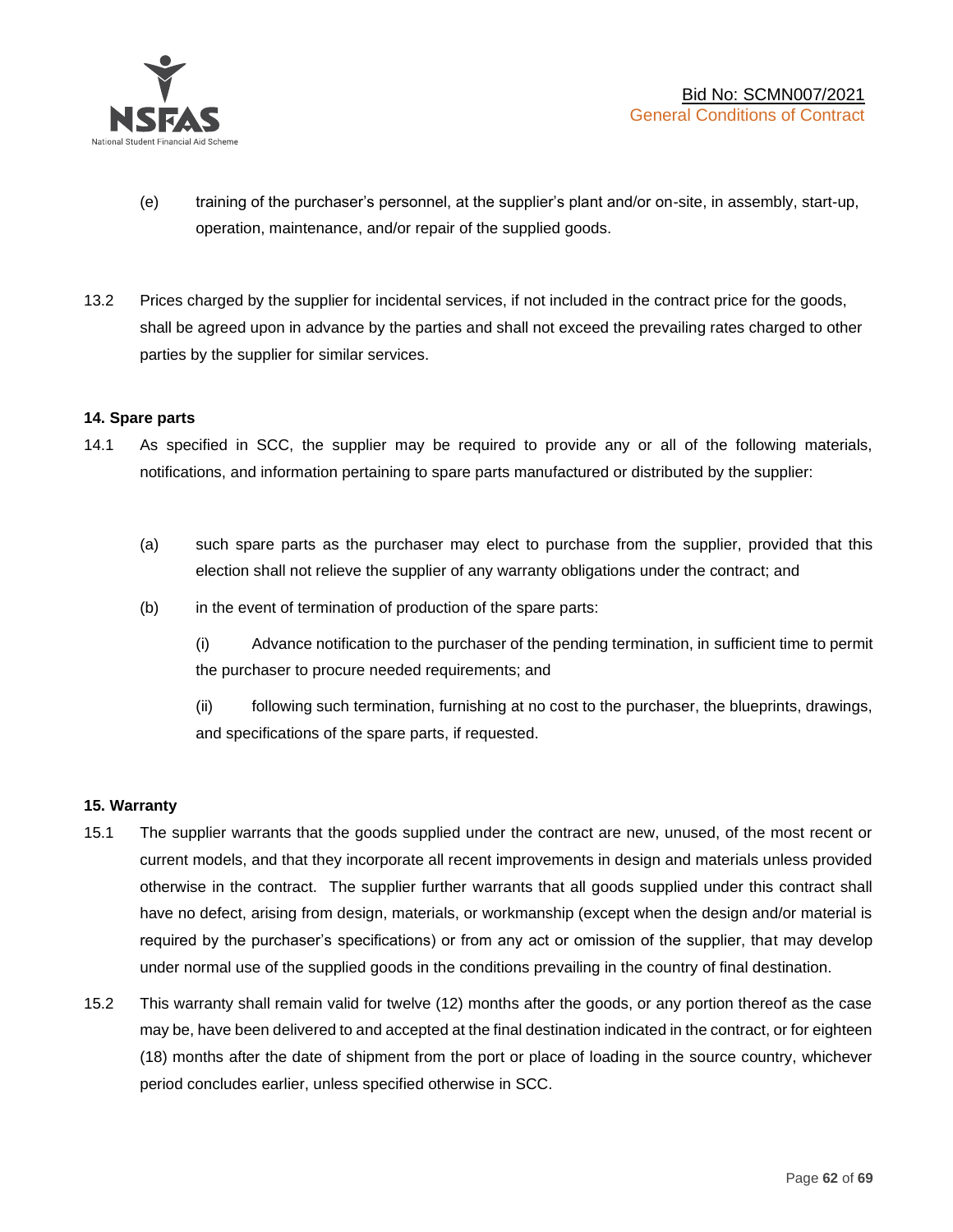

- 15.3 The purchaser shall promptly notify the supplier in writing of any claims arising under this warranty.
- 15.4 Upon receipt of such notice, the supplier shall, within the period specified in SCC and with all reasonable speed, repair or replace the defective goods or parts thereof, without costs to the purchaser.
- 15.5 If the supplier, having been notified, fails to remedy the defect(s) within the period specified in SCC, the purchaser may proceed to take such remedial action as may be necessary, at the supplier's risk and expense and without prejudice to any other rights which the purchaser may have against the supplier under the contract.

#### **16. Payment**

- 16.1 The method and conditions of payment to be made to the supplier under this contract shall be specified in SCC.
- 16.2 The supplier shall furnish the purchaser with an invoice accompanied by a copy of the delivery note and upon fulfilment of other obligations stipulated in the contract.
- 16.3 Payments shall be made promptly by the purchaser, but in no case later than thirty (30) days after submission of an invoice or claim by the supplier.
- 16.4 Payment will be made in Rand unless otherwise stipulated in SCC.

#### **17. Prices**

17.1 Prices charged by the supplier for goods delivered and services performed under the contract shall not vary from the prices quoted by the supplier in his bid, with the exception of any price adjustments authorized in SCC or in the purchaser's request for bid validity extension, as the case may be.

#### **18. Contract amendments**

18.1 No variation in or modification of the terms of the contract shall be made except by written amendment signed by the parties concerned.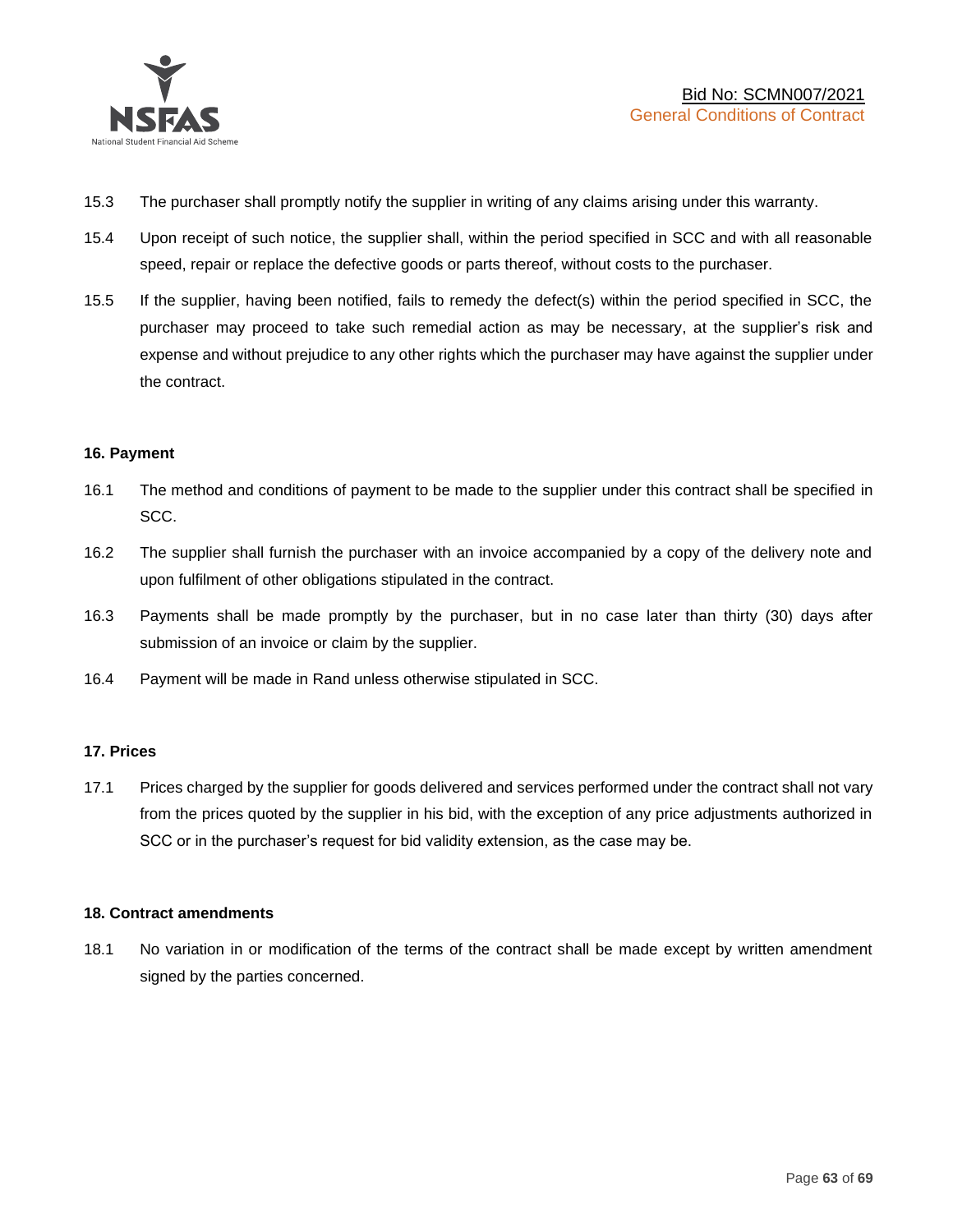

#### **19. Assignment**

19.1 The supplier shall not assign, in whole or in part, its obligations to perform under the contract, except with the purchaser's prior written consent.

#### **20. Subcontracts**

20.1 The supplier shall notify the purchaser in writing of all subcontracts awarded under this contract if not already specified in the bid. Such notification, in the original bid or later, shall not relieve the supplier from any liability or obligation under the contract.

#### **21. Delays in the supplier's performance**

- 21.1 Delivery of the goods and performance of services shall be made by the supplier in accordance with the time schedule prescribed by the purchaser in the contract.
- 21.2 If at any time during performance of the contract, the supplier or its subcontractor(s) should encounter conditions impeding timely delivery of the goods and performance of services, the supplier shall promptly notify the purchaser in writing of the fact of the delay, its likely duration and its cause(s). As soon as practicable after receipt of the supplier's notice, the purchaser shall evaluate the situation and may at his discretion extend the supplier's time for performance, with or without the imposition of penalties, in which case the extension shall be ratified by the parties by amendment of contract.
- 21.3 No provision in a contract shall be deemed to prohibit the obtaining of supplies or services from a national department, provincial department, or a local authority.
- 21.4 The right is reserved to procure outside of the contract small quantities or to have minor essential services executed if an emergency arises, the supplier's point of supply is not situated at or near the place where the supplies are required, or the supplier's services are not readily available.
- 21.5 Except as provided under GCC Clause 25, a delay by the supplier in the performance of its delivery obligations shall render the supplier liable to the imposition of penalties, pursuant to GCC Clause 22, unless an extension of time is agreed upon pursuant to GCC Clause 21.2 without the application of penalties.
- 21.6 Upon any delay beyond the delivery period in the case of a supplies contract, the purchaser shall, without cancelling the contract, be entitled to purchase supplies of a similar quality and up to the same quantity in substitution of the goods not supplied in conformity with the contract and to return any goods delivered later at the supplier's expense and risk, or to cancel the contract and buy such goods as may be required to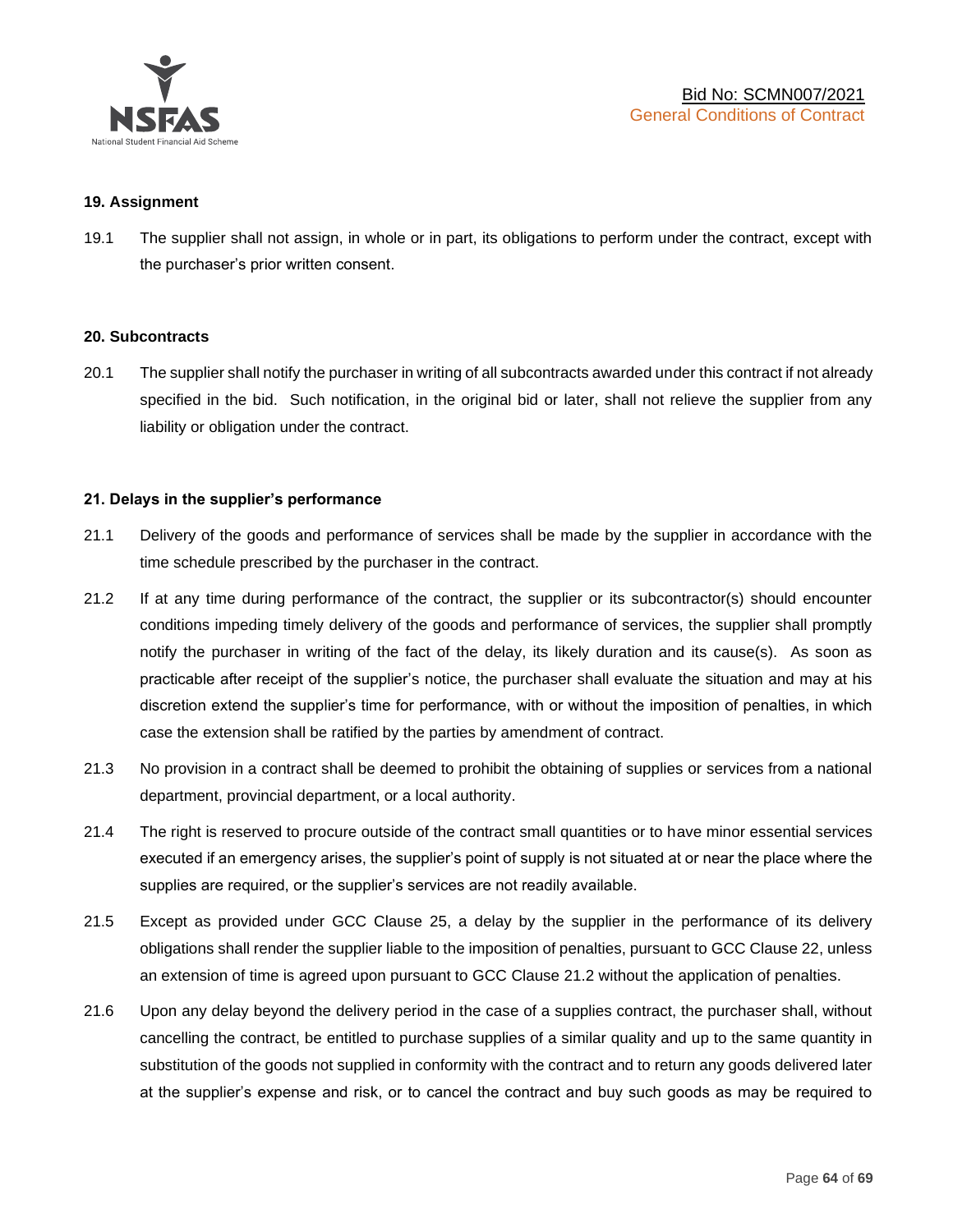

complete the contract and without prejudice to his other rights, be entitled to claim damages from the supplier.

#### **22. Penalties**

22.1 Subject to GCC Clause 25, if the supplier fails to deliver any or all of the goods or to perform the services within the period(s) specified in the contract, the purchaser shall, without prejudice to its other remedies under the contract, deduct from the contract price, as a penalty, a sum calculated on the delivered price of the delayed goods or unperformed services using the current prime interest rate calculated for each day of the delay until actual delivery or performance. The purchaser may also consider termination of the contract pursuant to GCC Clause 23.

#### **23. Termination for default**

- 23.1 The purchaser, without prejudice to any other remedy for breach of contract, by written notice of default sent to the supplier, may terminate this contract in whole or in part:
	- (a) if the supplier fails to deliver any or all of the goods within the period(s) specified in the contract, or within any extension thereof granted by the purchaser pursuant to GCC Clause 21.2;
	- (b) if the Supplier fails to perform any other obligation(s) under the contract; or
	- (c) if the supplier, in the judgment of the purchaser, has engaged in corrupt or fraudulent practices in competing for or in executing the contract.
- 23.2 In the event the purchaser terminates the contract in whole or in part, the purchaser may procure, upon such terms and in such manner as it deems appropriate, goods, works or services similar to those undelivered, and the supplier shall be liable to the purchaser for any excess costs for such similar goods, works or services. However, the supplier shall continue performance of the contract to the extent not terminated.
- 23.3 Where the purchaser terminates the contract in whole or in part, the purchaser may decide to impose a restriction penalty on the supplier by prohibiting such supplier from doing business with the public sector for a period not exceeding 10 years.
- 23.4 If a purchaser intends imposing a restriction on a supplier or any person associated with the supplier, the supplier will be allowed a time period of not more than fourteen (14) days to provide reasons why the envisaged restriction should not be imposed. Should the supplier fail to respond within the stipulated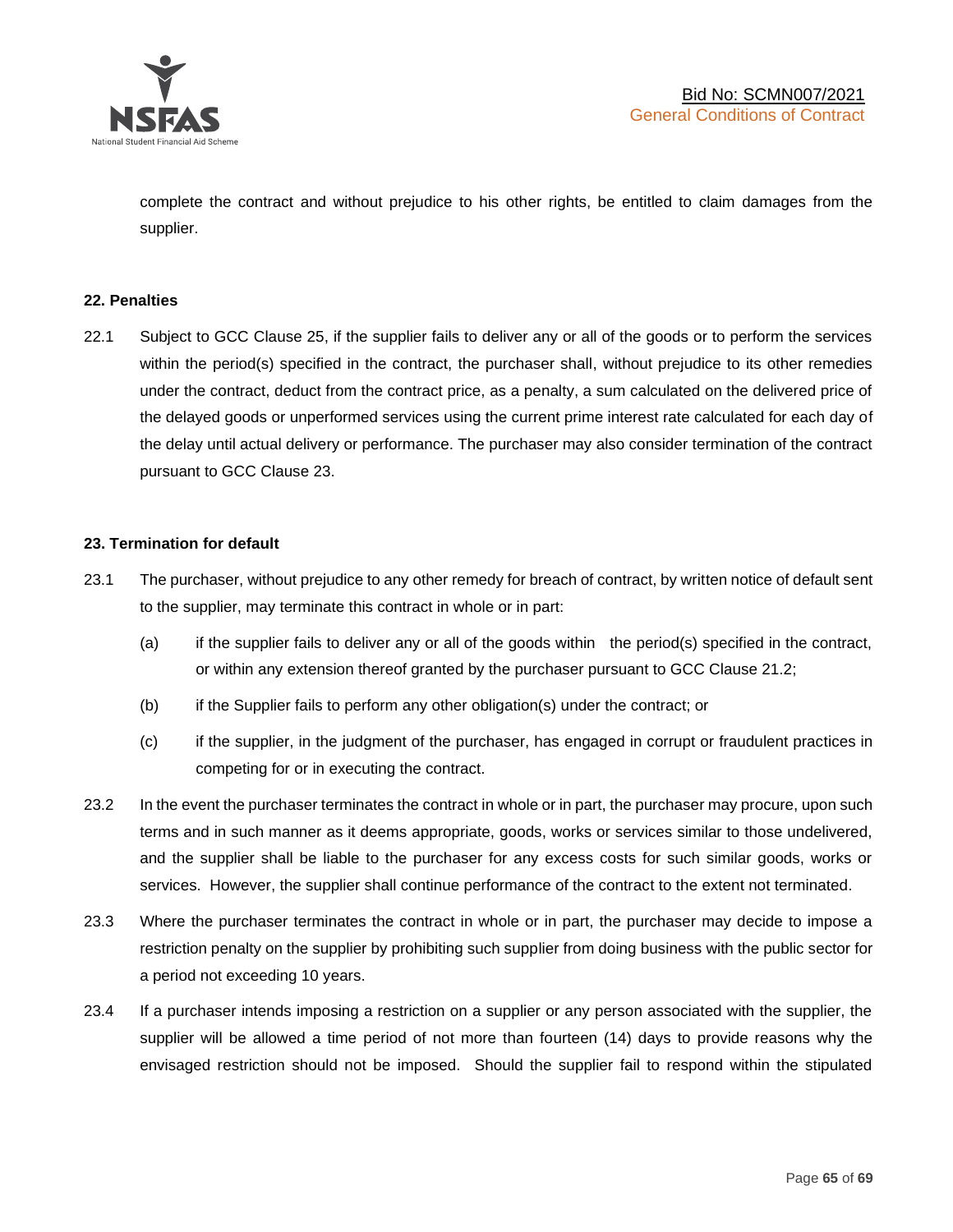

fourteen (14) days the purchaser may regard the intended penalty as not objected against and may impose it on the supplier.

- 23.5 Any restriction imposed on any person by the Accounting Officer / Authority will, at the discretion of the Accounting Officer / Authority, also be applicable to any other enterprise or any partner, manager, director or other person who wholly or partly exercises or exercised or may exercise control over the enterprise of the first-mentioned person, and with which enterprise or person the first-mentioned person, is or was in the opinion of the Accounting Officer / Authority actively associated.
- 23.6 If a restriction is imposed, the purchaser must, within five (5) working days of such imposition, furnish the National Treasury, with the following information:
	- (i) the name and address of the supplier and / or person restricted by the purchaser;
	- (ii) the date of commencement of the restriction
	- (iii) the period of restriction; and
	- (iv) the reasons for the restriction.

These details will be loaded in the National Treasury's central database of suppliers or persons prohibited from doing business with the public sector.

23.7 If a court of law convicts a person of an offence as contemplated in sections 12 or 13 of the Prevention and Combating of Corrupt Activities Act, No. 12 of 2004, the court may also rule that such person's name be endorsed on the Register for Tender Defaulters. When a person's name has been endorsed on the Register, the person will be prohibited from doing business with the public sector for a period not less than five years and not more than 10 years. The National Treasury is empowered to determine the period of restriction and each case will be dealt with on its own merits. According to section 32 of the Act the Register must be open to the public. The Register can be perused on the National Treasury website.

# **24. Anti- dumping and countervailing duties and rights**

24.1 When, after the date of bid, provisional payments are required, or anti-dumping or countervailing duties are imposed, or the amount of a provisional payment or anti-dumping or countervailing right is increased in respect of any dumped or subsidized import, the State is not liable for any amount so required or imposed, or for the amount of any such increase. When, after the said date, such a provisional payment is no longer required or any such anti-dumping or countervailing right is abolished, or where the amount of such provisional payment or any such right is reduced, any such favourable difference shall on demand be paid forthwith by the contractor to the State or the State may deduct such amounts from moneys (if any) which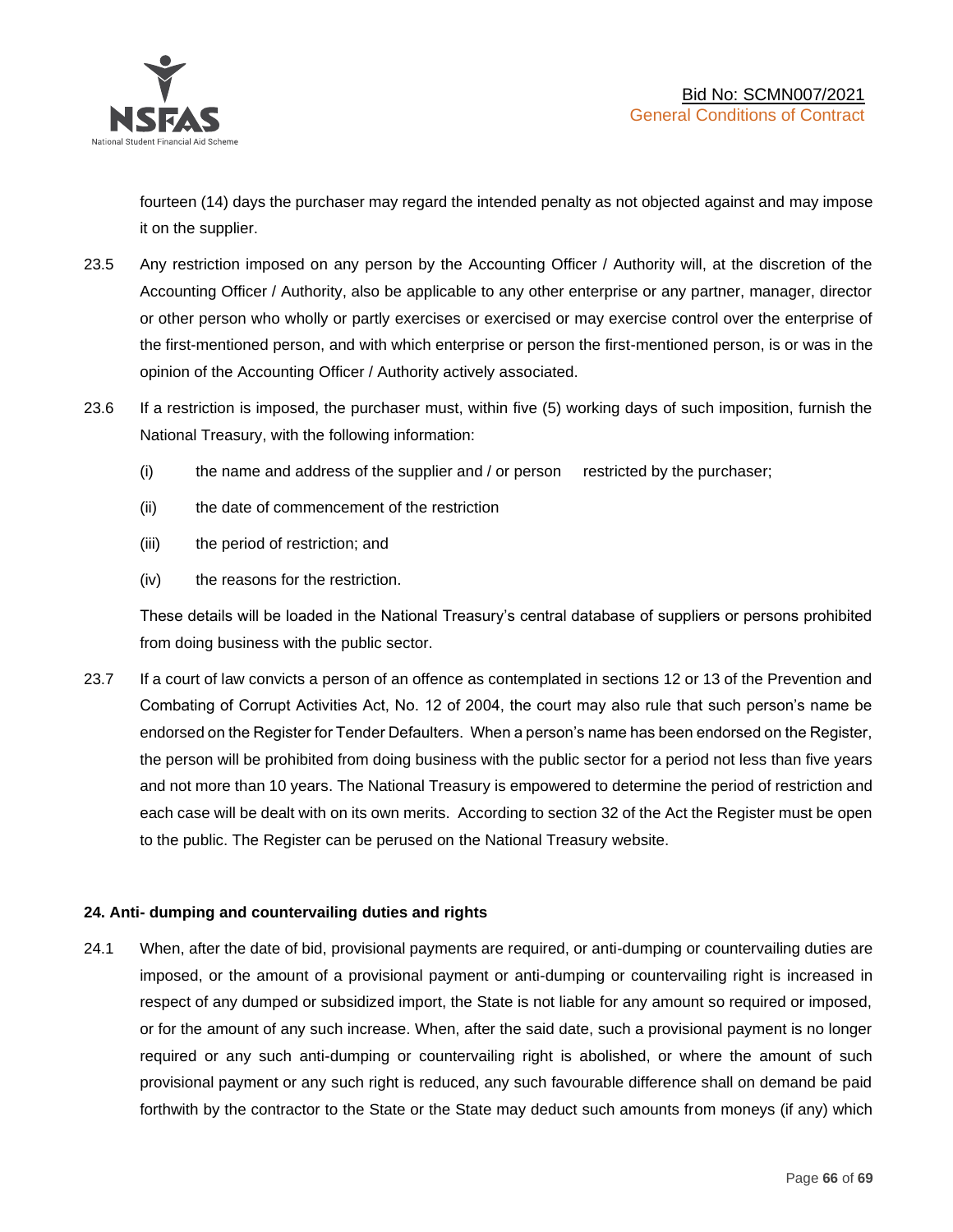

may otherwise be due to the contractor in regard to supplies or services which he delivered or rendered, or is to deliver or render in terms of the contract or any other contract or any other amount which may be due to him

#### **25. Force Majeure**

- 25.1 Notwithstanding the provisions of GCC Clauses 22 and 23, the supplier shall not be liable for forfeiture of its performance security, damages, or termination for default if and to the extent that his delay in performance or other failure to perform his obligations under the contract is the result of an event of force majeure.
- 25.2 If a force majeure situation arises, the supplier shall promptly notify the purchaser in writing of such condition and the cause thereof. Unless otherwise directed by the purchaser in writing, the supplier shall continue to perform its obligations under the contract as far as is reasonably practical, and shall seek all reasonable alternative means for performance not prevented by the force majeure event.

#### **26. Termination for insolvency**

26.1 The purchaser may at any time terminate the contract by giving written notice to the supplier if the supplier becomes bankrupt or otherwise insolvent. In this event, termination will be without compensation to the supplier, provided that such termination will not prejudice or affect any right of action or remedy which has accrued or will accrue thereafter to the purchaser.

#### **27. Settlement of Disputes**

- 27.1 If any dispute or difference of any kind whatsoever arises between the purchaser and the supplier in connection with or arising out of the contract, the parties shall make every effort to resolve amicably such dispute or difference by mutual consultation.
- 27.2 If, after thirty (30) days, the parties have failed to resolve their dispute or difference by such mutual consultation, then either the purchaser or the supplier may give notice to the other party of his intention to commence with mediation. No mediation in respect of this matter may be commenced unless such notice is given to the other party.
- 27.3 Should it not be possible to settle a dispute by means of mediation, it may be settled in a South African court of law.
- 27.4 Mediation proceedings shall be conducted in accordance with the rules of procedure specified in the SCC.
- 27.5 Notwithstanding any reference to mediation and/or court proceedings herein,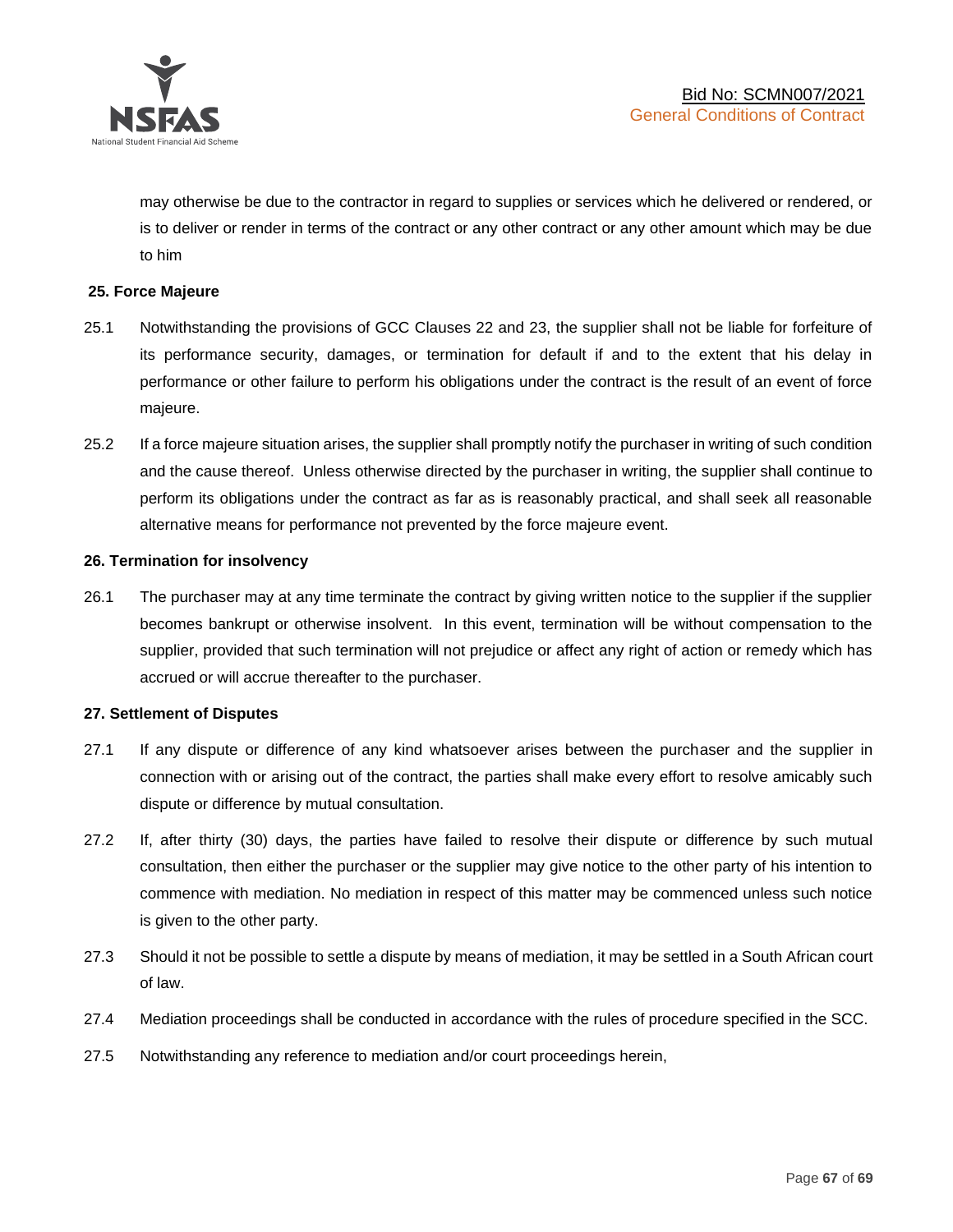

(a) the parties shall continue to perform their respective obligations under the contract unless they otherwise agree; and

(b) the purchaser shall pay the supplier any monies due the supplier.

#### **28. Limitation of liability**

28.1 Except in cases of criminal negligence or wilful misconduct, and in the case of infringement pursuant to Clause 6;

(a) the supplier shall not be liable to the purchaser, whether in contract, tort, or otherwise, for any indirect or consequential loss or damage, loss of use, loss of production, or loss of profits or interest costs, provided that this exclusion shall not apply to any obligation of the supplier to pay penalties and/or damages to the purchaser; and

(b) the aggregate liability of the supplier to the purchaser, whether under the contract, in tort or otherwise, shall not exceed the total contract price, provided that this limitation shall not apply to the cost of repairing or replacing defective equipment.

#### **29. Governing language**

29.1 The contract shall be written in English. All correspondence and other documents pertaining to the contract that is exchanged by the parties shall also be written in English.

#### **30. Applicable Law**

30.1 The contract shall be interpreted in accordance with South African laws, unless otherwise specified in SCC.

#### **31. Notices**

31.1 Every written acceptance of a bid shall be posted to the supplier concerned by registered or certified mail and any other notice to him shall be posted by ordinary mail to the address furnished in his bid or to the address notified later by him in writing and such posting shall be deemed to be proper service of such notice

The time mentioned in the contract documents for performing any act after such aforesaid notice has been given, shall be reckoned from the date of posting of such notice.